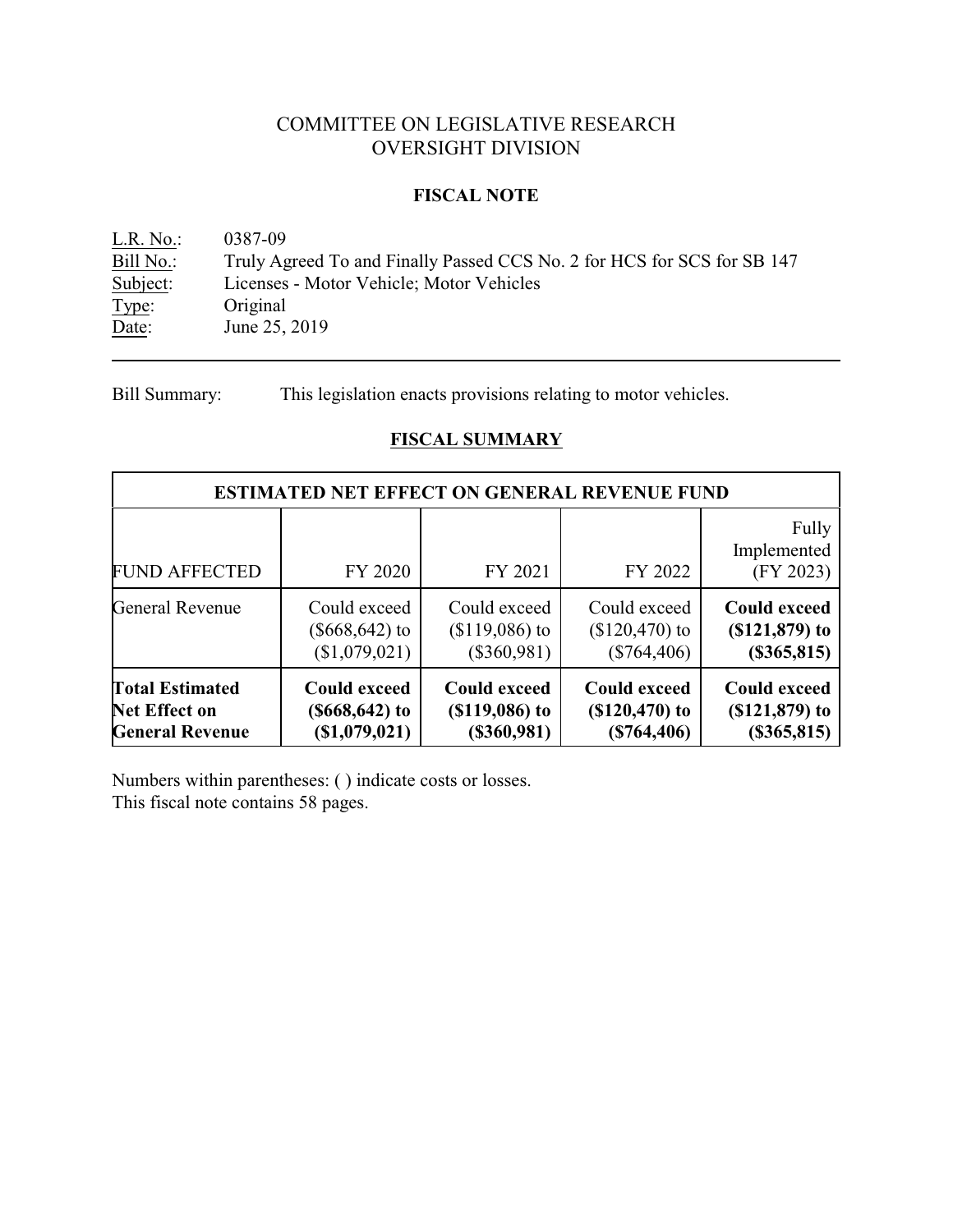L.R. No. 0387-09 Bill No. Truly Agreed To and Finally Passed CCS No. 2 for HCS for SCS for SB 147 Page 2 of 58 June 25, 2019

|                                                                            | <b>ESTIMATED NET EFFECT ON OTHER STATE FUNDS</b> |                                            |                                            |                                            |
|----------------------------------------------------------------------------|--------------------------------------------------|--------------------------------------------|--------------------------------------------|--------------------------------------------|
| <b>FUND AFFECTED</b>                                                       | FY 2020                                          | FY 2021                                    | FY 2022                                    | Fully<br>Implemented<br>(FY 2023)          |
| Brain Injury Fund<br>(0742)                                                | (\$833)                                          | (\$1,000)                                  | (\$1,000)                                  | (\$1,000)                                  |
| Highway Fund<br>(0644)                                                     | \$1,920,560 to<br>\$22,831,287                   | \$1,889,336 to<br>\$27,411,159             | \$1,889,336 to<br>\$27,411,159             | \$1,889,336 to<br>\$27,411,159             |
| Highway Patrol<br><b>Inspection Fund</b><br>(0297)                         | (More than<br>\$143,757) to<br>$(\$294,289)$     | (More than<br>\$287,514) to<br>(\$588,578) | (More than<br>\$287,514) to<br>(\$588,578) | (More than<br>\$287,514) to<br>(\$588,578) |
| <b>Total Estimated</b><br><b>Net Effect on Other</b><br><b>State Funds</b> | \$1,625,438 to<br>\$22,686,697                   | \$1,299,758 to<br>\$27,122,645             | \$1,299,758 to<br>\$27,122,645             | \$1,299,758 to<br>\$27,122,645             |

|                                                                            | <b>ESTIMATED NET EFFECT ON FEDERAL FUNDS</b> |         |         |                                   |
|----------------------------------------------------------------------------|----------------------------------------------|---------|---------|-----------------------------------|
| <b>FUND AFFECTED</b>                                                       | FY 2020                                      | FY 2021 | FY 2022 | Fully<br>Implemented<br>(FY 2023) |
|                                                                            |                                              |         |         |                                   |
|                                                                            |                                              |         |         |                                   |
| <b>Total Estimated</b><br><b>Net Effect on All</b><br><b>Federal Funds</b> | \$0                                          | \$0     | \$0     | \$0                               |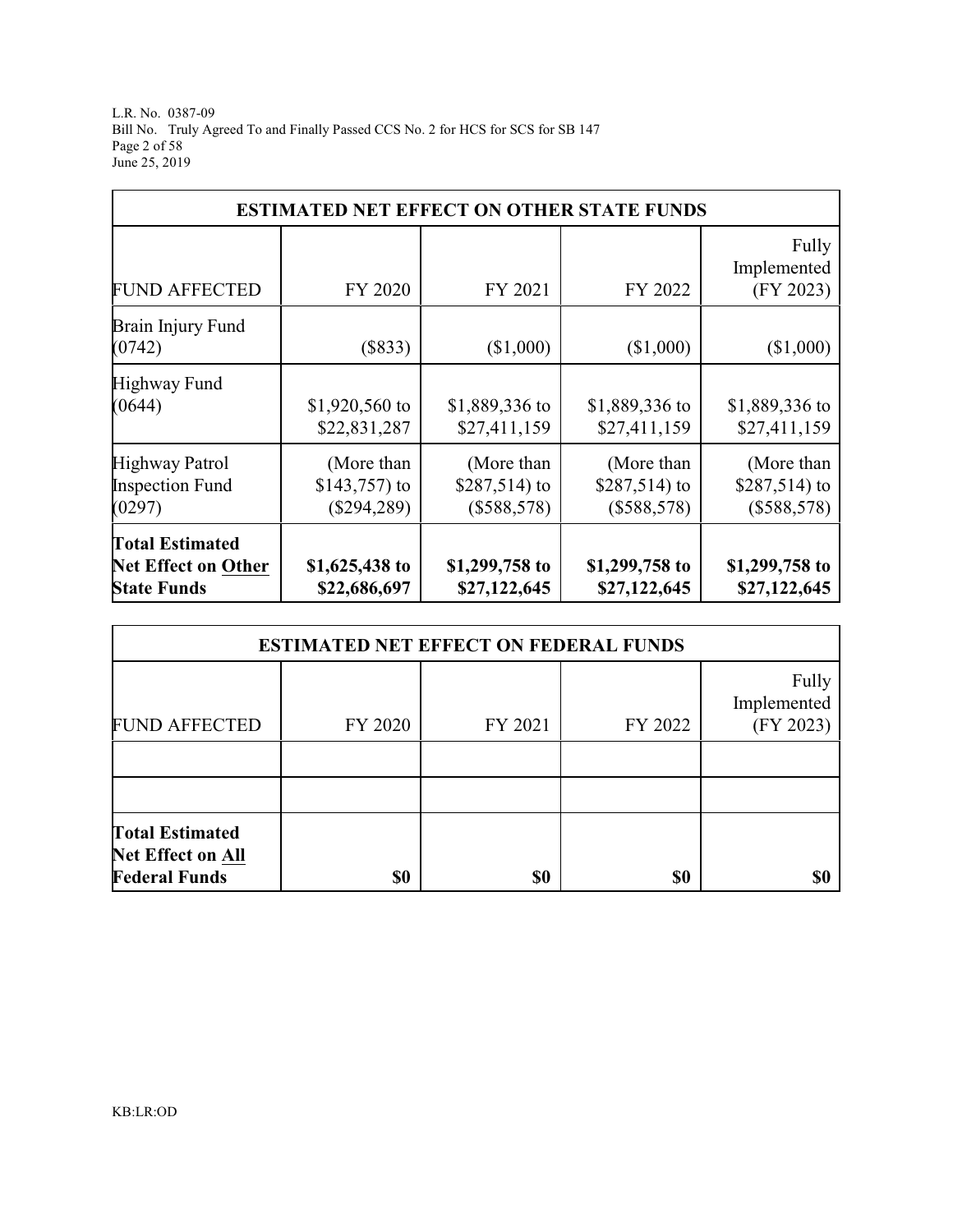L.R. No. 0387-09 Bill No. Truly Agreed To and Finally Passed CCS No. 2 for HCS for SCS for SB 147 Page 3 of 58 June 25, 2019

|                                                              | <b>ESTIMATED NET EFFECT ON FULL TIME EQUIVALENT (FTE)</b> |                                 |                                 |                                   |
|--------------------------------------------------------------|-----------------------------------------------------------|---------------------------------|---------------------------------|-----------------------------------|
| <b>FUND AFFECTED</b>                                         | FY 2020                                                   | FY 2021                         | FY 2022                         | Fully<br>Implemented<br>(FY 2023) |
| <b>General Revenue</b>                                       | 2 to 9 FTE                                                | 2 to 5 FTE                      | 2 to 5 FTE                      | 2 to 5 FTE                        |
| Highway Fund                                                 | $0$ to $(7$ FTE)                                          | $0$ to $(7$ FTE)                | $0$ to $(7$ FTE)                | $0$ to $(7$ FTE)                  |
| <b>Total Estimated</b><br><b>Net Effect on</b><br><b>FTE</b> | $2$ or $(1)$ to<br>9 FTE                                  | $2$ or $(2)$ to<br><b>5 FTE</b> | $2$ or $(2)$ to<br><b>5 FTE</b> | $2$ or $(2)$ to<br><b>5 FTE</b>   |

 $\boxtimes$  Estimated Net Effect (expenditures or reduced revenues) expected to exceed \$100,000 in any of the three fiscal years after implementation of the act.

|                         | <b>ESTIMATED NET EFFECT ON LOCAL FUNDS</b> |                               |                               |                                   |
|-------------------------|--------------------------------------------|-------------------------------|-------------------------------|-----------------------------------|
| <b>FUND AFFECTED</b>    | FY 2020                                    | FY 2021                       | FY 2022                       | Fully<br>Implemented<br>(FY 2023) |
| <b>Local Government</b> | \$1,390,290 to<br>\$8,180,592              | \$1,616,152 to<br>\$9,765,917 | \$1,616,152 to<br>\$9,765,917 | \$1,616,152 to<br>\$9,765,917     |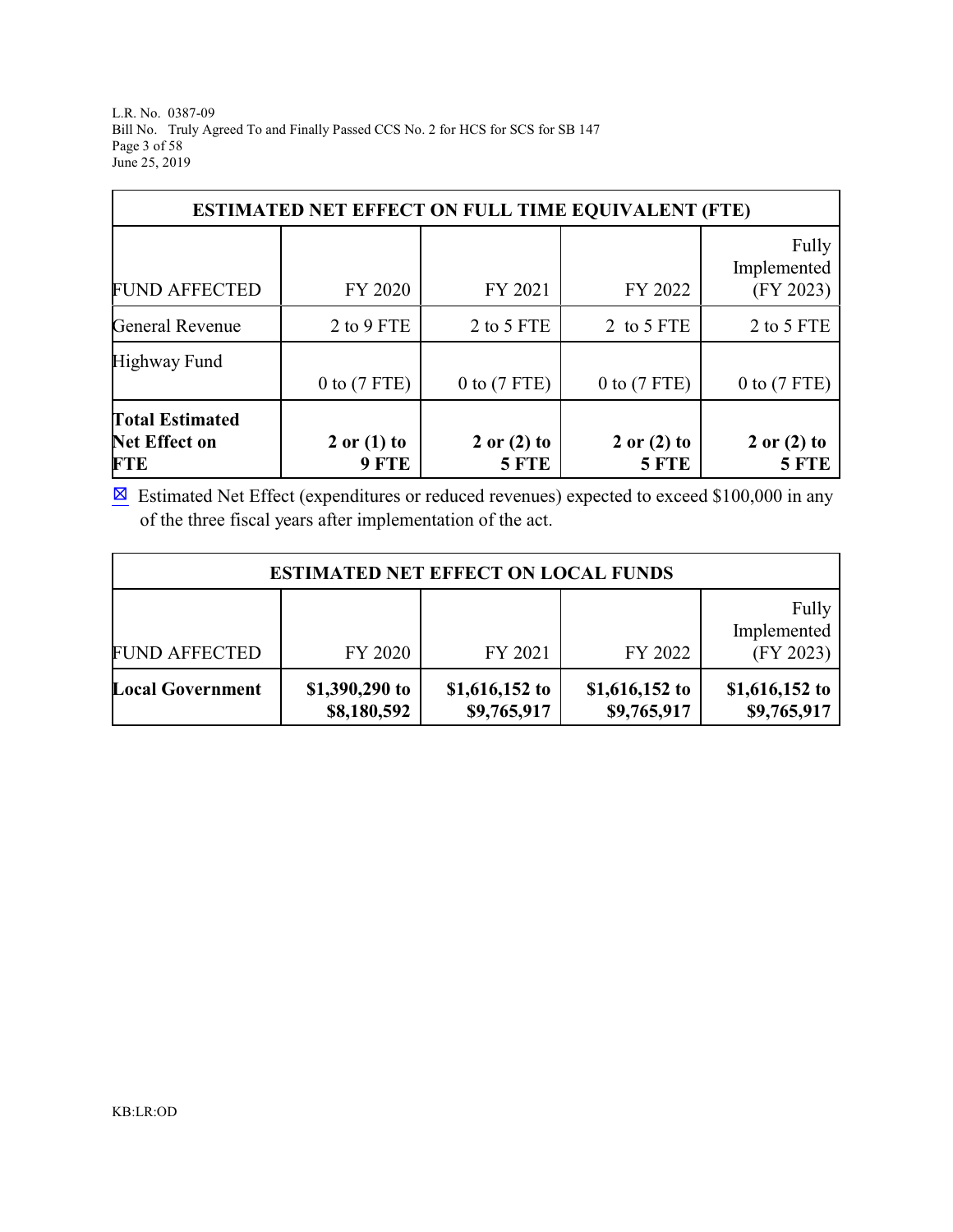L.R. No. 0387-09 Bill No. Truly Agreed To and Finally Passed CCS No. 2 for HCS for SCS for SB 147 Page 4 of 58 June 25, 2019

### **FISCAL ANALYSIS**

### ASSUMPTION

#### §32.056 - Department of Corrections' Employees and Confidentiality of Motor Vehicle Records

Officials at the **Department of Revenue (DOR)** assume the following regarding this legislation:

To implement the proposed legislation, the Department will be required to:

- Update procedures, forms, correspondence letters, and the Department website; and
- Train staff.

| FY 2020 - Motor Vehicle Bureau<br>Management Analysis Spec I                                             | 120 hrs. $\omega$ \$18.42 per hr.                      | $=$ \$2,210                           |
|----------------------------------------------------------------------------------------------------------|--------------------------------------------------------|---------------------------------------|
| FY 2020 - Driver License Bureau<br>Management Analysis Spec II<br><b>Revenue Manager</b><br>Total        | 25 hrs. @ \$20.57 per hr.<br>20 hrs. @ \$20.59 per hr. | $=$ \$ 514<br>$=$ \$ 412<br>$=$ \$926 |
| FY 2020 - Personnel Services Bureau<br>Administrative Analyst III<br>Management Analysis Spec I<br>Total | 30 hrs. @ \$19.43 per hr.<br>15 hrs. @ \$18.42 per hr. | $=$ \$ 583<br>$=$ \$276<br>$=$ \$ 859 |
| <b>Total Cost</b>                                                                                        |                                                        | $=$ \$3,995                           |

Through conversations with the Missouri Department of Corrections, Missouri has a total of 4,946 corrections officers that would fall under this legislation.

This legislation will result in an increase of confidential record transactions processed by the Department. The Department anticipates being able to absorb the increase in transactions processed and therefore there will be no impact. If the increase is more significant than anticipated, additional FTE may be requested through the appropriations process.

**Oversight** notes there are 10,652 employees at the Department of Corrections that this legislation would apply to, in addition to jailers and correctional officers of political subdivisions.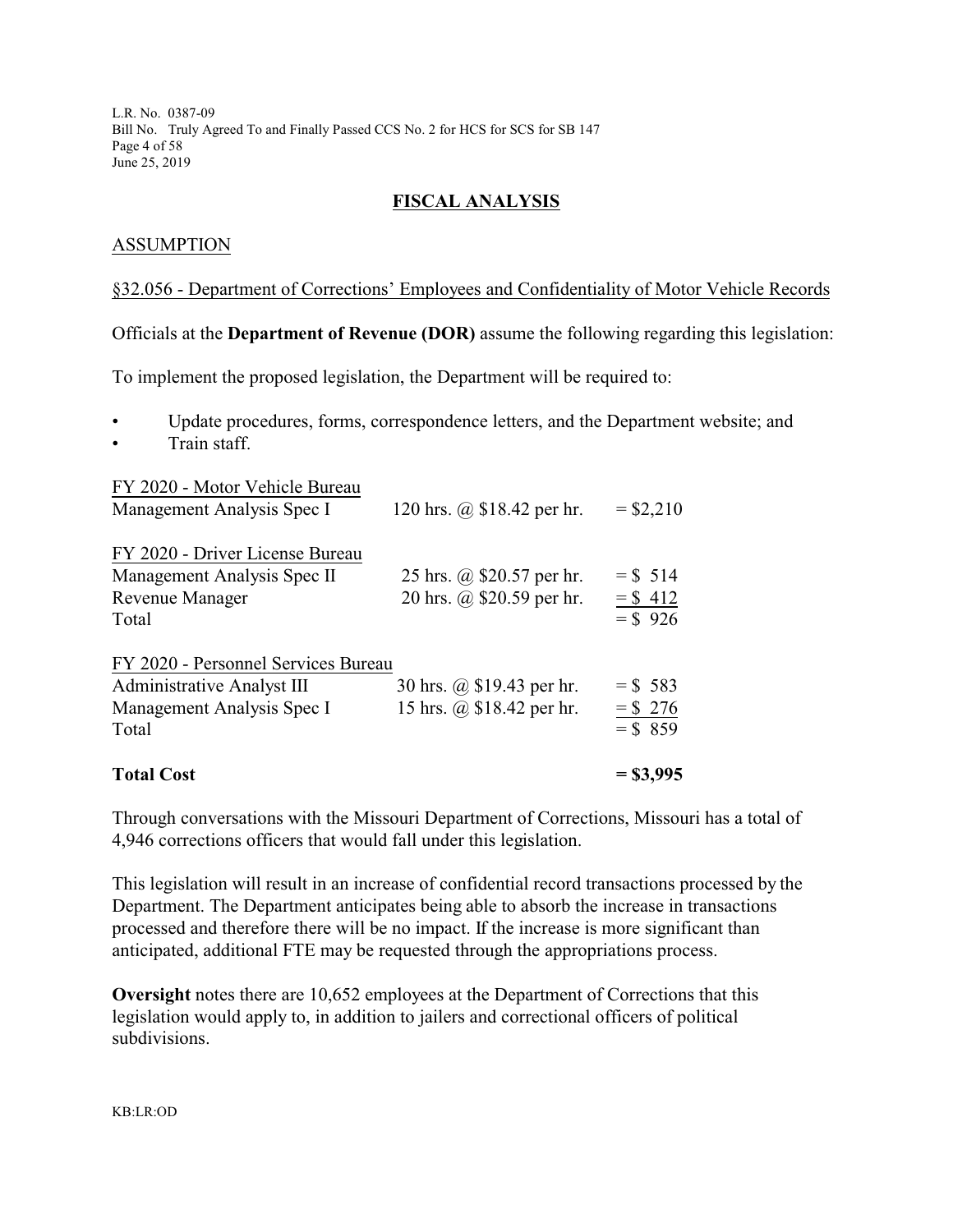L.R. No. 0387-09 Bill No. Truly Agreed To and Finally Passed CCS No. 2 for HCS for SCS for SB 147 Page 5 of 58 June 25, 2019

### ASSUMPTION (continued)

Officials from the **Department of Corrections**, **Department of Transportation** and **Department of Public Safety - Missouri Highway Patrol** each assume the legislation will have no fiscal impact on their organization.

**Oversight** notes that the agencies mentioned above have each stated the legislation would not have a direct fiscal impact on their organization. Oversight does not have any information to the contrary. Oversight will reflect a zero impact on the fiscal note for these agencies for this section.

### §32.303 - Remote Driver License Program

Officials at the **Department of Revenue (DOR)** assume the following regarding this legislation:

### Driver License Bureau

The provisions authorizing online driver's license renewals and Mobile Driver Licenses are subject to appropriations. The legislation will require amendments to our current vendor contract or a request for procurement of a new license issuance contract to include a digital driver's license, referred to as the Mobile Driver License Application (mDL).

The Department will implement a pilot program for the Mobile Driver License (mDL) portion of this bill and has provided the costs associated with a pilot program based on estimates provided by the Department's current licensing vendor. The Department will seek additional appropriations if a decision is made to move forward with full implementation.

There is a \$4.49 annual subscription fee associated with the purchase of an mDL, which is paid by the mDL holder to the app store when activating the mDL after it has been downloaded. This fee includes the app store fee and the vendor's fee. Once the app store collects its portion of the fee, the remaining fee balance is passed on to the vendor for its services.

This pricing and the final pricing could potentially be higher or lower depending on the final scope, requirements, adoption trends, development of the alternate business models, etc.

### mDL - Mobile Driver License Program (Pilot)

### **Hardware Cost - Implementation of the pilot program \$350,000 FedRAMP Cost - Cloud hosting service (statewide implementation) \$400,000**

If the Department expanded the implementation of the mDL program statewide, there would be a cloud hosting service cost of \$400,000. Since this legislation will implement the mDL program on a pilot level to start with, this cost is not figured into this fiscal note.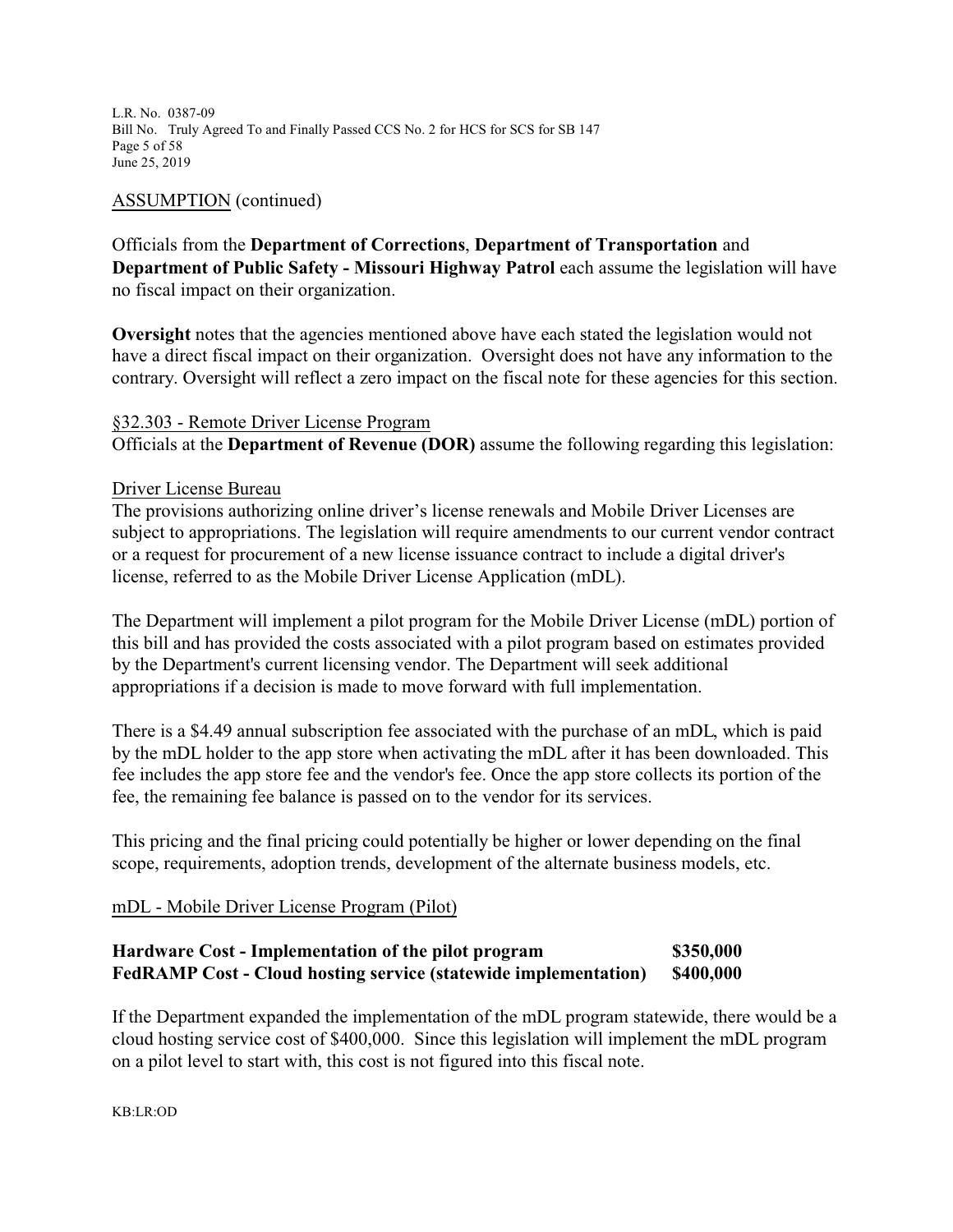L.R. No. 0387-09 Bill No. Truly Agreed To and Finally Passed CCS No. 2 for HCS for SCS for SB 147 Page 6 of 58 June 25, 2019

### ASSUMPTION (continued)

The estimated \$350,000 one-time vendor development fee to implement the mDL program cost is based an estimate provided by a vendor based on 1 cost model type. The Department will consider this fee at this time, however, there could be potential cost models in which the cost to the State could be minimized or eliminated based on what is proposed in the bids that come in.

To implement the proposed legislation, the Department will be required to:

- Work with the Office of Administration to amend the current license issuance vendor contract or issue a Request for Proposal (RFP) to compare available pricing and technology for Mobile Driver License Applications;
- Complete business requirements and design documents to modify the Missouri Electronic Driver License (MEDL) Central Issuance system, the Missouri Driver License System (MODL), Missouri AAMVA Interface (MAI), and supporting applications to allow for integration with the Mobile Driver License Application (mDL).
- Complete user acceptance testing of the Missouri Electronic Driver License System (MEDL) and supporting applications to ensure new remote electronic renewals process and post to system diagnostic reports;
- Update forms, manuals, letters, and the Department website;
- Design and develop new system generated notices providing a PIN number for the remote renewal of the Mobile Driver License (mDL);
- Update the on-line and printed versions of the Missouri Driver Guide, Missouri Motorcycle Guide and Commercial Driver License Manual;
- Update policies, procedures, and the Uniform License Issuance Manual (ULIM);
- Train staff; and
- Deploy outreach efforts to inform the public, state and federal agencies and other entities using the Department of Revenue issued driver or nondriver license (identification card) for verification of identity of the Mobile Driver License Application (mDL).

FY 2020 - Driver License Bureau

| <b>Administrative Analyst II</b> | 1,512 hrs. $\omega$ \$17.13 per hr. | $=$ \$25,901 |
|----------------------------------|-------------------------------------|--------------|
| Management Analysis Spec II      | 2,352 hrs. @ \$20.57 per hr.        | $=$ \$48,381 |
| Revenue Manager                  | 756 hrs. @ \$20.59 per hr.          | $=$ \$15,566 |
| Total                            |                                     | $=$ \$89,848 |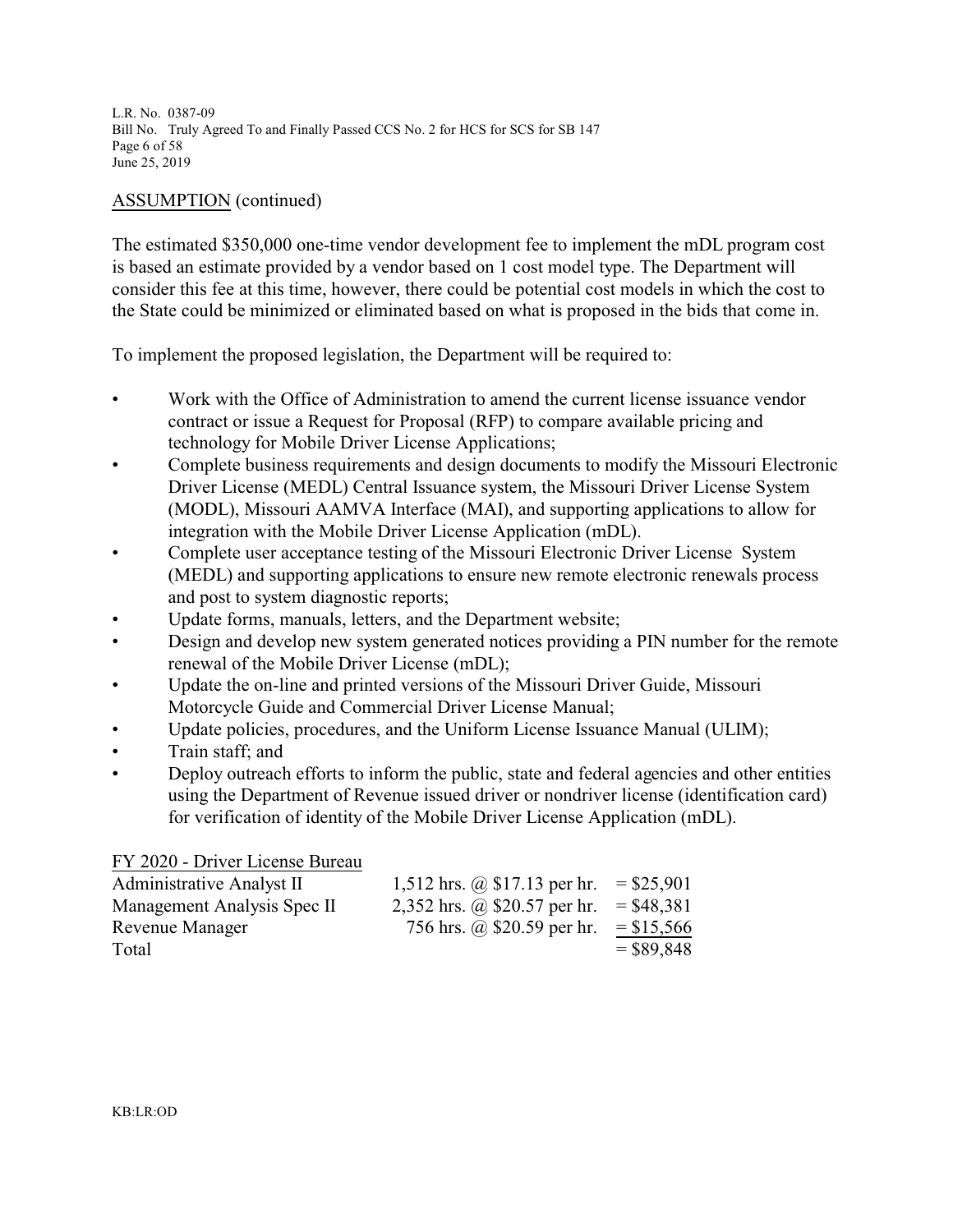L.R. No. 0387-09 Bill No. Truly Agreed To and Finally Passed CCS No. 2 for HCS for SCS for SB 147 Page 7 of 58 June 25, 2019

ASSUMPTION (continued)

| FY 2021 - Personnel Services Bureau |                             |             |
|-------------------------------------|-----------------------------|-------------|
| Administrative Analyst II           | 400 hrs. @ $$17.13$ per hr. | $=$ \$6,852 |
| Management Analysis Spec II         | 400 hrs. @ $$20.57$ per hr. | $=$ \$8,228 |

| <b>Total Costs</b> | $=$ \$51,207 |
|--------------------|--------------|

 $Total = $15,080$ 

**Oversight** notes this section is subject to appropriation. **DOR** notes there is \$350,000 appropriated for FY 2020 in the Department's appropriation bill (HB 4) for this project. Therefore, Oversight will reflect a cost of \$350,000 in FY 2020.

### §136.055 - Contractor License Offices

Officials at the **Department of Revenue (DOR)** assume the following regarding this legislation:

To implement the proposed changes, the Department will be required to:

- Update procedures, forms, correspondence, associated fee charts, and the Department website;
- Update the Dealer Operating Manual;
- Update the Missouri Titling Manual;
- Update the Uniform License Issuance Manual;
- Update the on-line and printed versions of the Missouri Driver Guide, Missouri Motorcycle Guide, and the Commercial Driver License (CDL) Manual;
- Complete programming and user acceptance testing;
- Update the Missouri Transportation Accounting System (MTAS) tables used by the Missouri Electronic Driver License System (MEDL); and
	- Train internal and license office staff.

### FY 2020 - Motor Vehicle Bureau

| Management Analysis Spec I      | 520 hrs. @ \$18.42 per hr.     | $=$ \$9,578 |
|---------------------------------|--------------------------------|-------------|
| FY 2020 - Driver License Bureau |                                |             |
| Administrative Analyst II       | 160 hrs. $(a)$ \$17.13 per hr. | $=$ \$2,741 |
| Management Analysis Spec II     | 180 hrs. @ \$20.57 per hr.     | $= $3,703$  |
| <b>Revenue Manager</b>          | 30 hrs. @ \$20.59 per hr.      | $=$ \$ 618  |
| Total                           |                                | $= $7,062$  |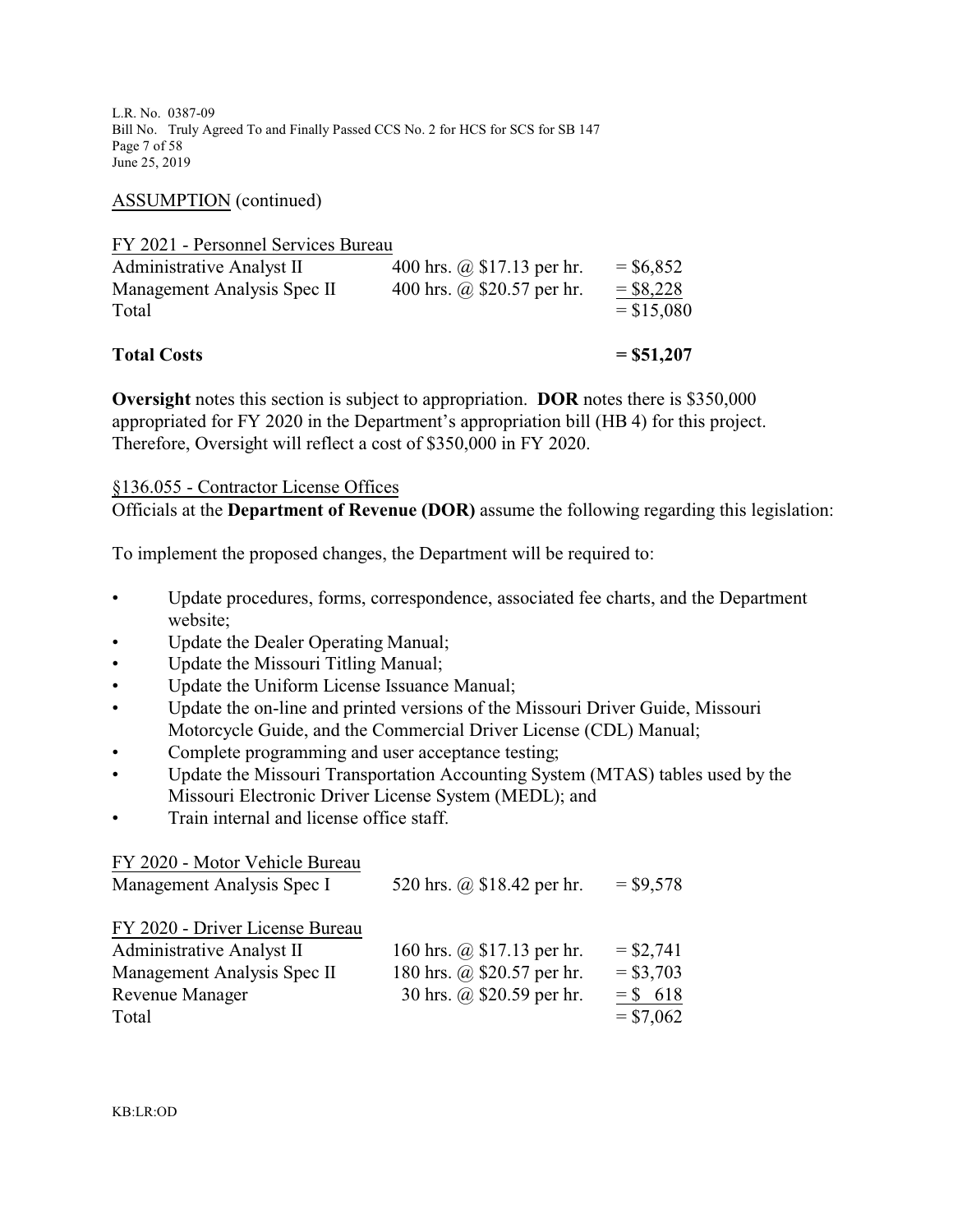L.R. No. 0387-09 Bill No. Truly Agreed To and Finally Passed CCS No. 2 for HCS for SCS for SB 147 Page 8 of 58 June 25, 2019

ASSUMPTION (continued)

| <b>Total Costs</b>                  |                           | $=$ \$19,154 |
|-------------------------------------|---------------------------|--------------|
| Total                               |                           | $= $2,514$   |
| Management Analysis Spec II         | 30 hrs. @ \$20.57 per hr. | $=$ \$ 617   |
| Management Analysis Spec I          | 60 hrs. @ \$18.42 per hr. | $= $1,105$   |
| Administrative Analyst III          | 40 hrs. @ \$19.80 per hr. | $=$ \$ 792   |
| FY 2020 - Personnel Services Bureau |                           |              |

**DOR** notes OA-ITSD services will be required at a cost of **\$54,270** (723.60 hours x \$75 per hour) in FY 2020.

**DOR** notes this legislation will also increase processing fees for transactions processed at the Central Office Branch Office, through the mail, and online. This fee increase will be split to the Highway Fund, Cities, and Counties 75/15/10.

### Motor Vehicle Bureau

Registrations for 1 year in FY 2021 and FY 2022:

| 70,744          | Estimated 2 year transactions in Central Office and Online (MORE) |
|-----------------|-------------------------------------------------------------------|
| $x \quad $2.50$ | Increased agent processing fee from \$3.50 to \$6.00              |
| \$176,860       | Total annual increase in processing fees for 1 year transactions. |

Registrations for 2 year in FY 2021 and FY 2022:

| 173,493         | Estimated 2 year transactions in Central Office and Online (MORE) |
|-----------------|-------------------------------------------------------------------|
| $x \quad $5.00$ | Increased agent processing fee from \$7.00 to \$12.00             |
| \$867,465       | Total annual increase in processing fees for 2 year transactions. |

Titles in FY 2021 and FY 2022:

| 154,246         | Estimated 1 year fees by Branch Office - Central Site and Online (MORE) |
|-----------------|-------------------------------------------------------------------------|
| $x \quad $3.50$ | Increased agent processing fee from \$2.50 to \$6.00                    |
| \$39,861        | Total annual increase in title processing fees                          |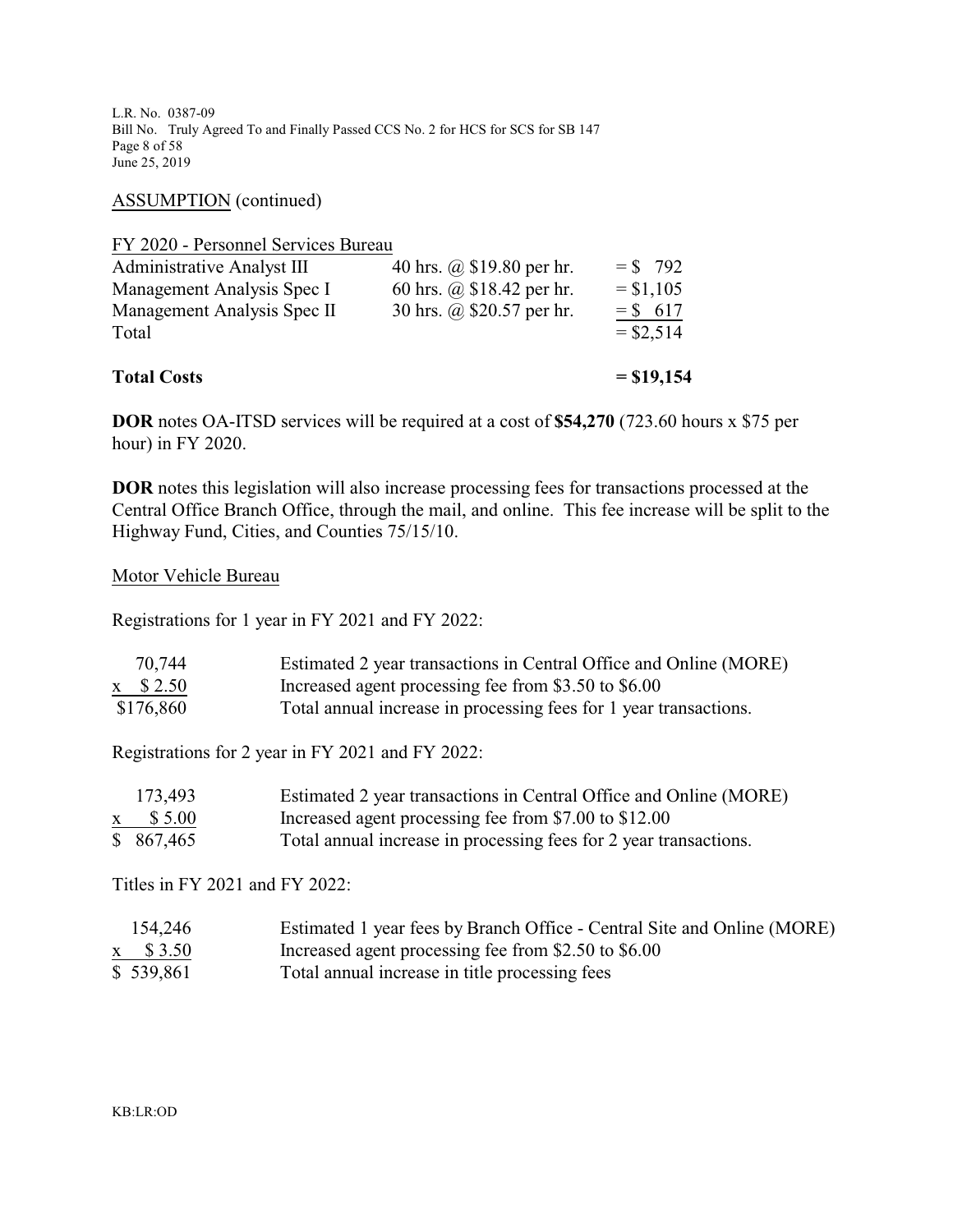L.R. No. 0387-09 Bill No. Truly Agreed To and Finally Passed CCS No. 2 for HCS for SCS for SB 147 Page 9 of 58 June 25, 2019

ASSUMPTION (continued)

Notice of Liens in FY 2021 and FY 2022:

| 6.112           | Central Office Filed                                                    |
|-----------------|-------------------------------------------------------------------------|
| $+ 570,172$     | <b>Online Notice of Liens</b>                                           |
| 576,284         | Total Notice of Liens Filed                                             |
| $x \quad $3.50$ | Estimated 1 year fees by Branch Office - Central Site and Online (MORE) |
| \$2,016,994     | Total annual increase in Notice of Lien Process Fees                    |

### Driver License Bureau

Permits, Driver License, or Nondriver License Issued for 3 years or less in FY 2021 and FY 2022:

| 816      | Estimated 3 year fees by Central Branch Office                      |
|----------|---------------------------------------------------------------------|
| x \$3.50 | Increased agent processing fee from \$2.50 to \$6.00                |
| \$2,856  | Total annual increase in agent processing fees for exceeding 3 year |
|          | transactions.                                                       |

Permits, Driver License, or Nondriver License Issued for 6 years or less in FY 2021 and FY 2022:

| 5,634                             | Estimated 6 year fees Central Branch Office           |
|-----------------------------------|-------------------------------------------------------|
| $\boldsymbol{\mathrm{x}}$ \$ 7.00 | Increased agent processing fee from \$5.00 to \$12.00 |
| \$39,438                          | Total annual increase in agent processing fees for    |
|                                   | exceeding 3 years transactions.                       |

It is unknown how many notary fees or additional electronic transmission fees may be collected under the proposed change to §136.055.1(5) RSMo

Total Central Office, mail-in, and online processing fees to distribute: **\$3,643,474**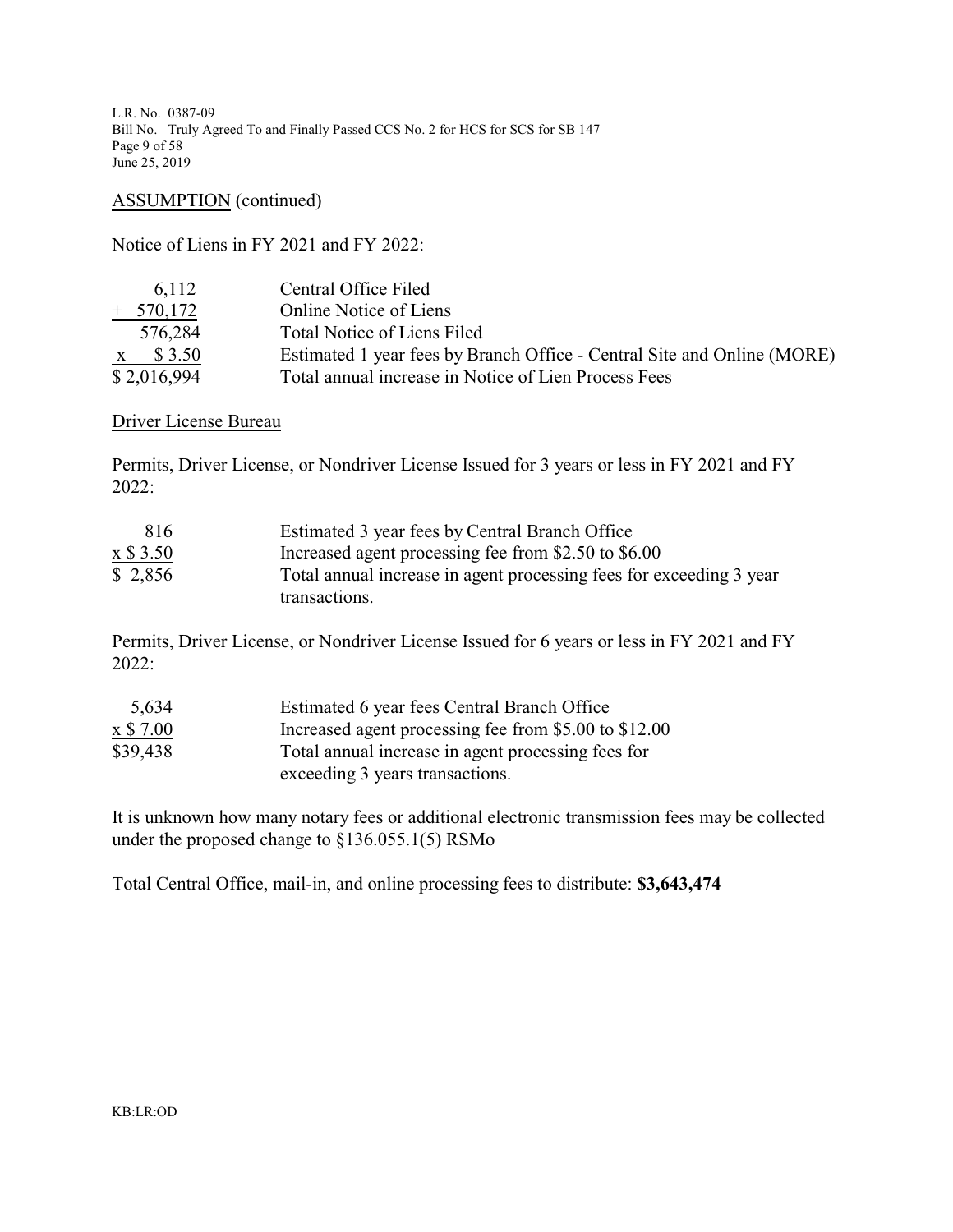L.R. No. 0387-09 Bill No. Truly Agreed To and Finally Passed CCS No. 2 for HCS for SCS for SB 147 Page 10 of 58 June 25, 2019

### ASSUMPTION (continued)

#### **Oversight** notes the following fee changes:

| <b>Transaction Type</b>                                                                                     | <b>Current Fee</b>                                  | <b>Proposed Fee</b>    |
|-------------------------------------------------------------------------------------------------------------|-----------------------------------------------------|------------------------|
| Motor vehicle or trailer registration (one year)                                                            | \$3.50                                              | \$6.00                 |
| Motor vehicle or trailer registration (two year)                                                            | \$7.00                                              | \$12.00                |
| Application for transfer of title                                                                           | \$2.50                                              | \$6.00                 |
| Instruction permit, nondriver license, chauffeur's,<br>operator's or driver's license (three years or less) | \$2.50                                              | \$6.00                 |
| Instruction permit, nondriver license, chauffeur's,<br>operator's or driver's license (exceeds three years) | \$5.00                                              | \$12.00                |
| Notice of liens                                                                                             | \$2.50                                              | \$6.00                 |
| Notary fee                                                                                                  | \$2.00 (only collected for<br>telephone receptions) | \$2.00 per transaction |

Source: Oversight

|                             | FY 2020 (10 mos.) | <b>FY 2021</b> | FY 2022     |
|-----------------------------|-------------------|----------------|-------------|
| <b>Amount to Distribute</b> | \$3,036,228       | \$3,643,474    | \$3,643,474 |
| Highways $(75%)$            | \$2,277,171       | \$2,732,606    | \$2,732,606 |
| Cities $(15%)$              | \$455,434         | \$546,521      | \$546,521   |
| Counties $(10\%)$           | \$303,623         | \$364,347      | \$364,347   |

Source: DOR

Officials from the **Department of Transportation (MoDOT)** consider the revenues collected from these fees to be State Revenue Derived from Highway Users (SRHU) subject to the distribution requirements set out in Art. IV, Sec. 30(b)1, Mo. Const. MoDOT does not collect these fees, so we defer to DOR for the dollar figure.

**Oversight** notes that the additional fee revenue estimate provided by DOR is only for transactions at the Central Office and online. DOR assumed the additional fees charged by the fee offices will be retained by the fee offices.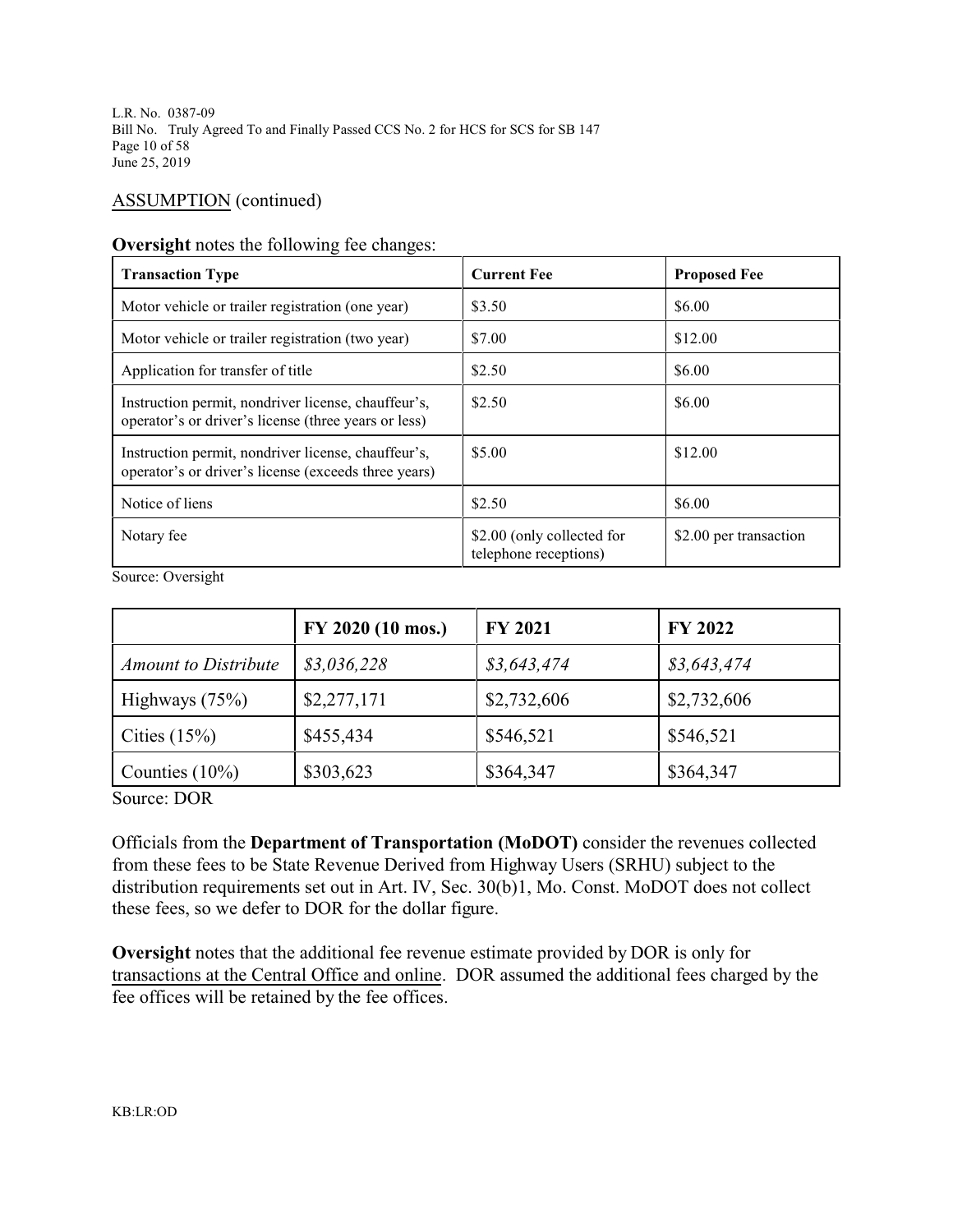L.R. No. 0387-09 Bill No. Truly Agreed To and Finally Passed CCS No. 2 for HCS for SCS for SB 147 Page 11 of 58 June 25, 2019

ASSUMPTION (continued)

If MoDOT is correct in their assertion that the fee increases on transactions at all fee offices statewide (176 contracted license offices) should be distributed as SRHU revenue as well, there could be a significantly larger increase in revenue to distribute between the state's Highway Fund, cities and counties.

DOR provided information that **Oversight** used to estimate the estimated fee increase state-wide:

| Registrations for 1 year in FY 2021 and FY 2022 |                                                                            |  |
|-------------------------------------------------|----------------------------------------------------------------------------|--|
| 1,485,689                                       | <b>Total Transactions</b>                                                  |  |
| $x$ \$2.50                                      | Increased agent processing fee from \$3.50 to \$6.00                       |  |
| \$3,714,222                                     | Total annual increase in agent processing fees for 1 year<br>transactions. |  |
| Registrations for 2 year in FY 2021 and FY 2022 |                                                                            |  |
| 2,304,276                                       | <b>Total Transactions</b>                                                  |  |
| $x$ \$5.00                                      | Increased agent processing fee from \$7.00 to \$12.00                      |  |
| \$11,521,380                                    | Total annual increase in agent processing fees for 2 year<br>transactions. |  |
| Titles in FY 2021 and FY 2022                   |                                                                            |  |
| 2,059,457                                       | <b>Total Transactions</b>                                                  |  |
| $x$ \$3.50                                      | Increased agent processing fee from \$2.50 to \$6.00                       |  |
| \$7,208,100                                     | Total annual increase in agent processing fees for Title<br>transactions.  |  |
| Notice of Liens in FY 2021 and FY 2022          |                                                                            |  |
| 737,754                                         | Notice of Lien Transactions (number adjusted from DOR est.)                |  |
| $x$ \$3.50                                      | Increased agent processing fee from \$2.50 to \$6.00                       |  |
| \$2,582,139                                     | Total annual increase in agent processing fees for Title<br>transactions.  |  |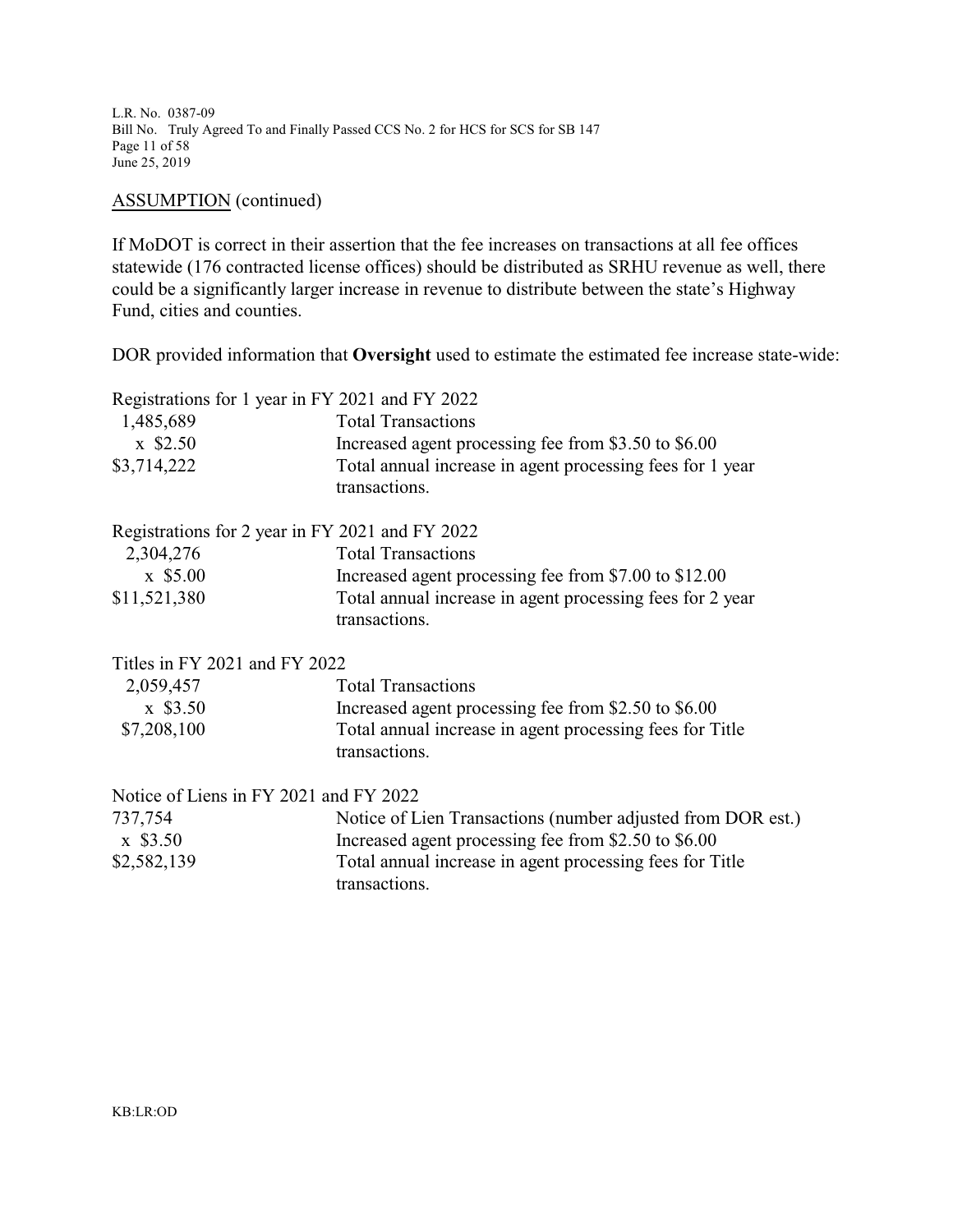L.R. No. 0387-09 Bill No. Truly Agreed To and Finally Passed CCS No. 2 for HCS for SCS for SB 147 Page 12 of 58 June 25, 2019

# ASSUMPTION (continued)

|             | Permits, Driver License, or Nondriver License Issued for 3 years or less in FY 2021 and FY 2022 |
|-------------|-------------------------------------------------------------------------------------------------|
| 167,333     | <b>Total Permits</b>                                                                            |
| 330,521     | Total Driver License (DL)                                                                       |
| 4,538       | Total Nondriver License (NDL)                                                                   |
| $+18,785$   | Total Estimated Duplicates (DL, NDL and Permits)                                                |
| 521,177     | Total annual 3 year or less transactions                                                        |
| $x$ \$3.50  | Increased agent processing fee from \$2.50 to \$6.00                                            |
| \$1,824,120 | Total annual increase in agent processing fees for 3 year<br>transactions.                      |

|             | Permits, Driver License, or Nondriver License Issued for 6 years or less in FY 2021 and FY 2022 |
|-------------|-------------------------------------------------------------------------------------------------|
| 888,535     | Total Driver License (DL)                                                                       |
| 130,063     | <b>Total Nondriver License (NDL)</b>                                                            |
| $+279,198$  | Total Estimated Duplicates (DL, NDL and Permits)                                                |
| 1,297,796   | Total annual transactions exceeding 3 years                                                     |
| $x$ \$7.00  | Increased agent processing fee from \$5.00 to \$12.00                                           |
| \$9,084,572 | Total annual increase in agent processing fees for                                              |
|             | exceeding 3 years transactions.                                                                 |

| <b>Transaction Type</b>                                                                                     | 2020         | 2021 & 2022  |
|-------------------------------------------------------------------------------------------------------------|--------------|--------------|
| Motor vehicle or trailer registration (one year)                                                            | \$3,095,185  | \$3,714,222  |
| Motor vehicle or trailer registration (two year)                                                            | \$9,601,150  | \$11,521,380 |
| <b>Titles</b>                                                                                               | \$6,006,750  | \$7,208,100  |
| Instruction permit, nondriver license, chauffeur's, operator's<br>or driver's license (three years or less) | \$1,520,100  | \$1,824,120  |
| Instruction permit, nondriver license, chauffeur's, operator's<br>or driver's license (exceeds three years) | \$7,570,476  | \$9,084,572  |
| Notice of liens                                                                                             | \$2,151,783  | \$2,582,139  |
| <b>TOTAL</b>                                                                                                | \$29,945,444 | \$35,934,533 |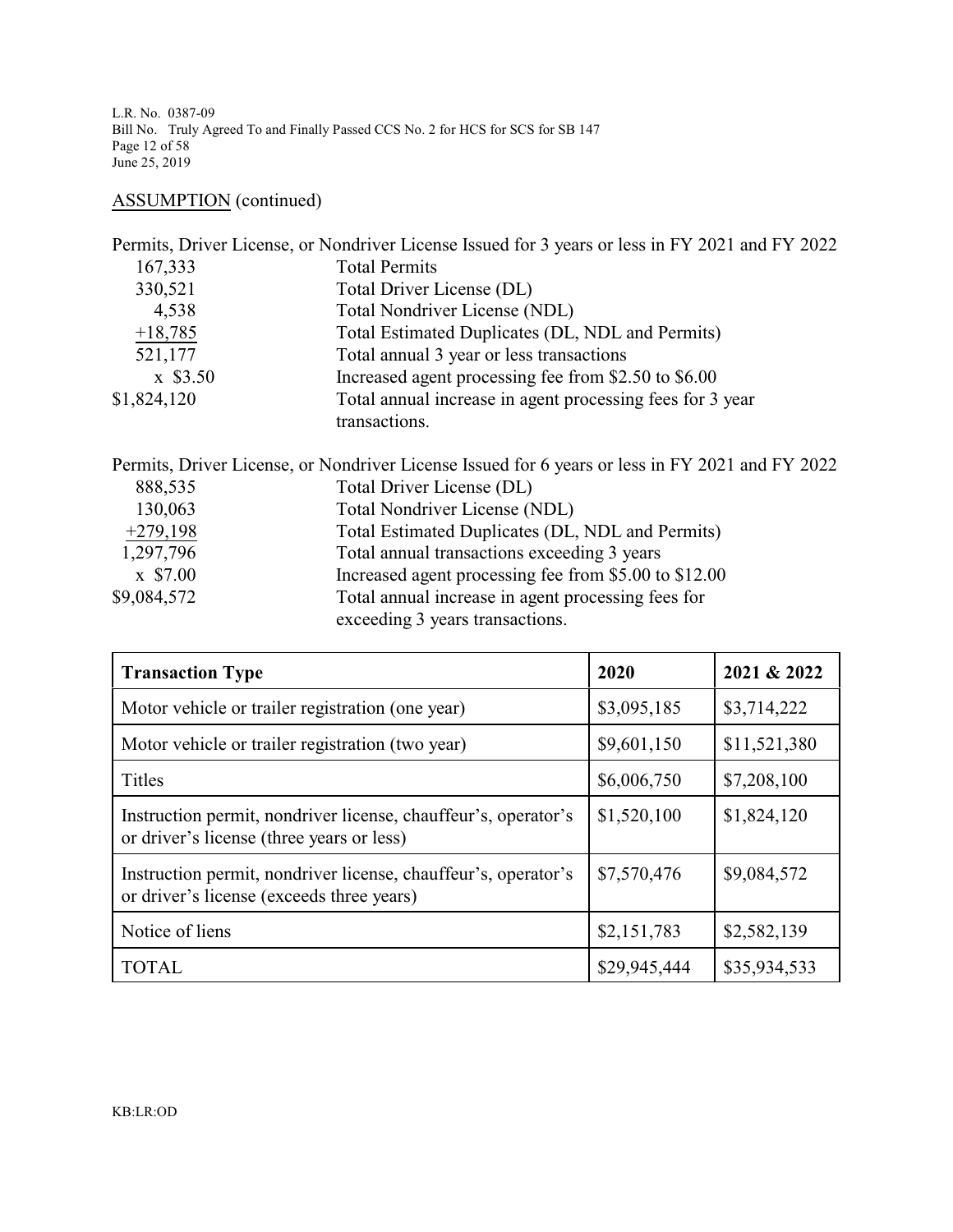L.R. No. 0387-09 Bill No. Truly Agreed To and Finally Passed CCS No. 2 for HCS for SCS for SB 147 Page 13 of 58 June 25, 2019

### ASSUMPTION (continued)

For simplicity, **Oversight** will assume, if MoDOT is correct in their assertion that this additional revenue shall be distributed according to Art. IV, Sec. 30(b)1, of the Missouri Constitution, that the additional fee revenue will be distributed 75% to highways, 15% to cities and 10% to counties. Oversight notes that DOR is allowed to retain 3% of the tax or fee collected for collection costs; however, Oversight will simply provide that amount for informational purposes and not reflect it in the fiscal note.

|                             | FY 2020 (10 mos.) | FY 2021 & FY 2022 | 3%          |
|-----------------------------|-------------------|-------------------|-------------|
| <b>Amount to Distribute</b> | \$29,945,444      | \$35,934,533      | \$1,078,036 |
| Highways $(75%)$            | \$22,459,083      | \$26,950,900      |             |
| Cities $(15%)$              | \$4,491,817       | \$5,390,180       |             |
| Counties $(10\%)$           | \$2,994,544       | \$3,593,453       |             |

Officials from the **Department of Public Safety - Missouri Highway Patrol (MHP)** assume the legislation will have no fiscal impact on their organization.

**Oversight** notes that MHP has stated the legislation would not have a direct fiscal impact on their organization. Oversight does not have any information to the contrary. Therefore, Oversight will reflect a zero impact on the fiscal note for MHP for this section.

§144.070 & §301.032 - Provisions for Motor Vehicle Rental or Leasing Companies Officials at the **Department of Revenue (DOR)** assumed the following regarding this legislation:

To implement the proposed legislation, the Department will be required to:

- Update or create procedures, correspondence, and the Department website;
- Update the Application for Permit to Operate as a Motor Vehicle/Marine Craft Leasing Company (DOR-901);
- Complete programming and user acceptance testing;
- Create or amend administrative rules; and
- Train staff.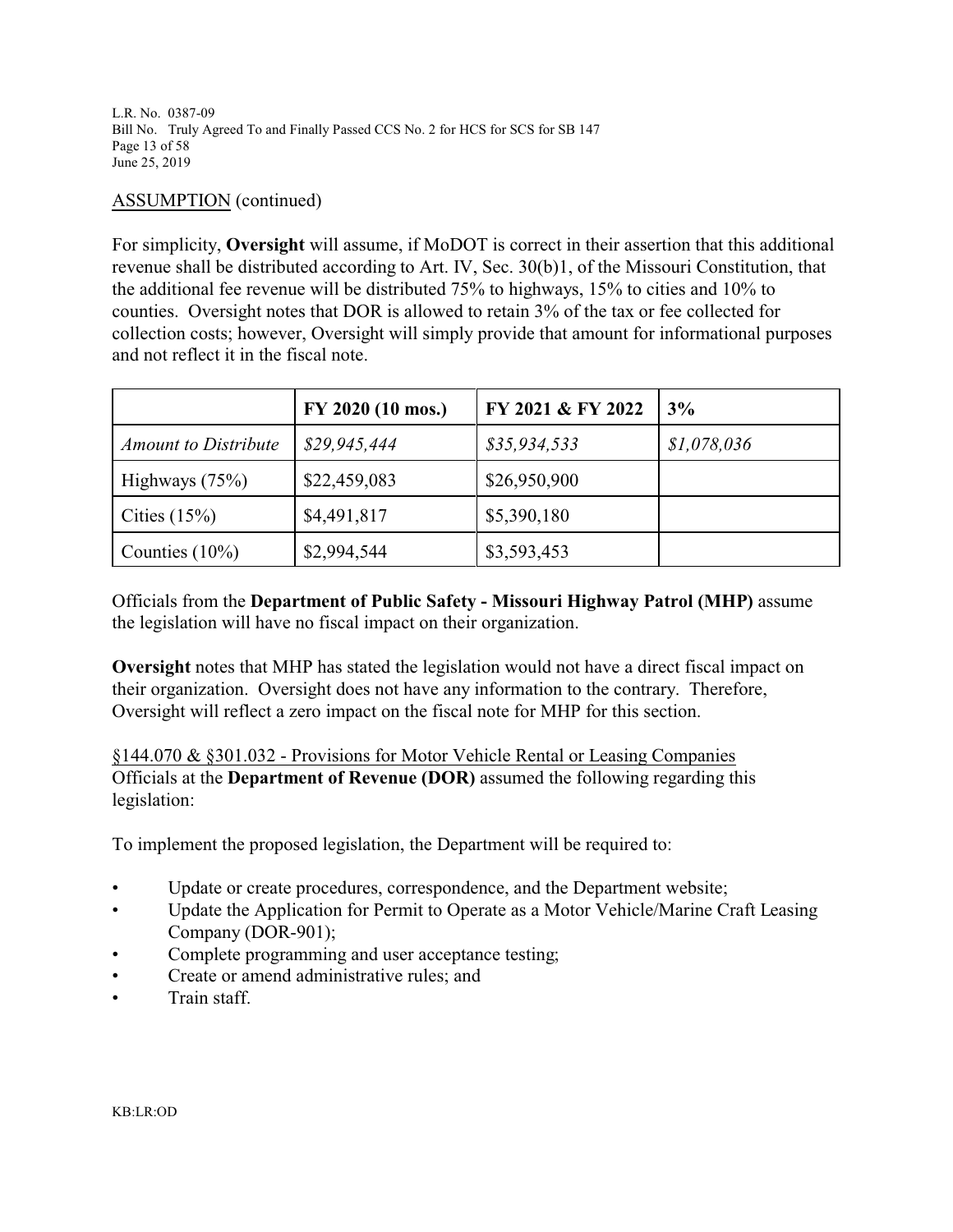L.R. No. 0387-09 Bill No. Truly Agreed To and Finally Passed CCS No. 2 for HCS for SCS for SB 147 Page 14 of 58 June 25, 2019

ASSUMPTION (continued)

| <b>Total Costs</b>                                                       |                                                        | $=$ \$10,355                |
|--------------------------------------------------------------------------|--------------------------------------------------------|-----------------------------|
| FY 2020 - Personnel Services Bureau<br><b>Administrative Analyst III</b> | 10 hrs. @ \$19.80 per hr.                              | $=$ \$ 198                  |
| Total                                                                    |                                                        | $=$ \$10,157                |
| Administrative Office Support Asst.<br><b>Revenue Manager</b>            | 15 hrs. @ \$13.78 per hr.<br>80 hrs. @ \$20.59 per hr. | 207<br>$=$ \$<br>$= $1,647$ |
| <b>Administrative Analyst III</b>                                        | 10 hrs. @ \$19.80 per hr.                              | $=$ \$<br>198               |
| Management Analysis Spec I                                               | 440 hrs. @ \$18.42 per hr.                             | $=$ \$ 8,105                |
| FY 2020 - Motor Vehicle Bureau                                           |                                                        |                             |

**DOR** notes OA-ITSD services will be required at a cost of **\$85,050** (1,134 hours x \$75 per hour) in FY 2020.

### *Revenue Impact* §301.032

**DOR** notes this legislation will allow licensed lease rental companies that have 3,500 or more vehicles registered in their fleet to be issued fleet license plates that can be transferred around within their fleet without having to transfer the registration through the Department of Revenue. The average passenger vehicle fee in FY 2018 was \$24. This legislation increases the cost of each plate to \$36 for lease rental companies that utilize this option, but the Department will not collect \$2 transfer fees since the qualifying lease rental companies will no longer be required to transfer their registration through the normal process, but rather will be able to transfer their registration within their fleet without doing so through the Department. It is unknown how many companies will utilize this option. Currently, there are 0 companies that registered their vehicles as a fleet that have 3,500 or more vehicles registered in their fleet. Larger companies this legislation is designed for do not currently register their vehicles as a lease rental, and since the name these entities use for titling purposes can vary, the Department is unable to obtain the number of vehicles that are titled in these larger companies names (Enterprise, Avis, Budget, etc).

For the purposes of this fiscal note, the Department is assuming there will be 4 companies that will utilize the provisions in this legislation. Assuming all 4 companies purchase 3,500 license plates, since the per plate cost (\$36) minus the \$2 transfer fee is \$10 more than the average passenger registration cost (\$24), there will be an estimated increase in registration fees that go to Highways, Cities, and Counties plates issued in the amount of **\$140,000** (\$3,500 x 4 x \$10).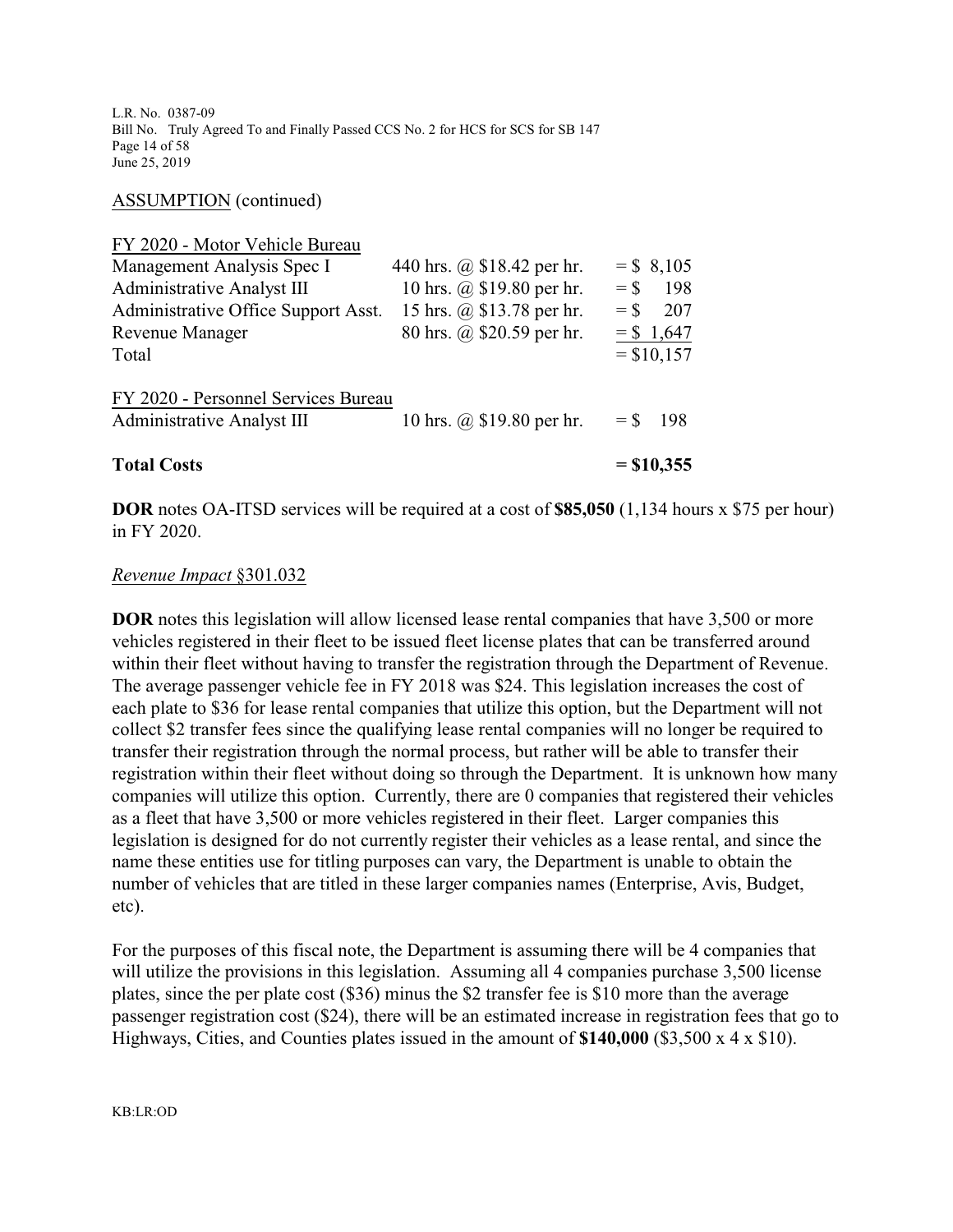L.R. No. 0387-09 Bill No. Truly Agreed To and Finally Passed CCS No. 2 for HCS for SCS for SB 147 Page 15 of 58 June 25, 2019

### ASSUMPTION (continued)

This amount could significantly increase if the amount of plates purchased by lease rental companies is significantly higher than the assumptions used for this fiscal note.

### *Revenue Impact* §144.070.5

Some of these companies that register their vehicles as a lease rental prescribed in this legislation will have trucks in their fleet. The average cost for noncommercial truck registration is \$46. This will result in a decrease of \$12 per plate for trucks. A vast majority of vehicles in lease rental companies that will qualify for the provisions of this legislation are passenger vehicles, and so this decrease will be minimal.

**DOR** notes there was 673 lease rental companies in FY 2018. With the \$250 licensor fee this legislation creates, there would be an increase in the amount of **\$168,250** that would get distributed to highways, cities, and counties.

|                 | <b>FY 2020 (10 months)</b> | <b>FY 2021</b> | <b>FY 2022</b> |
|-----------------|----------------------------|----------------|----------------|
| <b>Highways</b> | \$192,656                  | \$231,187      | \$231,187      |
| Cities          | \$38,531                   | \$46,238       | \$46,238       |
| Counties        | \$25,688                   | \$30,825       | \$30,825       |
| Total           | \$256,875                  | \$308,250      | \$308,250      |

### **Total Increase in Amount to Distribute \$308,250 (\$140,000 + \$168,250**)

Source: DOR

**Oversight** does not have any information to the contrary in regards to DOR's assumptions for annual registration fees. Oversight will reflect the increase in revenue due to the annual \$250 registration fee required to rent and/or lease vehicles (Up to \$168,250).

**Oversight** will range the fiscal impact of the increase of fees for license plates from \$24 (average cost of license plate registration for passenger vehicles) to \$46 (average cost of license plate registration for trucks) rather than the \$36 indicated by DOR:

Legislation: \$360 (first 10 plates) + 3,490 (plates remaining if all 3,500 plates are purchased) x \$36 (proposed fee) =  $$126,000$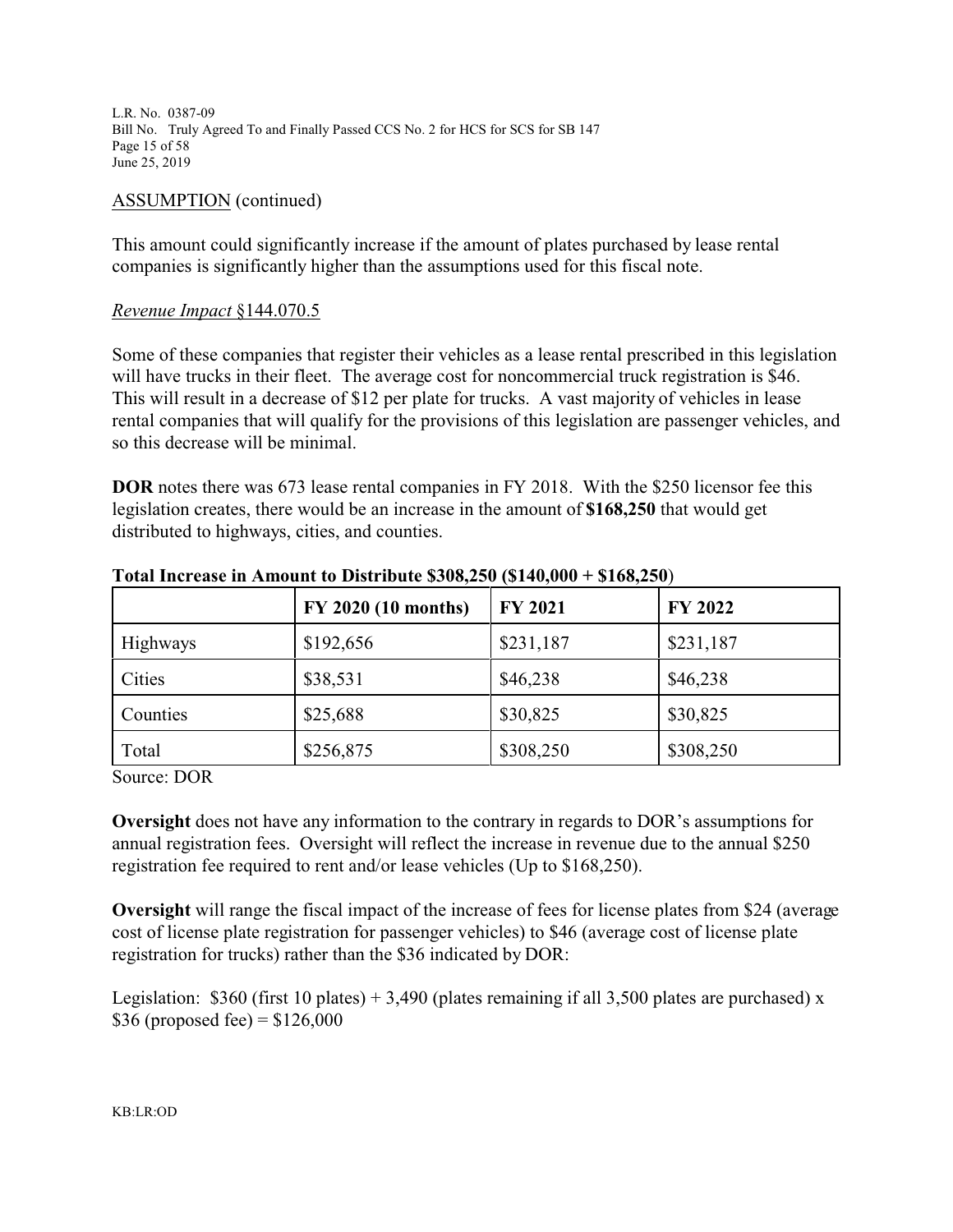L.R. No. 0387-09 Bill No. Truly Agreed To and Finally Passed CCS No. 2 for HCS for SCS for SB 147 Page 16 of 58 June 25, 2019

### ASSUMPTION (continued)

Current (passenger vehicles): 3,500 plates x \$24 (average passenger registration fee) = \$84,000

Current (trucks):  $3,500 \times $46$  (average truck registration fee) = \$161,000

Passenger vehicles difference:  $$126,000 - $84,000 = $42,000 \text{ x } 4$  companies (DOR assumption)  $= $168,000 - $28,000$  (loss of \$2 transfer fee for license plates, 3,500 x 4 x \$2) = \$140,000

Trucks difference:  $$126,000 - $161,000 = ($35,000) \times 4$  companies (DOR assumption) =  $($140,000) - $28,000$  (loss of \$2 transfer fee for license plates, 3,500 x 4 x \$2) = (\$168,000)

§144.070 673 lease/rental companies x \$250 registration fee = Up to **\$168,250**

|                 | <b>FY 2020 (10 months)</b> | <b>FY 2021</b>  | <b>FY 2022</b>  |
|-----------------|----------------------------|-----------------|-----------------|
| <b>Highways</b> | Up to \$105,156            | Up to \$126,187 | Up to \$126,187 |
| Cities          | Up to \$21,031             | Up to \$25,238  | Up to \$25,238  |
| Counties        | Up to \$14,022             | Up to \$16,825  | Up to \$16,825  |
| <b>Total</b>    | Up to \$140,209            | Up to \$168,250 | Up to \$168,250 |

Source: Oversight

§301.032 Loss of truck registration fees (all trucks) **(\$168,000)** to increase in passenger vehicle fees (all cars) **\$140,000**

|              | FY 2020 (10 months)         | <b>FY 2021</b>             | <b>FY 2022</b>             |
|--------------|-----------------------------|----------------------------|----------------------------|
| Highways     | $($105,000)$ to \$87,500    | $($126,000)$ to $$105,000$ | $($126,000)$ to $$105,000$ |
| Cities       | $(\$21,000)$ to $$17,500$   | $(\$25,200)$ to $\$21,000$ | $(\$25,200)$ to $\$21,000$ |
| Counties     | $($14,000)$ to $$11,667$    | $($16,800)$ to $$14,000$   | $($16,800)$ to $$14,000$   |
| <b>Total</b> | $($ \$142,800) to \$116,667 | (\$168,000) to \$140,000   | $($168,000)$ to $$140,000$ |

Source: Oversight

**Oversight** notes the \$3.50 agent fee in Section 301.032.7 is already being collected; therefore, there is no fiscal impact from this provision.

Officials from the **Office of the State Courts Administrator (OSCA)** assume the legislation will have no fiscal impact on their organization.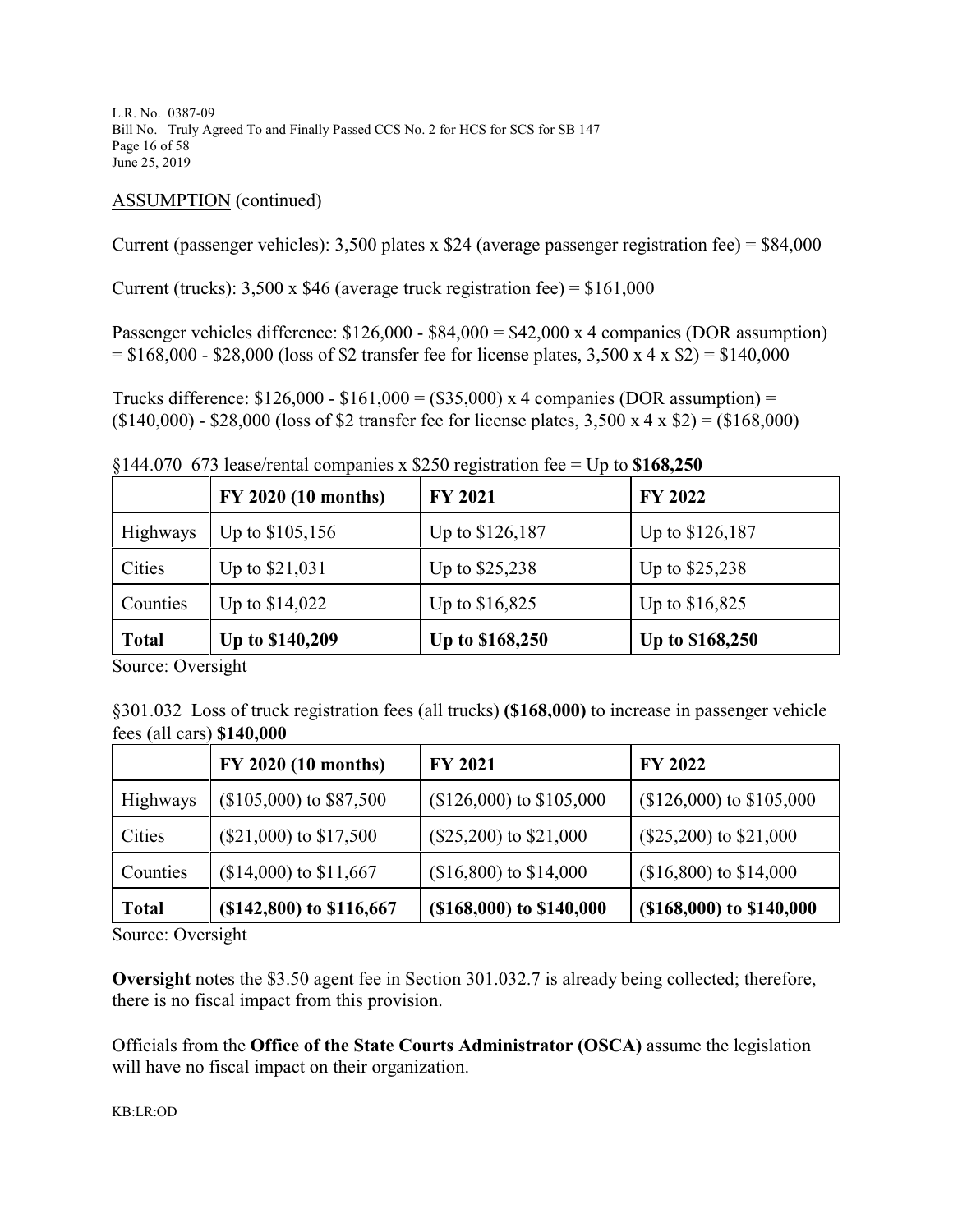L.R. No. 0387-09 Bill No. Truly Agreed To and Finally Passed CCS No. 2 for HCS for SCS for SB 147 Page 17 of 58 June 25, 2019

### ASSUMPTION (continued)

**Oversight** notes that OSCA has stated the legislation would not have a direct fiscal impact on their organization. Oversight does not have any information to the contrary. Therefore, Oversight will reflect a zero impact on the fiscal note for OSCA.

### §§300.155 & 304.281 - Turning Right on Red

Officials from the **Department of Transportation (MoDOT)** assume the fiscal impact of this legislation is a cost of \$20,700, based on \$450 per sign, two signs per intersection at 23 diverging diamond interchanges.

**Oversight** does not have any information to the contrary in regards to MoDOT's assumptions; therefore, Oversight will reflect MoDOT's costs on the fiscal note.

Officials from the **Department of Public Safety - Missouri Highway Patrol**, **Department of Revenue**, **Office of the State Courts Administrator**, **Office of the State Public Defender**, **Office of Prosecution Services**, the **City of Kansas City** and **Moniteau County** each assume these sections the legislation will have no fiscal impact on their organization.

**Oversight** notes that the agencies mentioned above have stated the legislation would not have a direct fiscal impact on their organization. Oversight does not have any information to the contrary. Therefore, Oversight will reflect a zero impact on the fiscal note for these agencies.

**Oversight** also notes that local governments are allowed to forbid left turns with reference to intersections which are under local government control. Oversight does not know how many intersections might be impacted (if any); however, local governments would be responsible for signage. Therefore, Oversight will reflect a potential cost to political subdivisions for additional signage.

### §301.067 - Registration for Recreational Trailers

Officials from the **Department of Transportation** and **Department of Public Safety - Missouri Highway Patrol** each assume this section will have no fiscal impact on their organization.

**Oversight** has no information to the contrary. There Oversight will reflect a zero fiscal impact for these agencies for this section.

Officials at the **Department of Revenue (DOR)** assume the following regarding this legislation: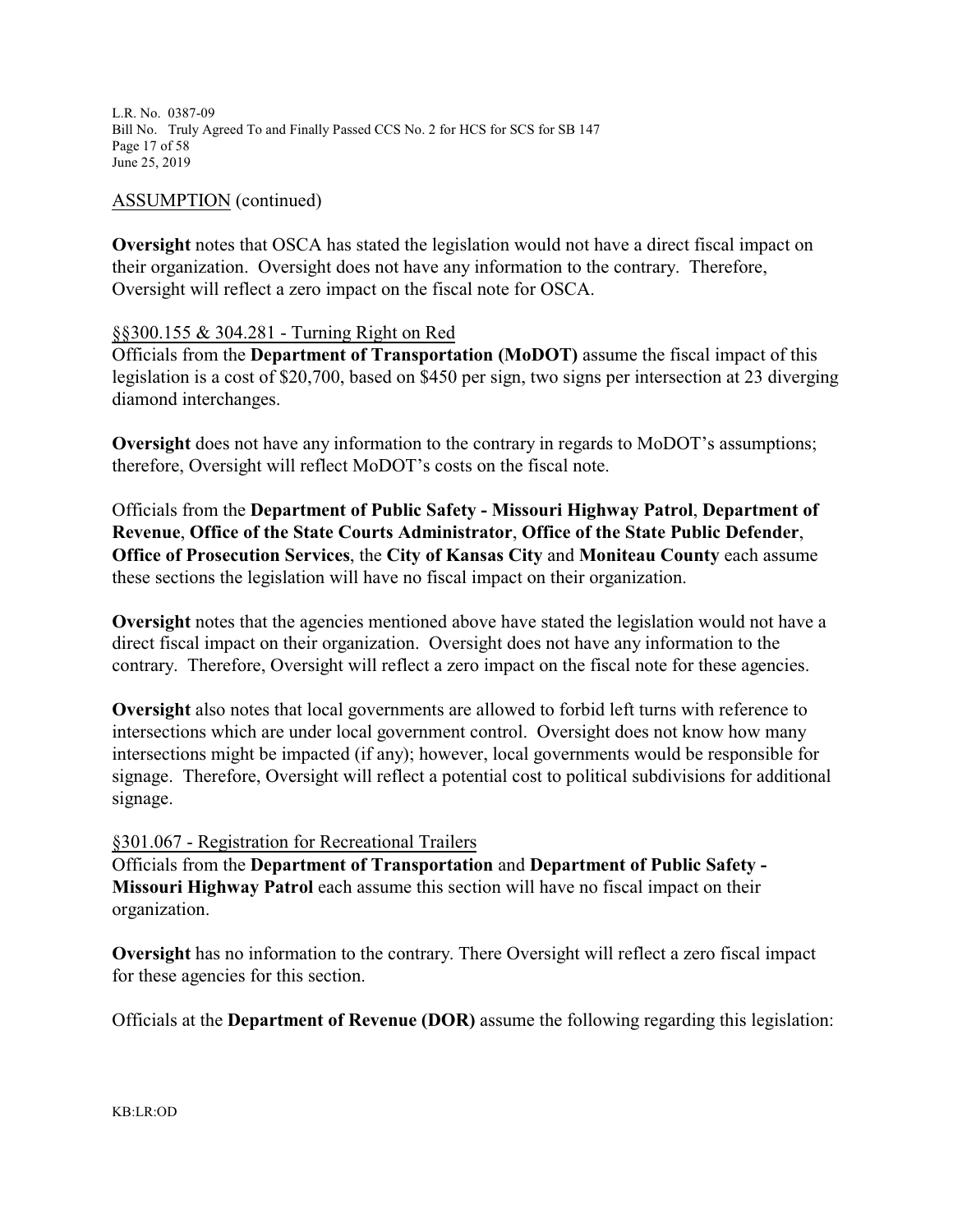L.R. No. 0387-09 Bill No. Truly Agreed To and Finally Passed CCS No. 2 for HCS for SCS for SB 147 Page 18 of 58 June 25, 2019

### ASSUMPTION (continued)

To implement the proposed changes, the Department will be required to:

- Update procedures and the Department website;
- Update correspondence letters; and
- Complete programming and user acceptance testing for identified systems.

FY 2020 - Motor Vehicle Bureau Management Analysis Spec I 240 hrs.  $\omega$  \$18.42 per hr. = \$4,421 Total  $= $4,421$ FY 2020 - Personnel Services Bureau Management Analysis Spec I 40 hrs. @ \$18.42 per hr.  $=$  \$737 Administrative Analyst III 10 hrs. @ \$19.80 per hr.  $= $198$ Total  $= $935$ **Total Costs = \$5,356**

**DOR** notes OA-ITSD services will be required at a cost of **\$15,471** (206.28 hours x \$75 per hour) in FY 2020.

It is assumed that "recreational trailer" one and three year registrations will still expire annually (December 31st) as prescribed for all trailers in §301.030. Currently, §301.030 allows all trailers to have an extension on fees payable until the last day of February. It is assumed this legislation extends (defers) this for recreational trailers until the last day of May.

**Oversight** notes the current due date for trailer registrations is in December. This legislation changes the due date (instead of December 2019) to May, 2020. Oversight notes December, 2019 and May, 2020 are both in the same fiscal year; therefore, Oversight assumes there will not be a revenue impact from this change in FY 2020 or any year going forward.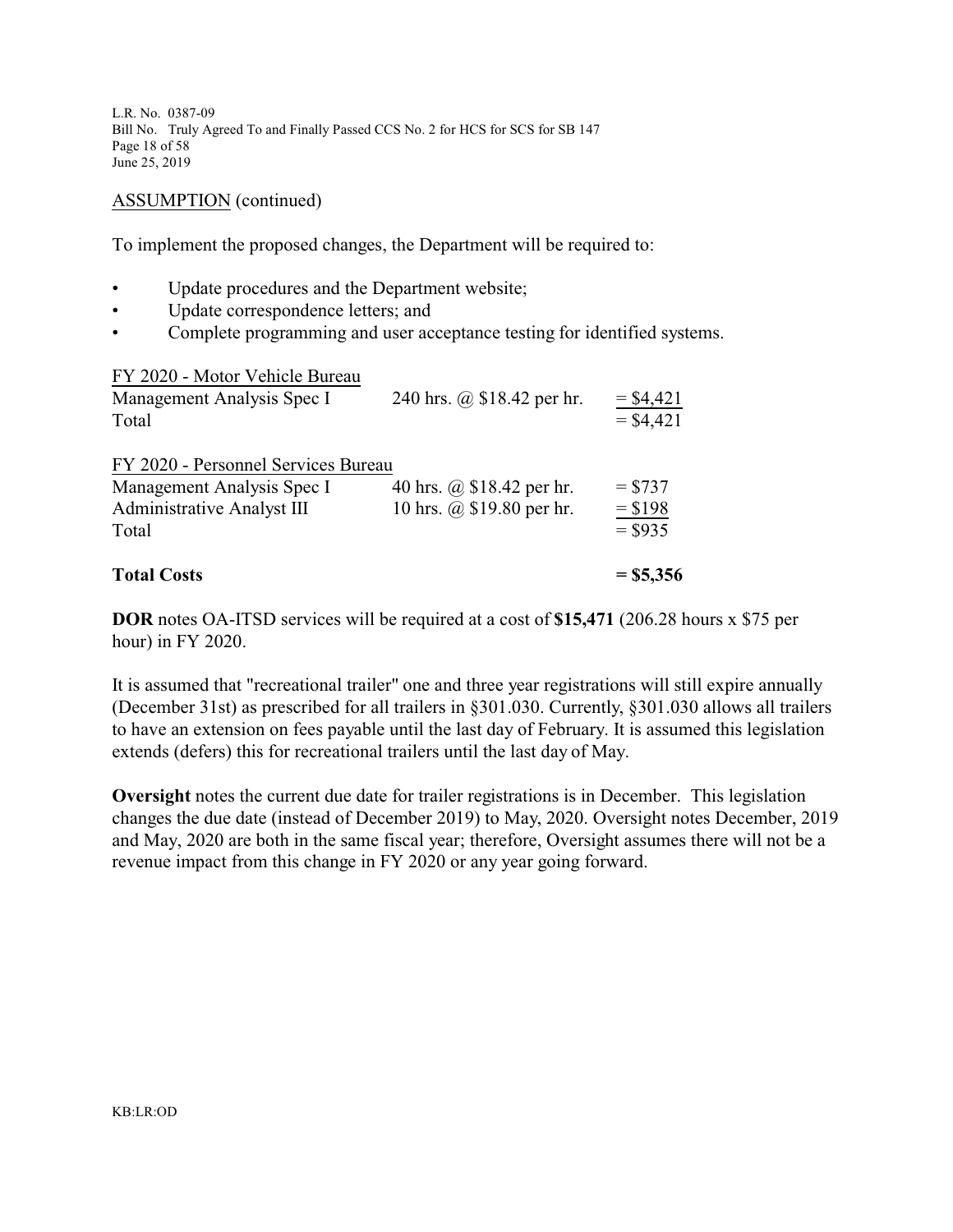L.R. No. 0387-09 Bill No. Truly Agreed To and Finally Passed CCS No. 2 for HCS for SCS for SB 147 Page 19 of 58 June 25, 2019

### ASSUMPTION (continued)

§§301.020, 301.191 & 307.350 - Motor Vehicle Inspections and Homemade Trailers Officials at the **Department of Public Safety - Missouri Highway Patrol (MHP)** state the following regarding this legislation:

Currently, the vehicle safety inspection program is funded by charging licensed inspection stations a fee of \$1.50 for each safety inspection sticker and/or motorcycle decal purchased. These stickers and/or decals are used by licensed stations to indicate a presented vehicle has passed the vehicle safety inspection. \$1.00 for each sticker/decal sold is deposited into the Highway Fund (0644), while \$0.50 for each sticker/decal sold is deposited into the Highway Patrol Inspection Fund (0297). Activities of the Motor Vehicle Inspection Division (MVID) are primarily supported by monies from the Highway Fund, with additional monies from the Highway Patrol Inspection Fund dedicated to safety and education programs of the division.

FY 2018 MVID records indicate deposits from the vehicle safety inspection program, totaling \$3,838,481, were made into the following accounts:

| Highway Fund $(0644)$ :                     | \$2,573,303 |
|---------------------------------------------|-------------|
| Highway Patrol Inspection Fund (0297):      | \$1,265,178 |
| Total Income Loss from Program Elimination: | \$3,838,481 |

Upon further inquiry, **Oversight** notes MHP stated that \$10 station fees and fees for additional optional inspection signs for stations are also deposited into the Highway Fund, which accounts for the Highway Fund not being exactly twice as large as the Highway Patrol Inspection Fund.

**MHP** notes this legislation would require vehicles more than 10 years old or having 150,000 or more miles to be inspected. There are currently 5,111,087 vehicles registered in Missouri (as of January 4, 2019), of which 2,517,132 are less than 10 years old. This means the remaining 2,593,955 would be more than 10 years old.

Information obtained from the Gateway Vehicle Inspection Program (GVIP) non-attainment area indicates that 22,609 vehicles out of the 1,001,862 inspections performed in that area on vehicles less than 10 years old had an odometer reading of 150,000 or more miles. This is approximately 2.2%, and extrapolating that to the entire state would indicate that 112,444 vehicles would be less than 10 years old but have more than 150,000 miles (5,111,087 x 2.2%).

As a result, 2,706,399 vehicles would fall under the biennial inspection process (2,593,955 plus 112,444), meaning half of them, or 1,353,200, would be inspected each year (2,706,399 / 2).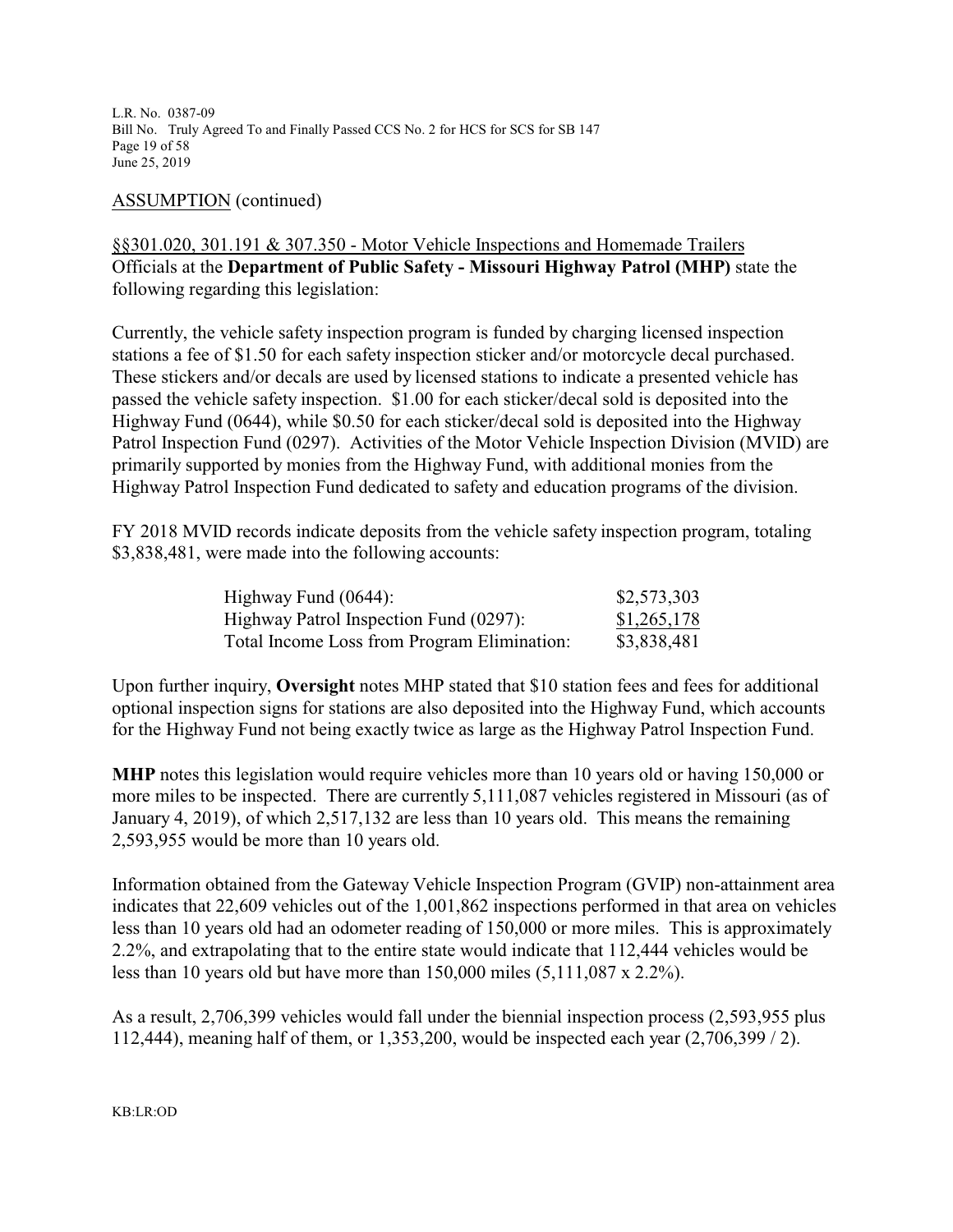L.R. No. 0387-09 Bill No. Truly Agreed To and Finally Passed CCS No. 2 for HCS for SCS for SB 147 Page 20 of 58 June 25, 2019

### ASSUMPTION (continued)

The current inspection process generates \$2,573,303 per year in Highway funds and \$1,265,178 in Highway Patrol Inspection funds. The revenue generated by the amendment would only be \$1,353,200 in Highway funds (\$1.00 per vehicle) and \$676,600 in Highway Patrol Inspection funds (\$0.50 per vehicle). As a result, there would be a \$1,220,103 loss of Highway revenue (\$2,573,303 minus \$1,353,200), and a \$588,578 loss of Highway Patrol Inspection revenue (\$1,265,178 minus \$676,600).

This loss of revenue would directly impact the funding of Highway Patrol operations. The portion of sticker sales that is deposited into the Highway fund (\$2,573,303 per year) partially funds the Patrol's Motor Vehicle Inspection Division. This division is comprised of 72 FTE and has a personal services budget of \$5,307,336 including fringe benefits, and an expense and equipment budget of \$410,804.

**Oversight** assumes the cars impacted by this legislation that will no longer be required to be inspected are those between 5 years and 10 years of age, without having more than 150,000 miles. Oversight inquired with the Department of Revenue (DOR) and there are 1,388,523 registered vehicles that are five years old or newer. Oversight assumed MHP's estimate of 112,444 vehicles x proportion of population cars 10 years old or newer.

|                                                                 | Provided by MHP or DOR | Determined                          |
|-----------------------------------------------------------------|------------------------|-------------------------------------|
| <b>Total Cars registered</b>                                    | 5,111,087              |                                     |
|                                                                 |                        |                                     |
| Registered cars 5 years or newer                                | 1,388,523              |                                     |
|                                                                 |                        |                                     |
| Registered cars more than 10 years                              | 2,593,955              |                                     |
|                                                                 |                        |                                     |
| Registered cars 10 years or newer                               | 2,517,132              |                                     |
|                                                                 |                        | $(2,593,955 - 1,388,523)$           |
| Registered cars between 10 and 5 years                          |                        | 1,205,432                           |
| Less $\#$ of cars 10 years old or less that will have more than |                        |                                     |
| 150,000 miles and still require an inspection                   |                        |                                     |
| $(MHP's 112,444 \times (2,517,132 / 5,111,087))$                |                        | (55,377)                            |
|                                                                 |                        |                                     |
| Number of vehicles that will no longer require inspection as a  |                        | $(1,205,432 - 55,377)$<br>1,150,055 |
| result of this bill                                             |                        |                                     |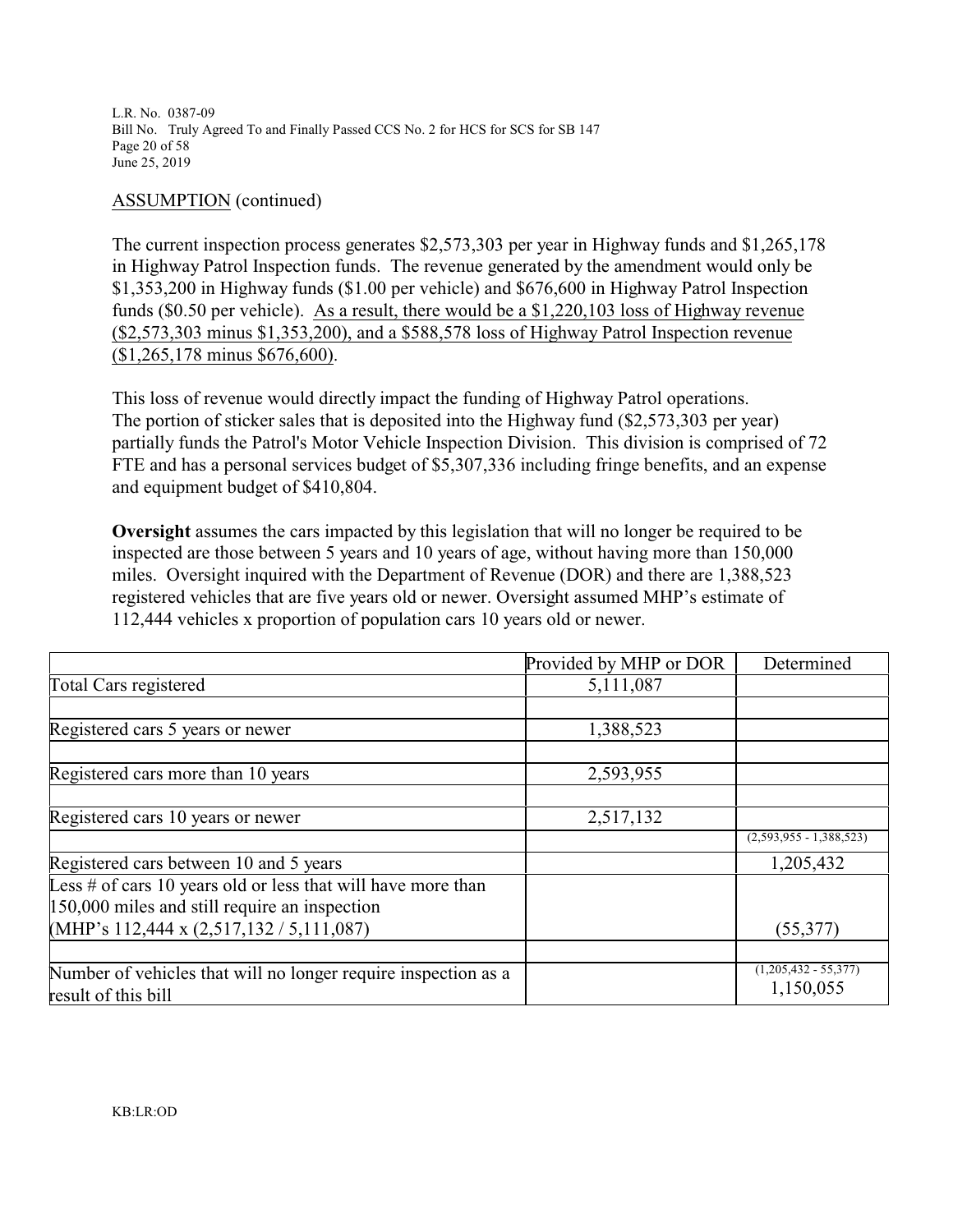L.R. No. 0387-09 Bill No. Truly Agreed To and Finally Passed CCS No. 2 for HCS for SCS for SB 147 Page 21 of 58 June 25, 2019

### ASSUMPTION (continued)

Therefore, assuming a biennial inspection process, Oversight will assume a loss to the Highway Fund of \$575,028 (1,150,055 / 2 x \$1.00) annually, and a corresponding loss to the Highway Patrol Inspection Fund of \$287,514 annually (\$0.50). Oversight assumes some cars will be inspected more than once during a biennial period (bought/sold, transferred, owner reassurance, etc.), so we will range the fiscal impact from "More than" Oversight's estimates provided above to the MHP's estimates.

Oversight does not have information regarding the number/percent of vehicles that will be 10 years of age or newer, but have over 150,000 miles. Therefore, Oversight will utilize MHP's estimate of 112,444 vehicles.

**MHP** notes the legislation also eliminates the inspection of homemade trailers under 16' in length by official safety inspection stations. All previously untitled homemade trailers, regardless of length, would require inspection performed by either the sheriff of the county in which the owner is a resident, or by MHP. The current cost of such inspections is \$10.

This legislation would increase the fee for this inspection to \$25. When inspected by the sheriff, these revenues would be deposited into the local law enforcement fund, or if no such fund exists, into the county's general revenue fund. When inspected by MHP, the fee would be paid to the Director of Revenue for deposit into the Highway Fund.

Approximately 4,308 such trailer inspections were performed at official safety inspection stations in FY 2018. With this legislation, these inspections could be performed by MHP, creating additional revenue for the state of Missouri in the amount of \$107,700.

| <b>FY2018:</b> | Homemade trailer inspections (under $16$ ): 4,308 |           |
|----------------|---------------------------------------------------|-----------|
|                | Inspection Fee:                                   | \$25      |
|                | Revenue Increase                                  | \$107,700 |

In addition, in FY 2018, 787 trailers over 16' in length were inspected by local sheriff's or MHP, as required by statute. The current cost of such inspections is \$10. This legislation would increase the fee for this inspection to \$25, with the same provisions as stated above, for a net increase in revenues per inspection of \$15. This fee increase could increase state revenues by \$11,805.

| FY2018: | Homemade trailer inspections (16' and over):    |              | 787      |
|---------|-------------------------------------------------|--------------|----------|
|         | Increase in Inspection Fee $(\$10$ to $\$25$ ): | $\mathbf{X}$ | \$15     |
|         | Revenue Increase                                |              | \$11,805 |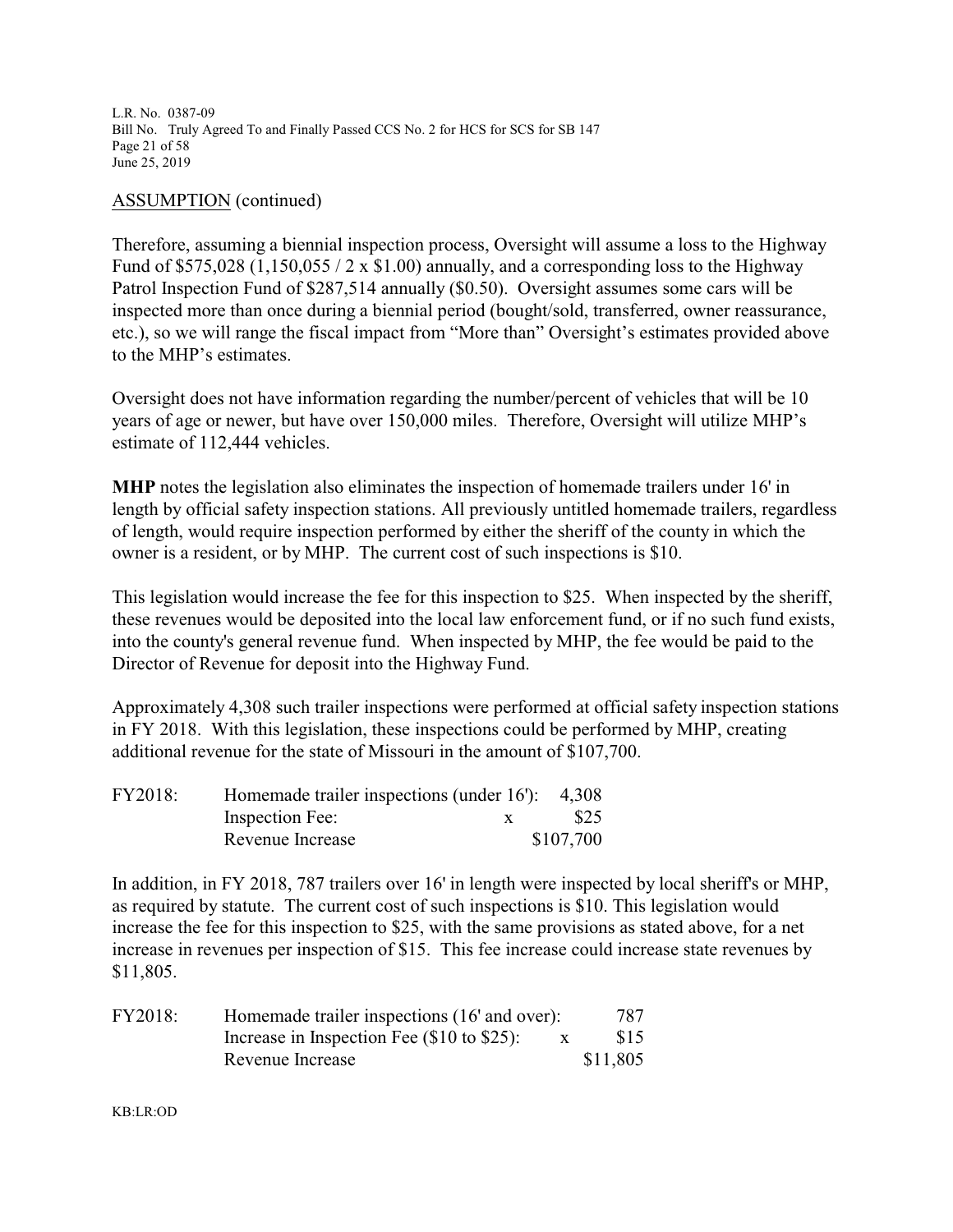L.R. No. 0387-09 Bill No. Truly Agreed To and Finally Passed CCS No. 2 for HCS for SCS for SB 147 Page 22 of 58 June 25, 2019

### ASSUMPTION (continued)

**Oversight** notes, according to the MHP's budget submission, the Motor Vehicle Inspection Division is responsible for the overall administration and enforcement of the statutorilymandated vehicle safety inspection program. Program expenditures for the past three fiscal years are as follows:

FY 2018 \$5,692,377\* FY 2017 \$5,526,580\* FY 2016 \$5,348,399\* \* Mostly "other state funds" including Highway, Highway Patrol Inspection, and OASDHI.

**Oversight** does not have any information to the contrary in regards to MHP's assumptions regarding trailer inspections; therefore, Oversight will reflect the increase in revenue due to all trailer inspections being done by MHP.

**Oversight** inquired of MHP as to any potential program savings from reducing the number of inspections conducted. MHP stated there would be no elimination of FTE; however, based on a previous response from MHP in which 14 FTE would be eliminated due to the repeal of the inspection program, Oversight will assume up to half (7) of these FTE could still be eliminated.

2,599,028 (vehicles 10 years or older + approximate number of vehicles with over 150,000 miles that are less than 10 years old)/5,111,087 (currently registered vehicles in Missouri) =  $51\%$  which equates to approximately 7 FTE (14 FTE estimated from elimination of inspection program x 51%).

For simplicity purposes, **Oversight** will range the fiscal impact of the reduced program savings from \$0 (as indicated by MHP) to the elimination of 7 FTE (half of the amount indicated in the previous fiscal note as Oversight does not know which specific positions would be eliminated). Oversight will not break out the possible savings to the Highway Patrol Inspection Fund.

Additionally, **Oversight** will reflect income (increased fee for homemade trailer inspections) to local law enforcement on the fiscal note.

**Oversight** notes that the MHP stated there are currently 33 states that do not have vehicle inspections.

Officials at the **Department of Revenue (DOR)** assume the following regarding this legislation:

To implement the proposed legislation, the Department will be required to:

KB:LR:OD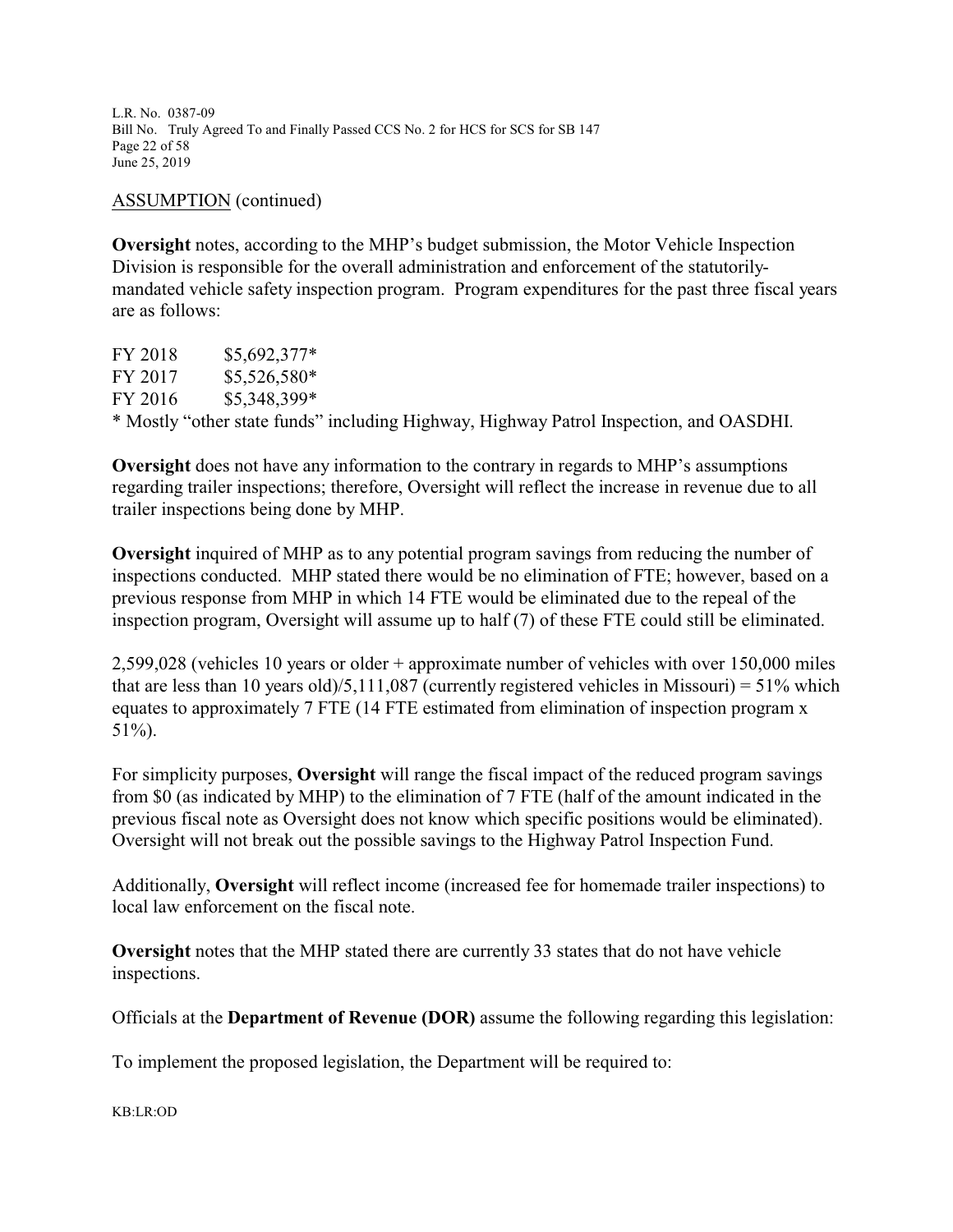L.R. No. 0387-09 Bill No. Truly Agreed To and Finally Passed CCS No. 2 for HCS for SCS for SB 147 Page 23 of 58 June 25, 2019

### ASSUMPTION (continued)

- Update procedures, correspondence letters, and the Department website;
- Update the Application for Missouri Title and License (DOR-108);
- Update the Application for Missouri Vehicle License (DOR-184);
- Update the General Affidavit (DOR-768);
- Send out notification to all dealers via GovDelivery;
- Update the motor vehicle renewal notices and titling manual;
- Complete programming and user acceptance testing of identified systems;
- Amend and update administrative rules; and
- Train staff

FY 2020 - Motor Vehicle Bureau

| <b>Total Costs</b>                                                |                            |            | $= $12,565$                  |
|-------------------------------------------------------------------|----------------------------|------------|------------------------------|
| FY 2020 - Personnel Services Bureau<br>Administrative Analyst III | 10 hrs. @ \$19.80 per hr.  | $=$ \$ 198 |                              |
| <b>Revenue Manager</b><br>Total                                   | 80 hrs. @ \$20.59 per hr.  |            | $=$ \$ 1,647<br>$=$ \$12,367 |
| Administrative Office Support Asst.                               | 15 hrs. @ \$13.78 per hr.  | $=$ \$     | 207                          |
| Administrative Analyst III                                        | 10 hrs. @ \$19.80 per hr.  | $=$ \$     | 198                          |
| Management Analysis Spec I                                        | 560 hrs. @ \$18.42 per hr. |            | $=$ \$10,315                 |

It is assumed that all vehicles less than 10 years of age and less than 150,000 miles will be required to report the odometer reading. For those vehicles, there will not be a safety inspection to determine if mileage should be recorded or not. Only assignments of title will note the mileage.

It is assumed that if a vehicle is less than 10 years old, but has 150,000 miles or more that a safety inspection will be required. The Department will not know when that 150,000 mile threshold is reached to require a safety inspection.

The Department may not be able to administer this legislation accurately due to the Department not knowing when a vehicle reaches the 150,000 mile limit before a required renewal of registration that would require a safety inspection. Currently, the Department obtains mileage on renewals from the safety inspections.

**DOR** notes OA-ITSD assumes services will be required at a cost of **\$92,988** (1,239.84 hours x \$75 per hour) in FY 2020.

#### KB:LR:OD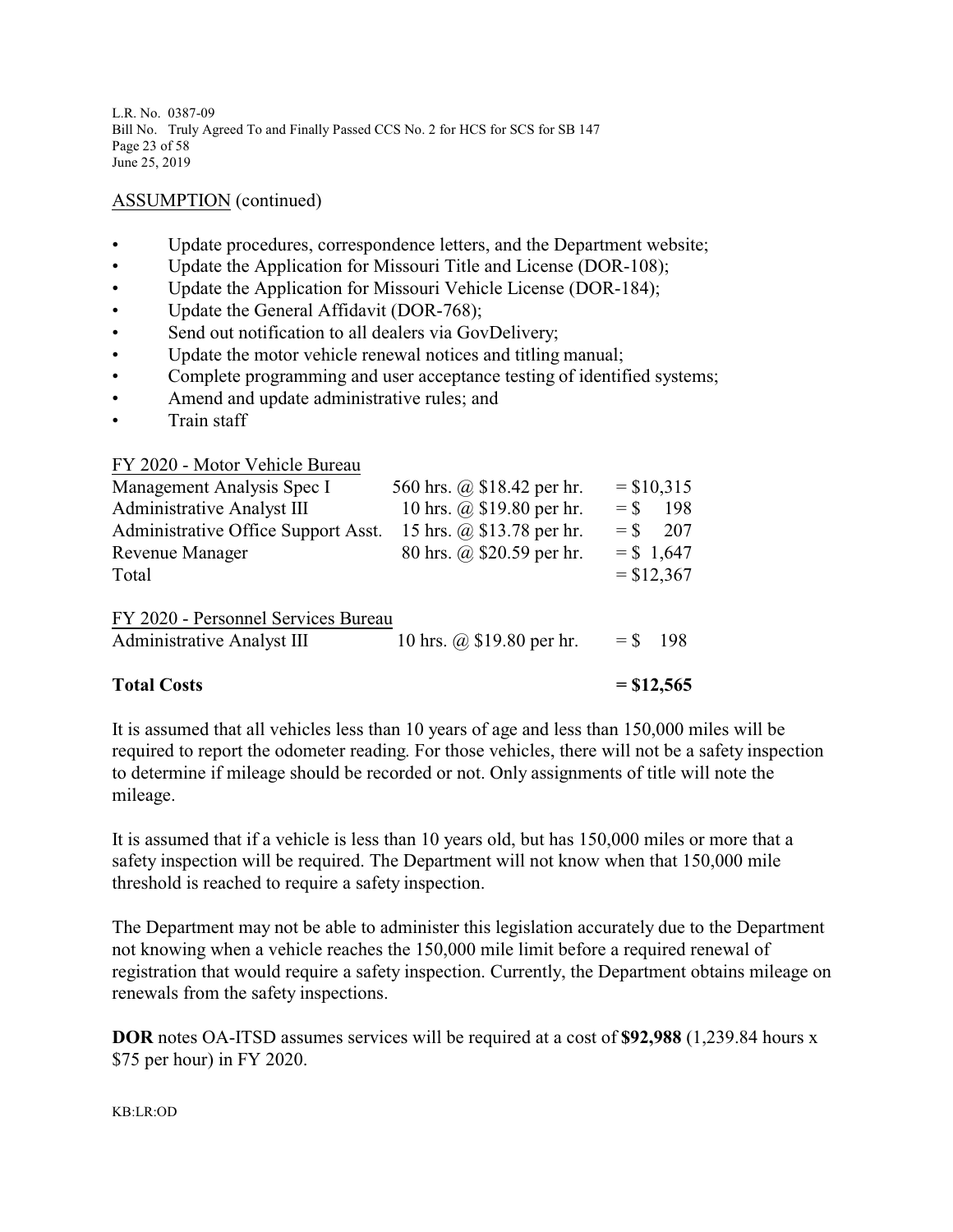L.R. No. 0387-09 Bill No. Truly Agreed To and Finally Passed CCS No. 2 for HCS for SCS for SB 147 Page 24 of 58 June 25, 2019

#### ASSUMPTION (continued)

Officials from the **Department of Natural Resources (DNR)** assume the legislation will have no fiscal impact on their organization. DNR noted that the Gateway Vehicle Emissions Inspection Program would still be authorized to continue.

**Oversight** inquired of DNR in regards to the fiscal impact of the loss of funds indicated by MHP to the Gateway Vehicle Emissions Inspection Program. Oversight was unable to confirm if this legislation would have a direct fiscal impact on this program; therefore, Oversight has not reflected a fiscal impact to DNR on the fiscal note.

Officials from the **Department of Transportation** defer to DOR for the fiscal impact of this legislation.

Officials from the **Office of the State Courts Administrator**, **Office of the State Public Defender** and **Office of Prosecution Services** each assume the legislation will have no fiscal impact on their respective organizations.

**Oversight** notes that the agencies mentioned above have stated the legislation would not have a direct fiscal impact on their organization. Oversight does not have any information to the contrary. Therefore, Oversight will reflect a zero impact on the fiscal note for those agencies.

Officials from the **Department of Elementary and Secondary Education (DESE)** assume this legislation will result in insignificant savings due to not being required to have department vehicles inspected.

**Oversight** assumes the savings DESE indicated will not be material; therefore, Oversight will not reflect the savings on the fiscal note.

Officials from the **Office of the Secretary of State (SOS)** assume many bills considered by the General Assembly include provisions allowing or requiring agencies to submit rules and regulations to implement the act. The SOS is provided with core funding to handle a certain amount of normal activity resulting from each year's legislative session. The fiscal impact for this fiscal note to the SOS for Administrative Rules is less than \$5,000. The SOS recognizes that this is a small amount and does not expect that additional funding would be required to meet these costs. However, the SOS also recognizes that many such bills may be passed by the General Assembly in a given year and that collectively the costs may be in excess of what the office can sustain with the core budget. Therefore, the SOS reserves the right to request funding for the cost of supporting administrative rules requirements should the need arise based on a review of the finally approved bills signed by the governor.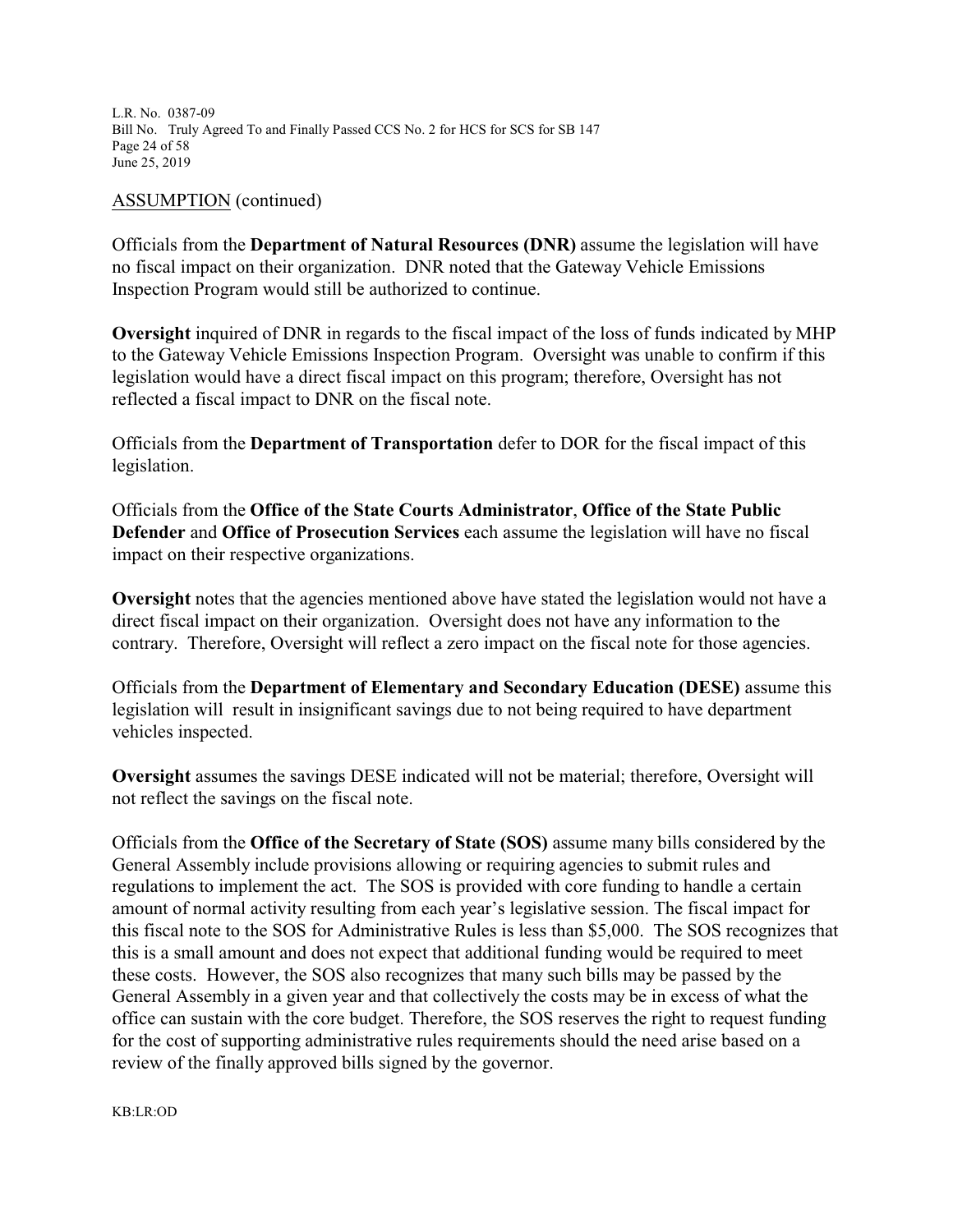L.R. No. 0387-09 Bill No. Truly Agreed To and Finally Passed CCS No. 2 for HCS for SCS for SB 147 Page 25 of 58 June 25, 2019

### ASSUMPTION (continued)

**Oversight** assumes the SOS could absorb the costs of printing and distributing regulations related to this legislation. If multiple bills pass which require the printing and distribution of regulations at substantial costs, the SOS could require additional resources.

Officials from the **Joint Committee on Administrative Rules (JCAR)** state that the legislation is not anticipated to cause a fiscal impact to their agency beyond its current appropriation.

**Oversight** assumes JCAR will be able to administer any rules resulting from this legislation with existing resources.

### §301.030 - Vehicle Registrations Renewals

Officials from the **Department of Revenue** assume the legislation will have no fiscal impact on their organization.

Officials from the **Department of Transportation** and **Department of Public Safety - Missouri Highway Patrol** each assume the legislation will have no fiscal impact on their respective organizations.

**Oversight** notes that the agencies mentioned above have stated the legislation would not have a direct fiscal impact on their organization. Oversight does not have any information to the contrary. Therefore, Oversight will reflect a zero impact on the fiscal note for these agencies for this section.

§§302.020 and 302.026 - Protective Headgear for Motorcycle Operators Officials at the **Department of Revenue (DOR)** assume the following regarding this legislation:

To implement the proposed changes, the Department will be required to:

- Update the Missouri Driver Guide;
- Update the Missouri Motorcycle Manual; and
- Update the Department website.

FY 2020 - Driver License Bureau

| Management Analysis Spec II | 20 hrs. @ \$20.57 per hr.        | $= $411$  |
|-----------------------------|----------------------------------|-----------|
| Revenue Manager             | 10 hrs. $\omega$ \$20.59 per hr. | $=$ \$206 |

| Total | $=$ \$617 |
|-------|-----------|
|       |           |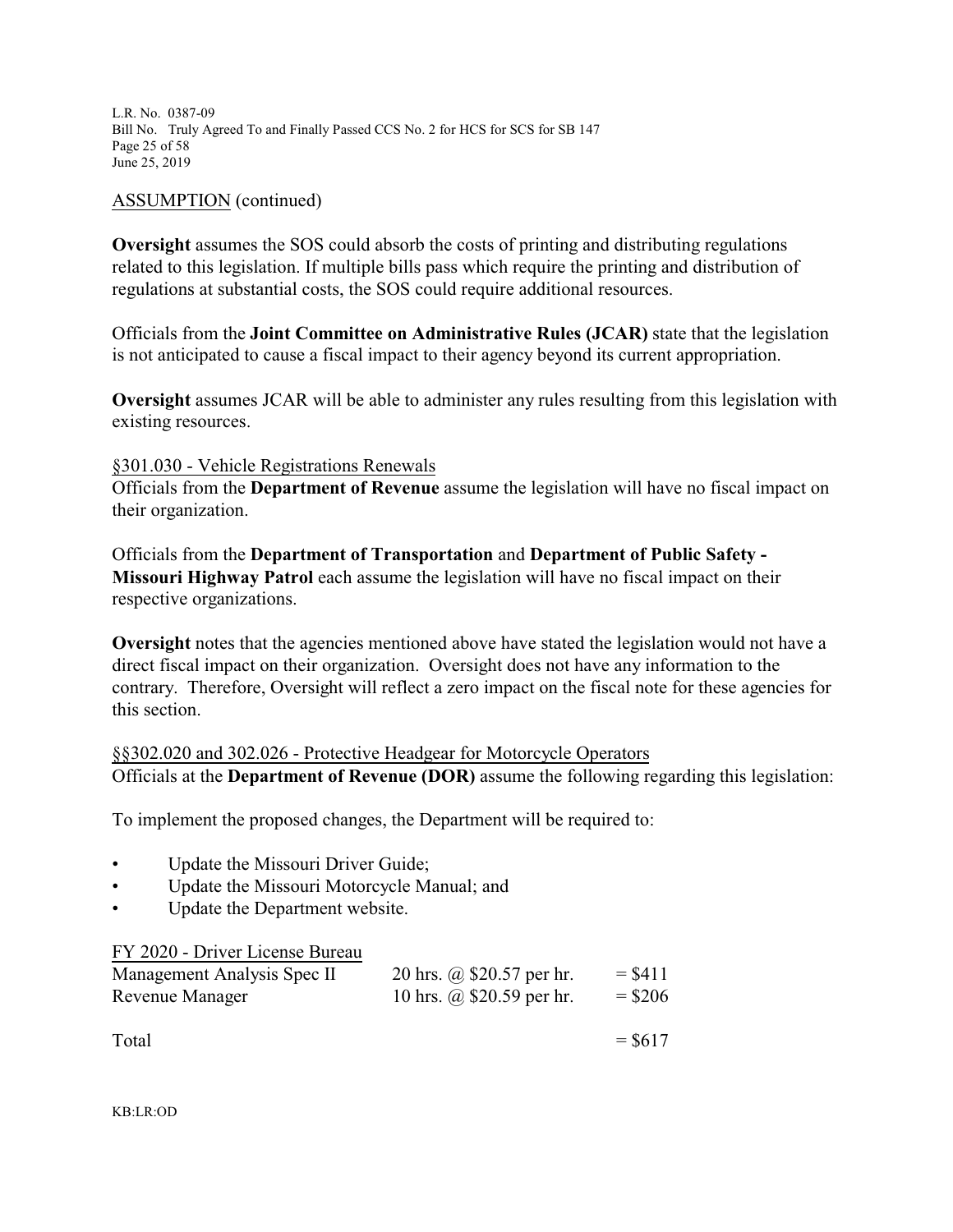L.R. No. 0387-09 Bill No. Truly Agreed To and Finally Passed CCS No. 2 for HCS for SCS for SB 147 Page 26 of 58 June 25, 2019

ASSUMPTION (continued)

| <b>Total Costs</b>                  |                           | $= $1,381$ |
|-------------------------------------|---------------------------|------------|
| Total                               |                           | $=$ \$764  |
| Management Analysis Spec I          | 20 hrs. @ \$18.42 per hr. | $=$ \$368  |
| <b>Administrative Analyst III</b>   | 20 hrs. @ \$19.80 per hr. | $=$ \$396  |
| FY 2020 - Personnel Services Bureau |                           |            |

Officials from the **Department of Transportation (MoDOT)** assume the legislation will have no fiscal impact on their organization. MoDOT supports an all-rider helmet law as a mechanism to reduce disabling serious injuries and fatalities to riders of motorcycles.

Officials from the **Department of Insurance, Financial Institutions and Professional Registration**, **Office of Prosecution Services**, **Office of the State Public Defender**, **Department of Public Safety - Missouri Highway Patrol** and **Department of Corrections** each assume the legislation will have no fiscal impact on their organization.

**Oversight** notes that the agencies mentioned above have stated the legislation would not have a direct fiscal impact on their organization. Oversight does not have any information to the contrary. Therefore, Oversight will reflect a zero impact on the fiscal note for these agencies for these sections.

Officials from the **Department of Social Services (DSS)** assume the following regarding this legislation:

Currently, all users of motorcycles and motortricycles are required to wear protective headgear when the vehicle is in motion. This bill clarifies that operators, riders, or passengers under the age of 18 are still required to wear protective headgear. It further requires any operator age 18 or older to wear protective headgear if they have been issued an instruction permit.

Section 302.026, RSMo, is added to authorize individuals age 18 or older to operate a motorcycle or motortricycle without wearing protective headgear if he/she can show proof of the following:

1) medical payment insurance coverage;

2) maintains proof of financial responsibility; and

3) coverage by a health insurance policy or other form of insurance providing coverage for such injuries.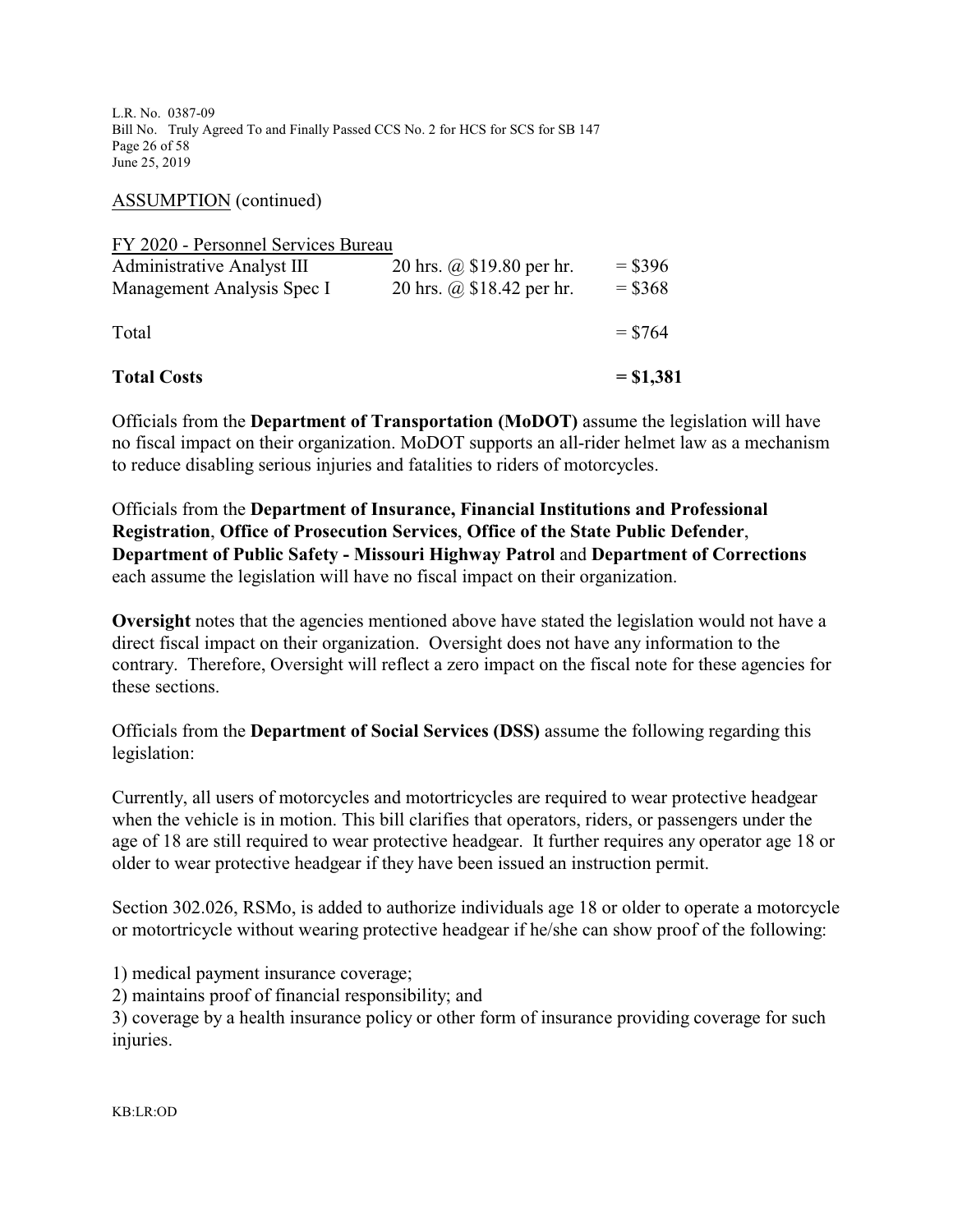L.R. No. 0387-09 Bill No. Truly Agreed To and Finally Passed CCS No. 2 for HCS for SCS for SB 147 Page 27 of 58 June 25, 2019

ASSUMPTION (continued)

### Division of Legal Services

The Division of Legal Services (DLS) defers to the MO HealthNet Division for any fiscal impact that SB 147 may have on the MO HealthNet program. SB 147 will not have a fiscal impact on DLS.

### Missouri Healthnet Division

Section 302.026, RSMo:

The Missouri Healthnet Division (MHD) assumes the medical benefits provided under MO HealthNet meet the requirements as specified in the bill to operate a motorcycle without a helmet, whereas uninsured individuals would be prohibited from riding a motorcycle un-helmeted. There are two categories of individuals who would sustain severe traumatic brain injuries (TBI) and result in increased MO HealthNet expenditures.

1) Individuals who are privately insured at the time of the accident, but sustain severe TBI and are unable to meet the higher premiums charged by private health insurance plans or are forced to spend down resources and become eligible for Medicaid because of their disability.

2) Individuals who are Medicaid recipients at the time of the accident and sustain severe TBI.

The Missouri State Highway Patrol reported 1,979 non-fatal injured persons resulting from motorcycle crashes in 2014. MHD assumes 95% of the injured persons were age 18 or older  $(1,979*95\% = 1,880.1)$  and all individuals were meeting the current state law requiring helmet use. Based on crash statistics from the National Highway Transportation and Safety Administration, 4.7% of helmeted motorcyclists involved in a crash suffered from severe TBI, whereas 7.3% of un-helmeted motorcyclists suffered from severe TBI. Therefore, MHD assumes 88.4 persons sustained severe TBI injuries in 2014 (most current data available) as a result of motorcycle crashes while wearing helmets (1,880.1\*4.7%). This number would increase to 137.2 individuals with severe TBI injuries if helmets were no longer required under state law (1,880.1\*7.3%). Therefore, it is estimated that 48.8 individuals will sustain severe TBI as a result of this legislation (137.2-88.4).

1) MHD assumes that of these 48.8 individuals, 30% will ultimately spend down their resources and qualify for Medicaid, and will be classified as totally and permanently disabled (PTD). MHD assumes that some individuals would qualify more quickly than others. MHD assumes that of those individuals with new TBIs, 15% would qualify within the first year, 22.5% would qualify within the second year, and 30% would ultimately qualify within three years.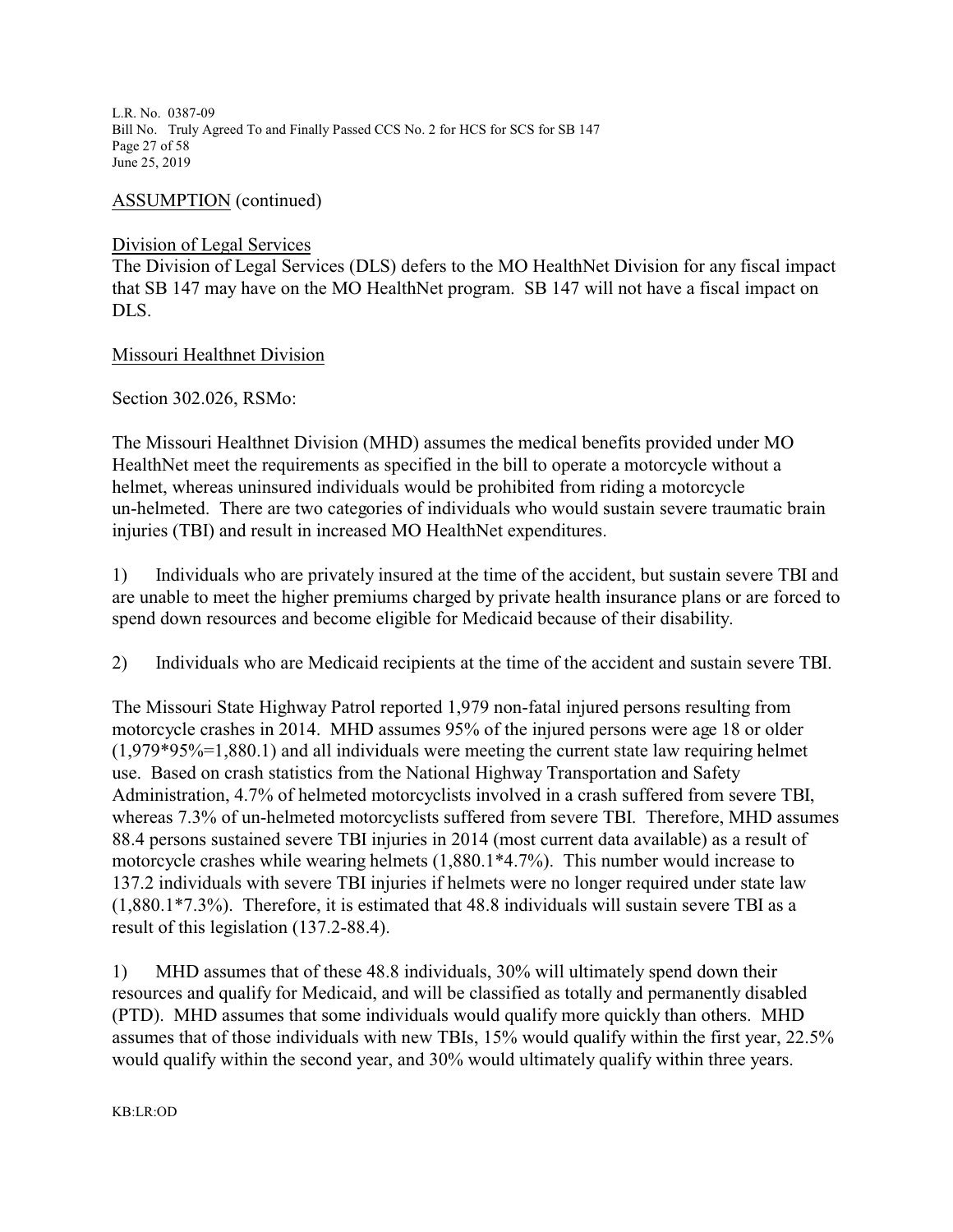L.R. No. 0387-09 Bill No. Truly Agreed To and Finally Passed CCS No. 2 for HCS for SCS for SB 147 Page 28 of 58 June 25, 2019

### ASSUMPTION (continued)

Based on these assumptions, MHD assumes 7.3 new PTD in FY 2020, 18.3 in FY 2021, and 32.9 in FY 2022. In addition, MHD assumes that TBIs will be life-long injuries; therefore, the number of individuals being served under Medicaid will continue to compound.

Based on FY 2018 annual Medicaid expenditures for a recipient with PTD trended annually by a 2.1% inflationary factor, MHD estimates an annual first year cost of \$17,641 per person for a total first year cost of \$128,779 in FY 2020.

2) MHD further assumes that of the 48.8 individuals annually sustaining severe TBI as a result of this legislation, 8.23% (based on current Medicaid recipients ages 18-64 divided by the general Missouri population ages 18-64) will be Medicaid recipients at the time of the accident, or 4.0 individuals.

Based on a report issued by the Arkansas Spinal Cord Commission, the average acute care Medicaid costs for TBI was \$15,783 (average from 2007-2012). This initial cost was inflated by a three year average Hospital Market Basket Trend from SFY 2010 through SFY 2018. Therefore, the initial hospitalization cost is estimated to be \$20,601 per person in FY 2020 or \$82,404.00 (\$20,601\* 4.0 individuals).

The one-time acute care costs are in addition to the annual cost to care for a person with TBI. The average cost for a custodial parent (based on FY 2018 expenditures) is \$6,594. MHD assumes annual expenditures will increase to the PTD level for an annual increase of \$10,329 per person sustaining a TBI as a result of this legislation. This amount is trended annually by 2.1%. MHD estimates the annual costs for caring for an individual with TBI will be \$41,315  $$10,328.71*4.0$  individuals each year).

The total annual cost for individuals who are Medicaid recipients at the time of the accident is \$125,472 (\$82,404.00+ \$43,945.43). MHD assumes that TBIs will be life-long injuries; therefore, the number of individuals being served under Medicaid will continue to compound.

This cost reflects expenditures incurred by the Division of MO HealthNet. Any Medicaid services incurred by the Department of Health and Senior Services (DHSS) and the Department of Mental Health (DMH) will be included in their responses.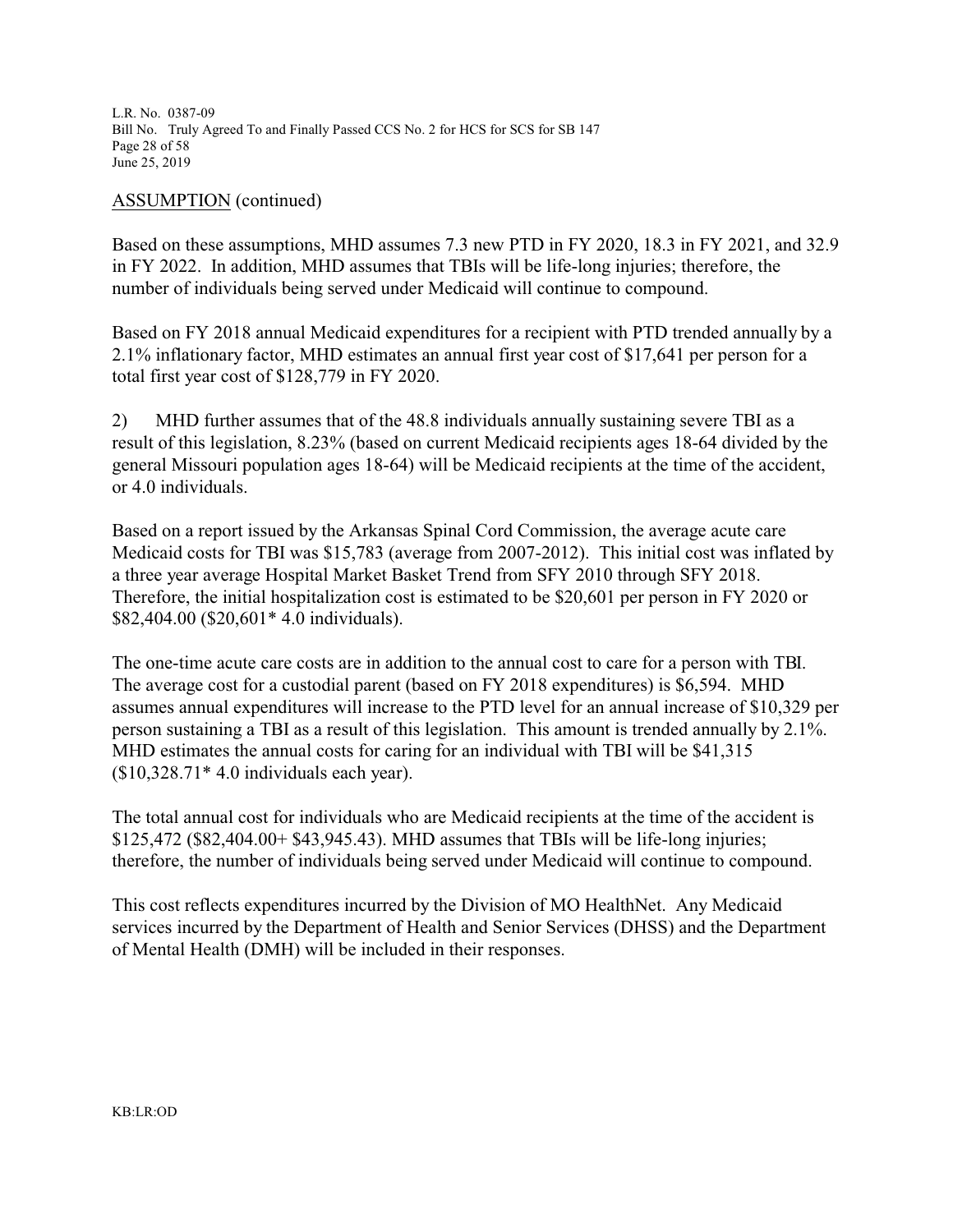L.R. No. 0387-09 Bill No. Truly Agreed To and Finally Passed CCS No. 2 for HCS for SCS for SB 147 Page 29 of 58 June 25, 2019

ASSUMPTION (continued)

MHD estimates the total impact as follows:

FY 2020: Total - \$254,252; GR - \$87,493; Federal - \$166,759 FY 2021: Total - \$502,267; GR - \$172,840; Federal - \$329,427 FY 2022: Total - \$826,793; GR - \$284,516; Federal - \$542,277

Each year, an additional 14.6 privately insured individuals would gradually become eligible for Medicaid as a result of a severe head injury sustained while riding a motorcycle without a helmet.

4.2 Medicaid recipients would sustain severe head injuries annually while riding a motorcycle without a helmet.

Until the FY 2020 budget is final, the Department cannot identify specific appropriations.

Officials from the **Department of Health and Senior Services (DHSS)** assume the following regarding this legislation:

Changing the helmet law will increase the number of individuals incurring a traumatic brain injury, thus there will be an increase in participants requesting services through the following programs: Adult Brain Injury (ABI), Children and Youth with Special Health Care Needs (CYSHCN), Healthy Children and Youth (HCY), and Medically Fragile Adult Waiver (MFAW).

Based on motorcycle crash statistics provided by the Missouri State Highway Patrol, there were 2,044 personal injuries that resulted from motorcycle crashes in 2017.

Of these 2,044 injuries, 125 involved persons age 18 to 20 and 1,698 involved persons age 21 through 64. According to a National Occupant Protection Use Survey, it is estimated that half of those persons would not be wearing a helmet if this proposed legislation is passed; resulting in 62.5 (age 18-20) and 849 (age 21-64) individuals involved in a motorcycle crash while not wearing a helmet (125 x .50 = 62.5 and 1,698 x .50 = 849).

Based on assessment of other states, if 50 percent of those individuals experience a traumatic brain injury (TBI), and 50 percent of those with a TBI are eligible for program enrollments, there would be 16 additional participants dually enrolled in CYSHCN and HCY (62.5 x .50 x .50 = 16), with 50 percent (or 8 participants) of the HCY enrollments aging out into the MFAW Program in subsequent years (16 x  $.50 = 8$ ), and 212 additional enrollments to the ABI Program per year  $(849 \times .50 \times .50 = 212).$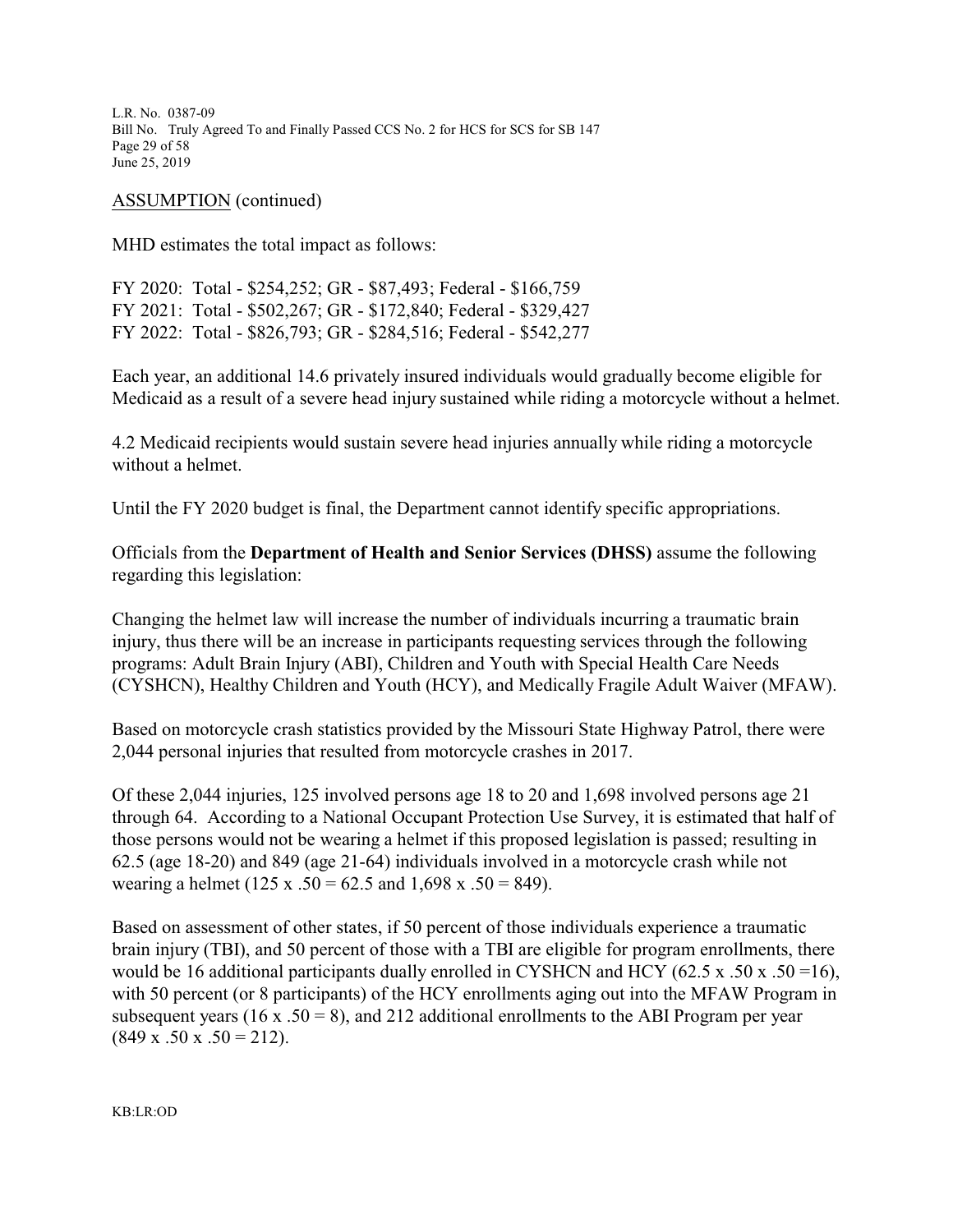L.R. No. 0387-09 Bill No. Truly Agreed To and Finally Passed CCS No. 2 for HCS for SCS for SB 147 Page 30 of 58 June 25, 2019

ASSUMPTION (continued)

The average cost per participant for CYSHCN is \$821.37 per year. The total needed for CYSHCN services would be \$13,142 (\$821.37 x 16 participants) per year.

Both HCY and MFAW are partially federally funded at 65.588 percent federal and 34.412 percent state Medicaid match (FY 2020 FMAP rate). The average cost per participant to provide services through the HCY Program is \$21,042 per year. The total needed for HCY services would be \$336,676 (\$21,042.27 x 16 participants), funded as \$220,819 by federal and \$115,857 by the state.

The average cost per participant to provide services through the MFAW Program is \$99,451 per year. The total needed for services through the MFAW Program would be \$795,606 (8 MFAW participants x \$99,450.78), funded as \$518,759 by federal and \$276,847 by the state.

The current average cost per participant to provide rehabilitation services through the ABI Program is \$3,281 per year. The total needed for rehabilitation services would be \$695,572 (\$3,281 x 212 participants).

The increase in participants would also require the ABI Program to add six additional Service Coordinators, based on the fact that currently there is an average of 40 participants per Service Coordinator caseload (212/40 participants per Service Coordinator).

Service Coordinators provide case management for participants enrolled in the ABI Program and are contracted through local public health agencies (LPHA) at a cost of \$61,800 per Service Coordinator. The total needed for all six additional Service Coordinators would be \$370,800 (\$61,800 x 6 Service Coordinators).

Participation in the ABI Program is subject to available funding and without additional funding any potential new participants will be added to a waiting list for rehabilitation services. In Fiscal Year 2018, there were 135 Missourians on the ABI Program wait list, with a wait time of over 243 days before rehabilitation services were provided through the program. It is clear that additional program participants would result in the ABI Program requesting additional funding for the program.

Given that CYSHCN and HCY participants age out of the programs by age 21, it is estimated that the influx of these two programs' new participants will be offset each year by the outflux of the programs' participants.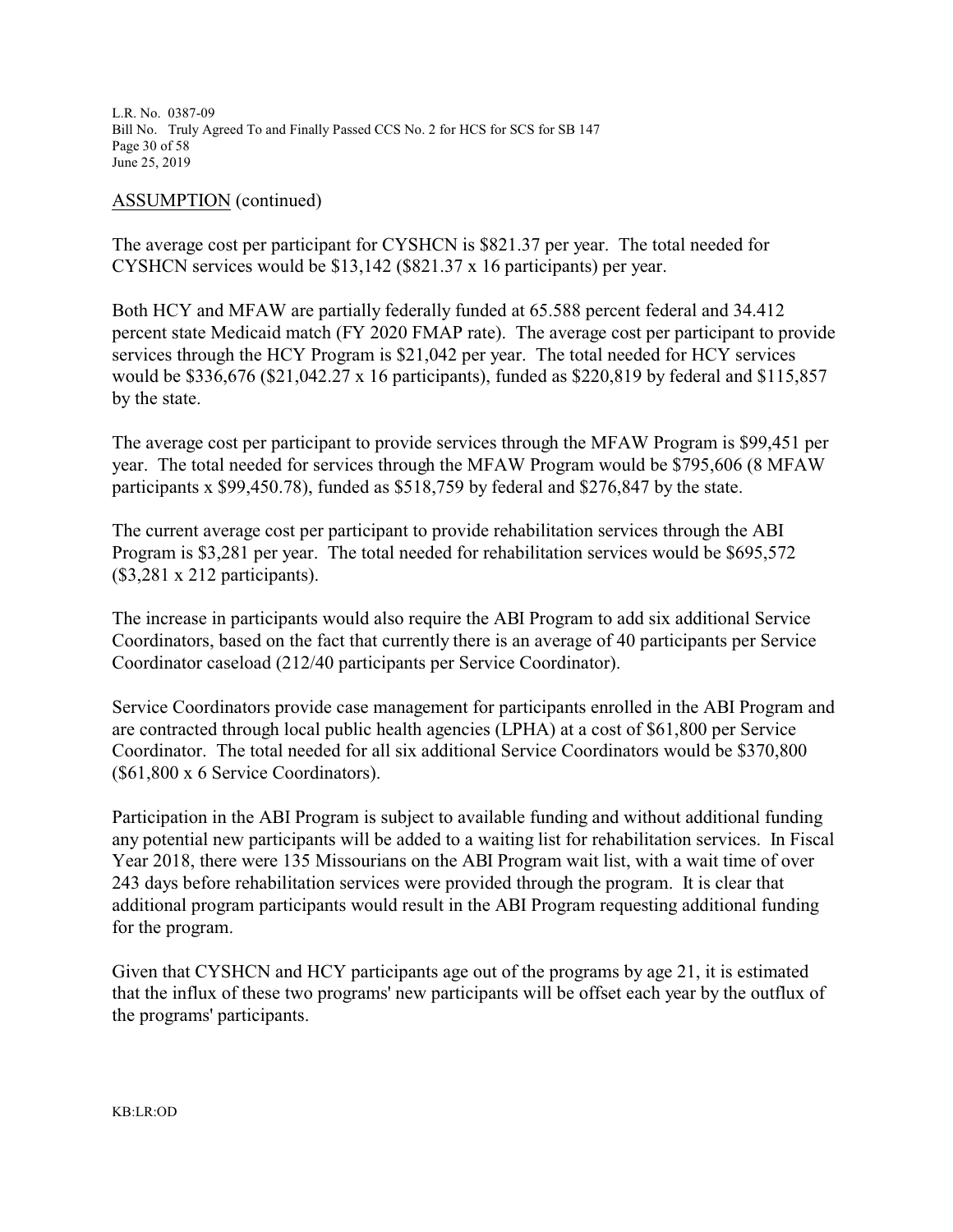L.R. No. 0387-09 Bill No. Truly Agreed To and Finally Passed CCS No. 2 for HCS for SCS for SB 147 Page 31 of 58 June 25, 2019

### ASSUMPTION (continued)

The impact to the ABI and MFAW Programs will be additional participants each year (additional annual impact plus the impact from the previous year) since the average length of enrollment in the program is greater than the three years estimated in this fiscal note. Given that one of the eligibility requirements for the MFAW Program is that the program participant ages out from the HCY Program, the additional impact on MFAW will not be experienced until Fiscal Year 2021.

### Brain Injury Fund

Currently there is a two dollar surcharge collected for the Brain Injury Fund (Section 304.028, RSMo) from the fines assessed for each citation given for failure to wear protective headgear. If it is no longer illegal to not wear protective headgear for those age 18 and over, it would cause a decrease in the amount collected for the Brain Injury Fund.

According to the Missouri State Highway Patrol there were 542 citations made in 2016 and 447 citations in 2017 for failure to wear protective headgear while riding a motorcycle for those age 18 and older. This is an average of 495 citations each year. Therefore it is estimated that revenue to the Brain Injury Fund will decrease by approximately \$1,000 each year from the current level of collection.

**Oversight** does not have any information to the contrary in regards to DHSS's assumptions; therefore, Oversight will reflect DHSS's loss of revenue on the fiscal note.

**Oversight** notes the Brain Injury Fund (0742) had a fund balance of \$785,880 as of January 2019.

Officials from the **Department of Mental Health (DMH)** assume the following regarding this legislation:

Currently, the Division of Developmental Disability (DD) waiver programs' eligibility requirements mandate that a diagnosis of developmental disability be assigned prior to the age of 22 for inclusion into a waiver program, except for an intellectual disability, which must be assigned prior to the age of 18 (see Section 630.005, RSMo). This legislation would allow for expansion of the number of eligible DD Medicaid Waiver participants, in that riders 18 to 21 years of age could sustain a traumatic brain injury (TBI) while operating a motorcycle or motortricycle without protective headgear, thereby potentially qualifying them for DD waiver services.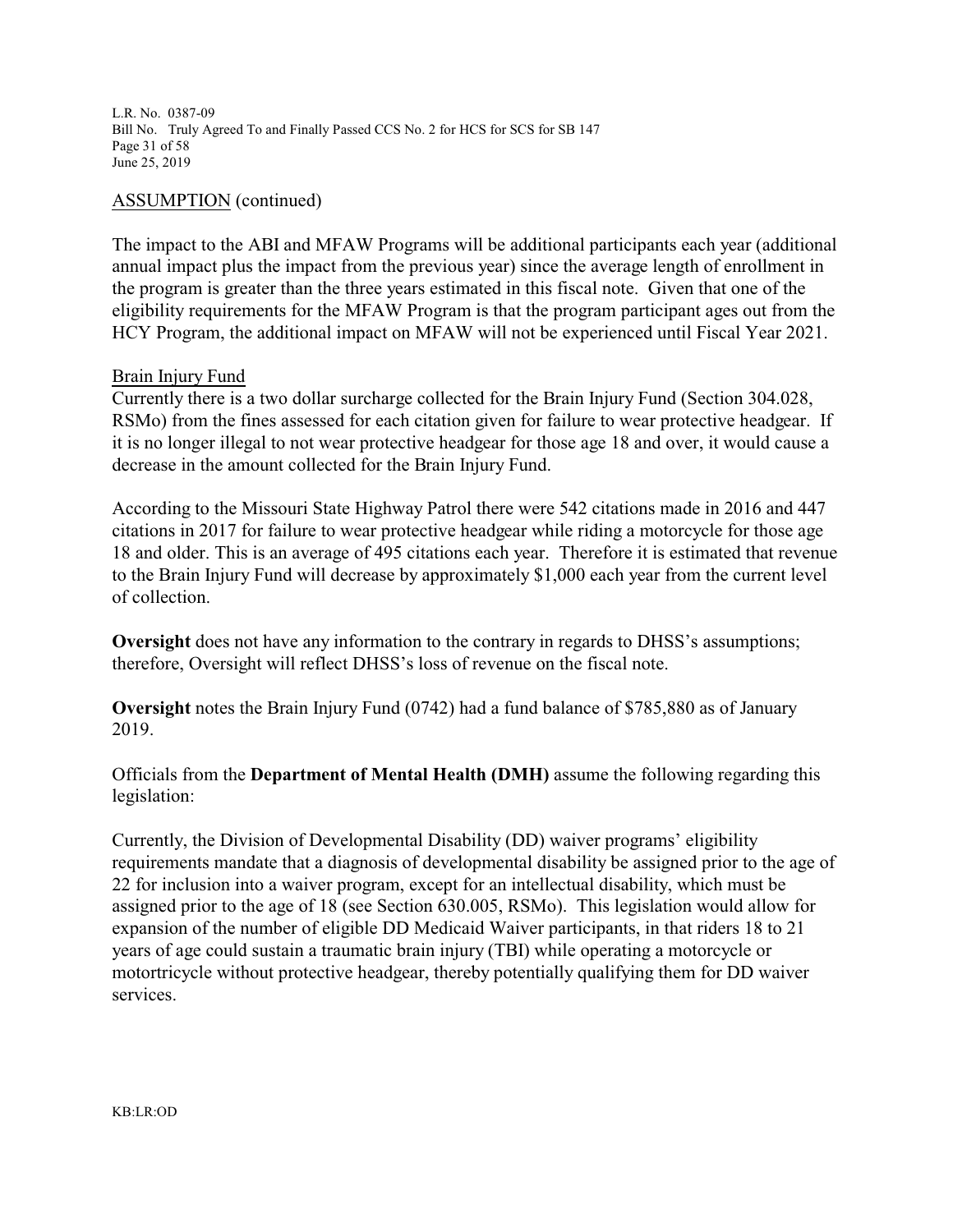L.R. No. 0387-09 Bill No. Truly Agreed To and Finally Passed CCS No. 2 for HCS for SCS for SB 147 Page 32 of 58 June 25, 2019

### ASSUMPTION (continued)

DD estimates an average cost per day of \$393 (\$143,445 / yr.) for residential services. Utilizing the methodology below, the following increased costs could occur: \$246,810 state share increased cost per year, plus \$470,415 federal share increased cost per year. The total increased cost per year could equal \$717,225. This estimate could also rise and fall based on the federal FMAP for DMH Medicaid waiver services.

Data from the Missouri State Highway Patrol, United States Census Bureau, Centers for Disease Control, and fiscal data from the Division of Developmental Disabilities were utilized to arrive at an estimated fiscal impact.

For this analysis, the DMH assumes riders 18-21 years of age would be in compliance with Section 302.026.1, RSMo, at the time of a motorcycle crash resulting in TBI, and would carry the proposed minimum medical payment or other insurance coverage of \$1 million.

Given the nature of treating TBI in a hospital setting and current inpatient healthcare costs, we assume this amount of coverage would serve to defray or cover an individual's medical bills, but would not serve as a mitigating eligibility factor for future placement in a DMH waiver program.

### Crash Rates

The MO State Highway Patrol reports 1,847 personal injury motorcycle crashes in 2016, injuring 2,183 people (see Missouri State Highway Patrol, Statistical Analysis Center, Missouri Traffic Safety Compendium, Report Year 2016, Report 7.1 - Crashes Involving Motorcycles by Crash Severity and Personal Injury Severity). Link:

http://www.mshp.dps.missouri.gov/MSHPWeb/SAC/Compendium/TrafficCompendium.html#

The State's ten year average for motorcycle crashes between 2007 and 2016 is 1,840 and 2,146 for persons injured (see Report 7.1 for the years 2007 through 2016 - same link as above). In 2016, the number of crashes increased 6.33% from the preceding year (see Missouri State Highway Patrol, Statistical Analysis Center, Missouri Traffic Safety Compendium, Report Year 2016, Report 7.2 - Motorcycle Involved Crashes by Annual Percent Change - same link as above).

Based on available data for 2012 through 2016, projections indicate Missouri will have experienced an average of 2,128 motorcycle crash injuries per year between 2017 and 2021 (see Missouri State Highway Patrol, Statistical Analysis Center, Missouri Traffic Safety Compendium, Report 7.1 - Crashes Involving Motorcycles by Crash Severity and Personal Injury Severity for the years 2012 through 2016 - same link as above).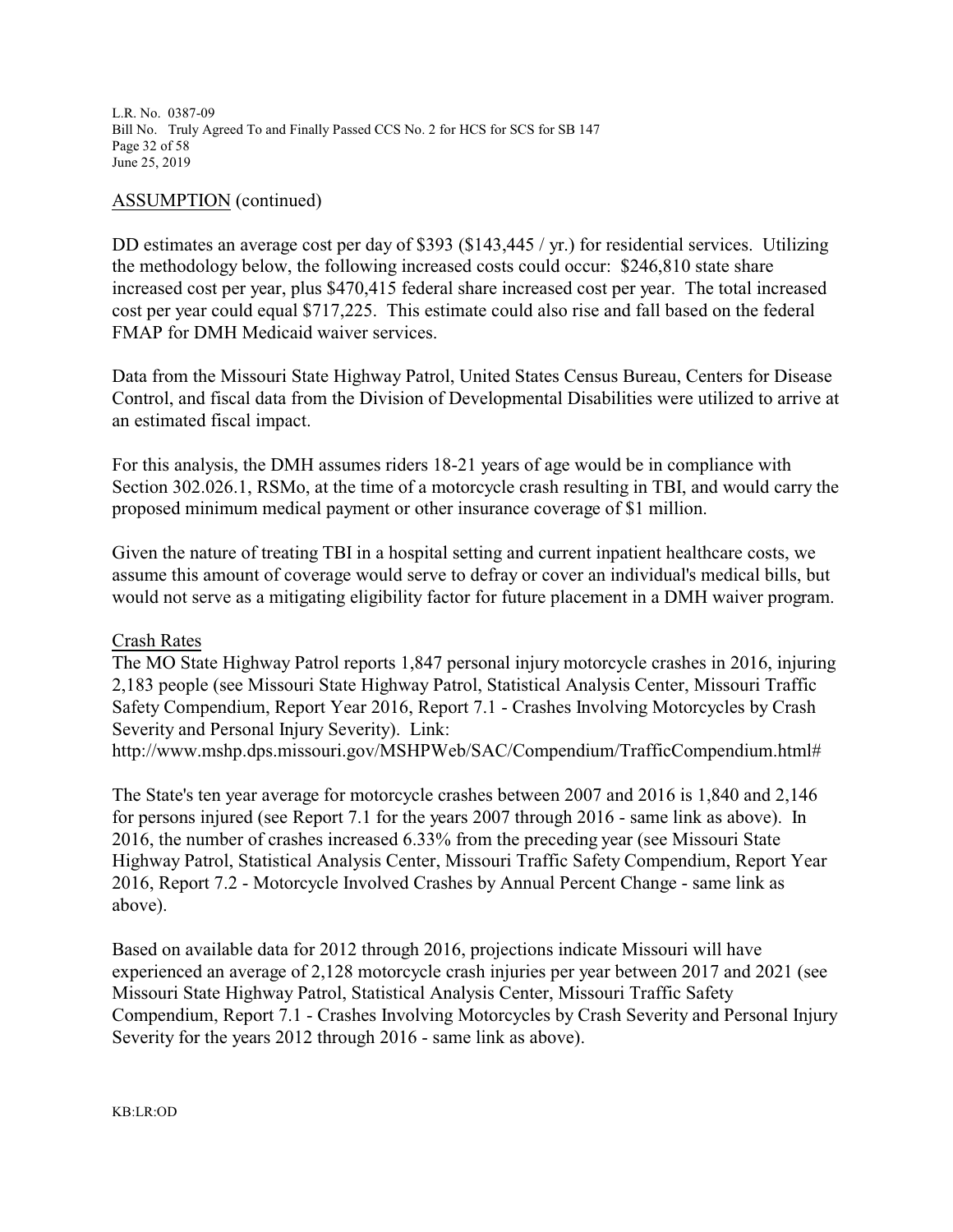L.R. No. 0387-09 Bill No. Truly Agreed To and Finally Passed CCS No. 2 for HCS for SCS for SB 147 Page 33 of 58 June 25, 2019

### ASSUMPTION (continued)

### State Demographics

The United States Census Bureau estimates that in 2017 the percentage of persons aged 18 to 21 years old residing in Missouri comprised 5.218% of the total state population, or 319,000 persons out of 6,113,532 (Citation: Annual Estimates of the Resident Population by Single Year of Age and Sex for the United States, States, and Puerto Rico Commonwealth: April 1, 2010 to July 1, 2017 Source: U.S. Census Bureau, Population Division Release Date: June 2018).

### Head Injury Rate of Occurrence

The federal Centers for Disease Control reports an incidence rate for head injury requiring hospitalization of 81.2 per 100,000 people aged 15-24. The Centers for Disease Control released this report in 2010, which is the most recent in-depth national-level study on the frequency of TBI-related medical encounters, including hospitalization and emergency department visit data for the years 2002-2006.

Comparing this data to the census data previously discussed yields an estimate of 259 persons aged 18 to 21 per year in Missouri who will experience a head injury requiring hospitalization (persons aged 18 to 21 in MO / CDC unit of measurement x CDC incidence rate).

### DD Community Placements & Cost Estimate

In 2018, the Division of DD admitted 46 individuals with head injuries (data is based on the diagnosis entered in DMH's client services system when the consumer is admitted).

DD estimates an average cost per day of \$393 (\$143,445/yr.) for residential services.

- The state share of this cost in FY 2020 is \$49,362 (\$143,445 x 34.412% state share  $=$ \$49,362).
- The federal share of this cost in FY 2020 is \$94,083 (\$143,445 x 65.588% federal share  $=$ \$94,083).
- The total cost in FY 2020 is \$717,225.

### Estimated Annual Fiscal Impact

Assuming a 5% rate of TBI incidence due to motorcycle crashes for each year between 2019 and 2023 for individuals aged 18 to 21 in Missouri, a total of 25 additional individuals or 5 people per year could become eligible for DD waiver services.

Utilizing the Division of DD's cost estimates for FY 2020, this represents an annual increased cost to the DMH of \$246,810 of general revenue per year (\$49,362 x  $5 = $246,810$ ). In addition, there would be an annual increased cost to the DMH of \$470,415 of federal funds per year  $($94,083 \times 5 = $470,415).$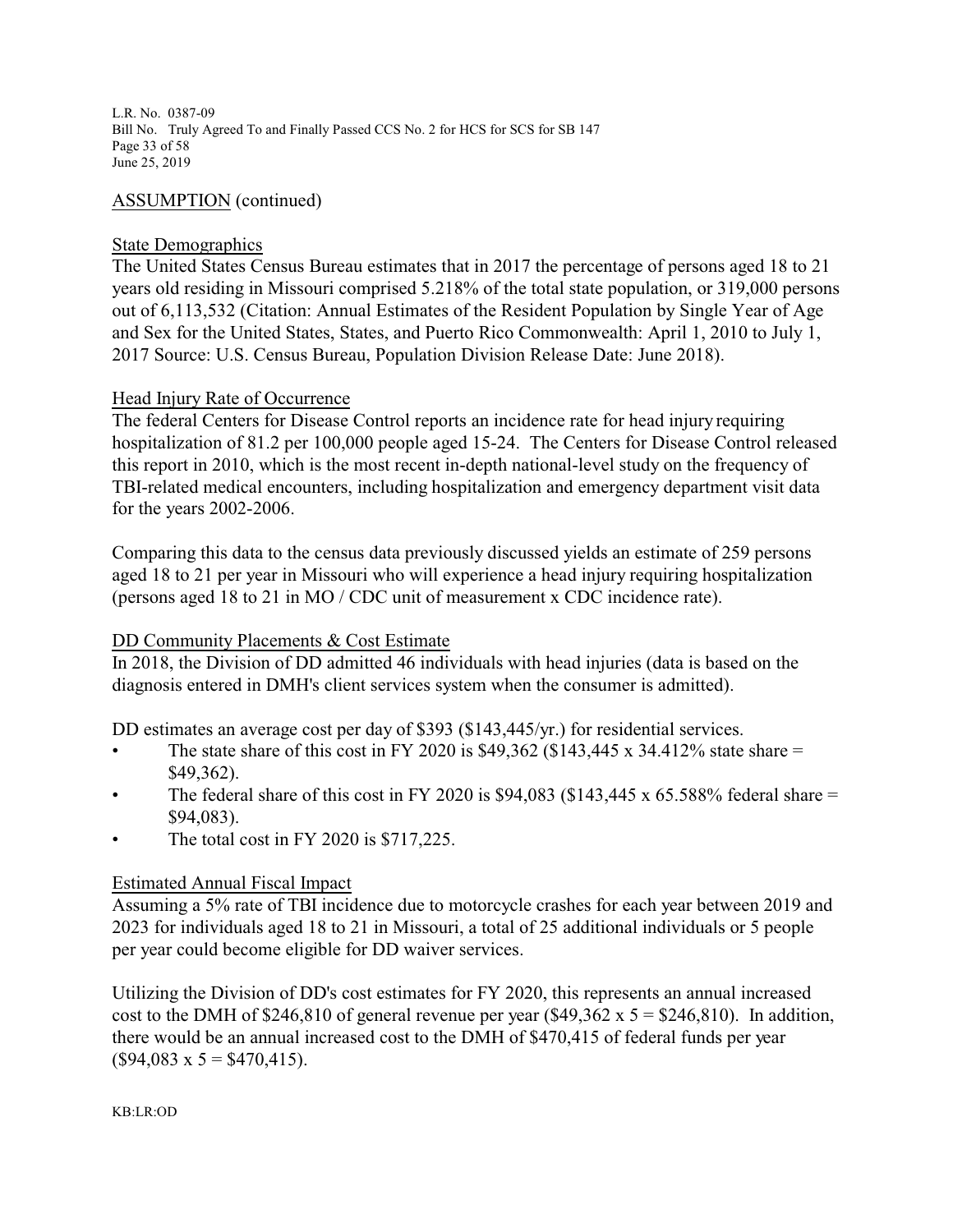L.R. No. 0387-09 Bill No. Truly Agreed To and Finally Passed CCS No. 2 for HCS for SCS for SB 147 Page 34 of 58 June 25, 2019

### ASSUMPTION (continued)

The Department assumes we would receive the federal Medicaid match dollars. Thereby making the net cost to DMH the \$246,810 per year in general revenue funds.

**Oversight** assumes some people 18 and over could choose not to wear protective headgear as a result of this legislation. Accordingly, there may be an increase in injuries or the severity of injuries to motorcyclists not wearing protective headgear which may **indirectly** result in increased costs to the state. Oversight assumes no **direct** fiscal impact to state and local governments from the protective headgear exemption.

**Oversight** also assumes the Department of Health and Senior Services and the Department of Mental Health will request increased appropriations depending on the actual increases in TBI paid for by the state.

§§302.170, 302.720 & 302.768 - Provisions for Commercial Driver's Licenses Officials at the **Department of Revenue (DOR)** assume the following regarding this legislation:

To implement the proposed changes, the Department will be required to:

- Work with OA-ITSD to update the Missouri Electronic Driver License system (MEDL) and develop possible interfaces with the Federal Motor Carrier Safety Act (FMCSA) defined verification system, which may include changes to the Missouri AAMVAnet Interface (MAI) application or a newly developed interface;
- Update Missouri Driver License system (MODL) to update, store and respond to information request related to medical certificate information;
- Update the current issuance term for commercial instruction permits in MEDL and update MODL and MEDL to ensure only one, one-year term documented is issued without retesting as required;
- Update the MEDL system and the MAI application to receive and send out required medical certificate data and post updates to the driver record as required;
- Modify MEDL test entry screens for military waiver applicants to allow the written and skills testing to be waived for military applicants;
- Complete programming and user acceptance testing;
- Update the Uniform License Issuance Manual (ULIM);
- Update the Missouri Driver Guide and CDL manual;
- Update the Missouri Transportation Accounting System (MTAS) to reflect the increased fee;
- Update procedures and the Department website; and
- Train staff.

KB:LR:OD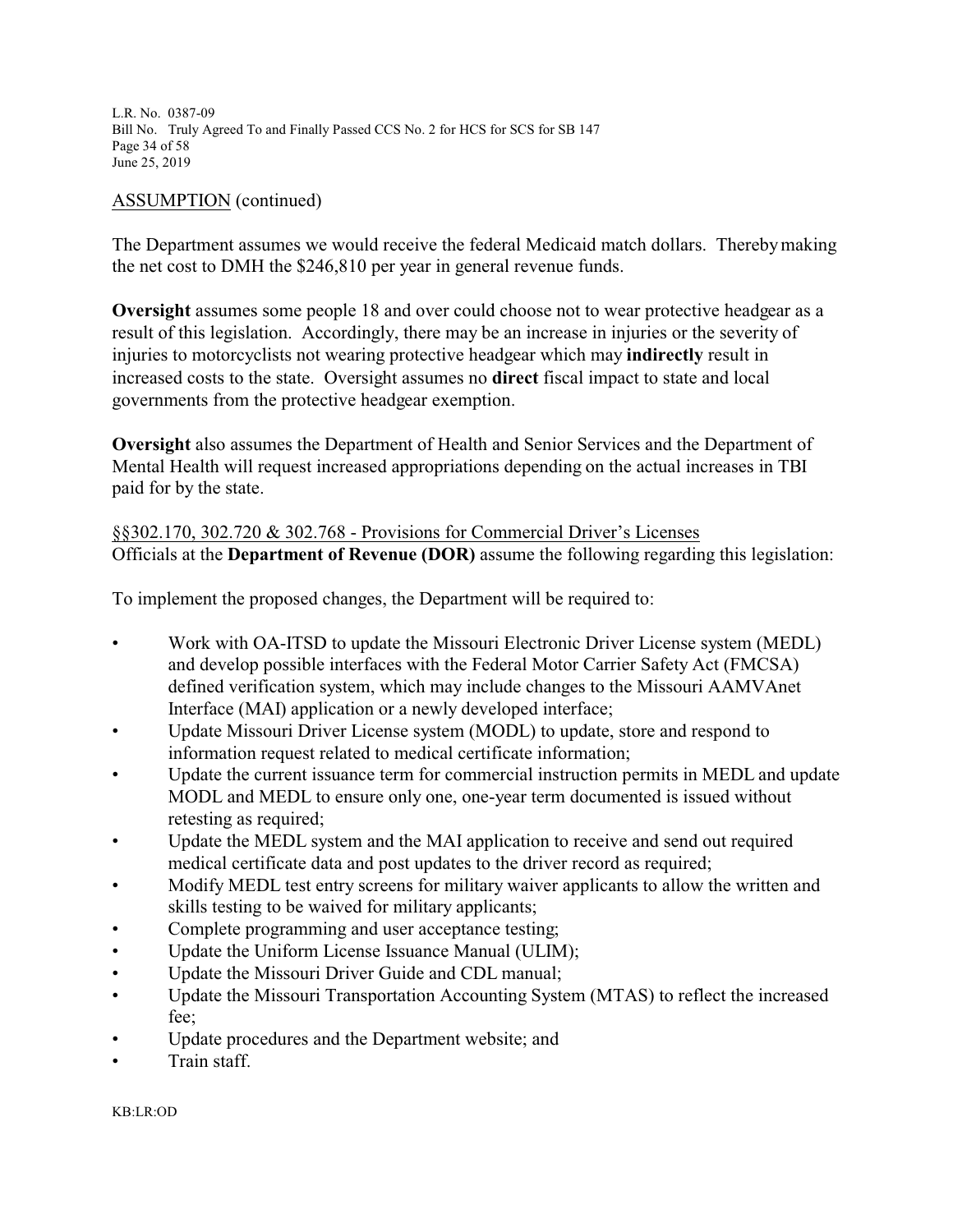L.R. No. 0387-09 Bill No. Truly Agreed To and Finally Passed CCS No. 2 for HCS for SCS for SB 147 Page 35 of 58 June 25, 2019

ASSUMPTION (continued)

| FY 2020 - Driver License Bureau     |                            |              |
|-------------------------------------|----------------------------|--------------|
| Administrative Analyst II           | 320 hrs. @ \$17.13 per hr. | $=$ \$ 5,482 |
| Management Analysis Spec II         | 480 hrs. @ \$20.57 per hr. | $=$ \$ 9,874 |
| Revenue Manager                     | 120 hrs. @ \$20.59 per hr. | $= $2,471$   |
| Total                               |                            | $= $17,827$  |
| FY 2020 - Personnel Services Bureau |                            |              |
| <b>Administrative Analyst III</b>   | 80 hrs. @ \$19.80 per hr.  | $=$ \$ 1,584 |
| Management Analysis Spec I          | 80 hrs. @ \$18.42 per hr.  | $= $1,474$   |
| Total                               |                            | $=$ \$ 3,058 |
| <b>Total Costs</b>                  |                            | $=$ \$20,885 |

**DOR** notes OA-ITSD services will be required at a cost of **\$123,525** (1,647 hours x \$75 per hour) in FY 2020.

**DOR** also notes these sections of this legislation are federally mandated. The Federal Motor Carrier Safety Administration's (FMCSA) Minimum Training Requirements for Entry-Level Commercial Motor Vehicle Operators final rule was mandated by the Moving Ahead for Progress in the 21st Century Act (MAP-21) and was effective February 6, 2017. The FMCSA requirements are defined in accordance with 49 CFR Part 380, Subpart F: CDL Entry-Level Driver Training. The current Federal compliance deadline is February 7, 2020. Non-compliance may result in the loss of federal funding and could compromise our commercial driver license issuance program as defined in 49 CFR 384 Subpart C-Procedures for Determining State Compliance 49.

The FMCSA Medical Examiner's Certification Integration rule was posted April 23, 2015 and later amended for a correction and compliance extension. The requirement for electronic verification of medical examiner certificate (MEC) information for commercial drivers is defined in 49 CFR Part §383.73.

The amended deadline for state licensing agency compliance is June 22, 2021. Non-compliance may result in the loss of federal funding and could compromise our commercial driver license issuance program as defined in 49 CFR 384 Subpart C-Procedures for Determining State Compliance 49.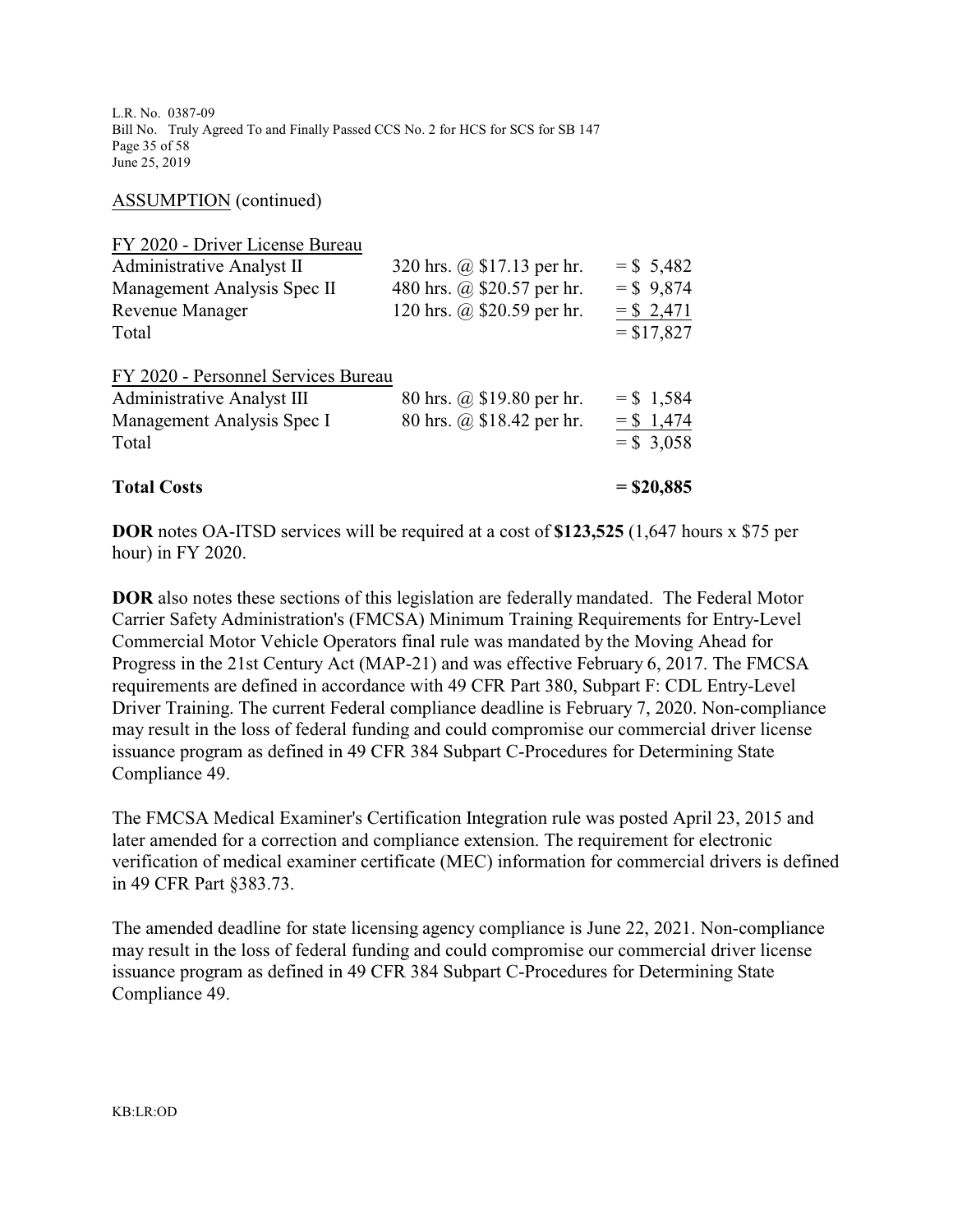L.R. No. 0387-09 Bill No. Truly Agreed To and Finally Passed CCS No. 2 for HCS for SCS for SB 147 Page 36 of 58 June 25, 2019

### ASSUMPTION (continued)

Pursuant to 49 CFR §384.401, following the first year of non-compliance, up to 4% of Federal-aid highway funds apportioned to any State under sections 104(b)(1), (b)(3), and (b)(4) of title 23 U.S.C. shall be withheld from a State on the first day of the fiscal year following such State's first year of non-compliance. For second and subsequent year(s) of non-compliance, an amount up to 8% shall be withheld.

Based on DOR's response, **Oversight** assumes this legislation is federally mandated and will place Missouri in compliance with federal regulations. If Missouri were to remain noncompliant, Missouri would risk losing federal funding of \$26 million (4%) in FY 2021 and \$52 million (8%) in FY 2022 and beyond.

### *Revenue Impact*

The following estimates are based on issuance totals from the Missouri Transportation Accounting System report for FY 2018.

Estimated increase in commercial permit fees

| 18,497              | New permits issued                |          |
|---------------------|-----------------------------------|----------|
| \$5<br>$\mathbf{X}$ | Increased fee                     |          |
| \$92,485            | Increased fees collected annually |          |
|                     | 75% Distributed to Highway Fund   | \$69,364 |
|                     | 15% Distributed to Cities         | \$13,873 |

10% Distributed to Counties \$ 9,248

Estimated decrease in renewal of commercial learners' permit fees

| 1,870   | Renewal permits issued                     |
|---------|--------------------------------------------|
| x \$5   | Current permit fee                         |
| \$9,350 | Decrease in permit fees collected annually |

| 75% Distributed to Highway Fund | \$7,013 |
|---------------------------------|---------|
| 15% Distributed to Cities       | \$1,402 |
| 10% Distributed to Counties     | \$935   |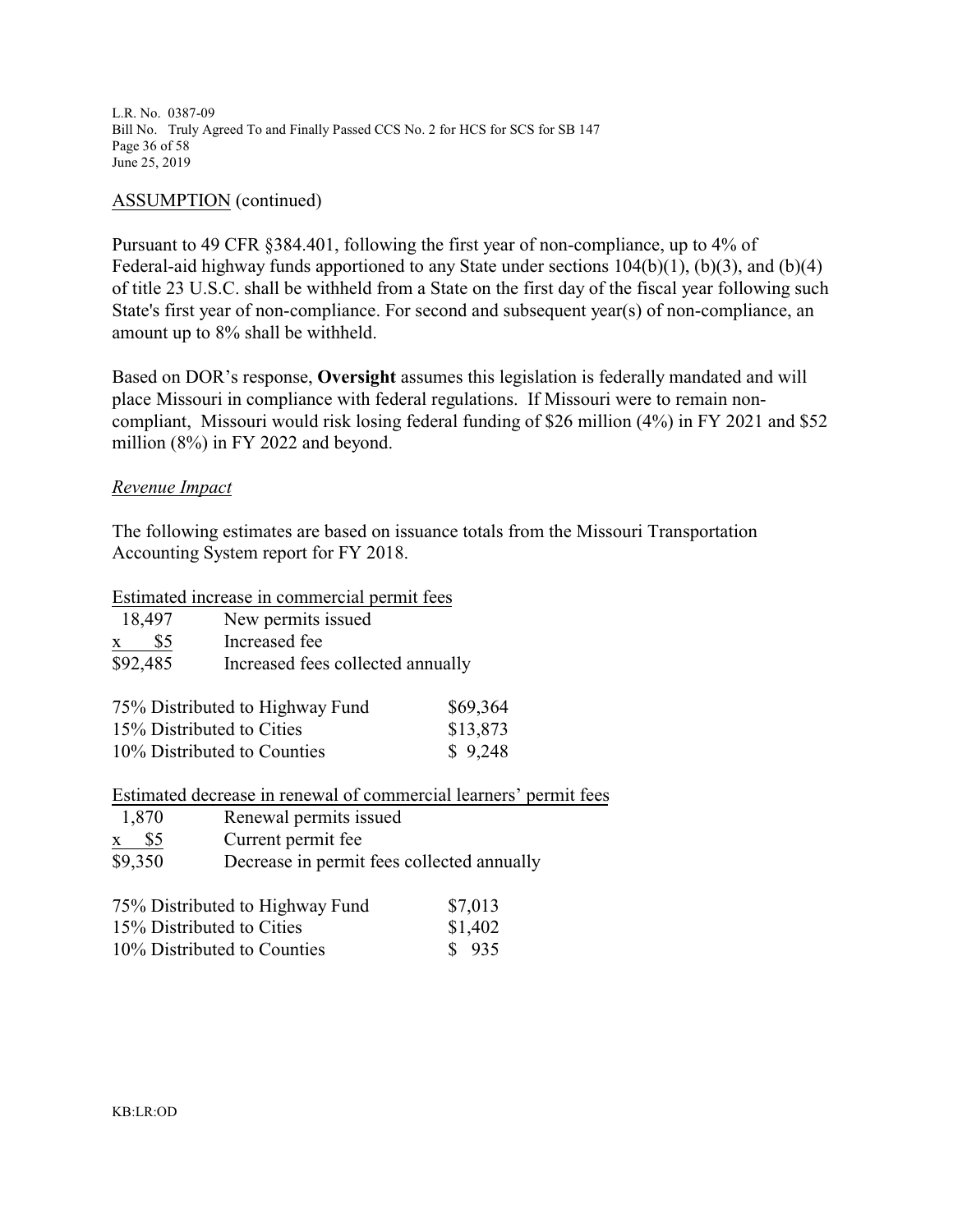L.R. No. 0387-09 Bill No. Truly Agreed To and Finally Passed CCS No. 2 for HCS for SCS for SB 147 Page 37 of 58 June 25, 2019

|                             | FY 2019 (10 Mo.) | <b>FY 2020</b> | <b>FY 2021</b> |
|-----------------------------|------------------|----------------|----------------|
| <b>Amount to Distribute</b> | \$69,279         | \$83,135       | \$83,135       |
| 75% Highway Fund            | \$51,959         | \$62,351       | \$62,351       |
| 15% Cities                  | \$10,392         | \$12,472       | \$12,472       |
| 10% Counties                | \$6,928          | \$8,314        | \$8,314        |

### ASSUMPTION (continued)

Source: DOR

Officials from the **Department of Transportation (MoDOT)** defer to DOR for the fiscal impact of this legislation.

Officials from the **Department of Public Safety - Missouri Highway Patrol** assumed the legislation would have no fiscal impact on their organization.

**Oversight** notes that the Department of Transportation and Department of Public Safety - Missouri Highway Patrol each have stated the legislation would not have a direct fiscal impact on their respective organizations. Oversight does not have any information to the contrary.

Therefore, Oversight will reflect a zero impact on the fiscal note for these agencies.

### §302.341 - Minor Traffic Violations

Officials at the **Department of Revenue** assume the following:

### Driver License Bureau

Currently, the Department processes Instate Failure to Appear (FACT) suspensions from State courts for major and minor traffic violations; and for county and municipal courts for major violations. The Department can process suspensions on minor violations, if the following occur:

- 1. If the violation occurred in a Commercial Motor Vehicle (CMV);
- 2. The driver is a Commercial Driver License holder (CDL);
- 3. The violation occurred in a school or construction zone;
- 4. If the driver is involved in an accident or accident with injury.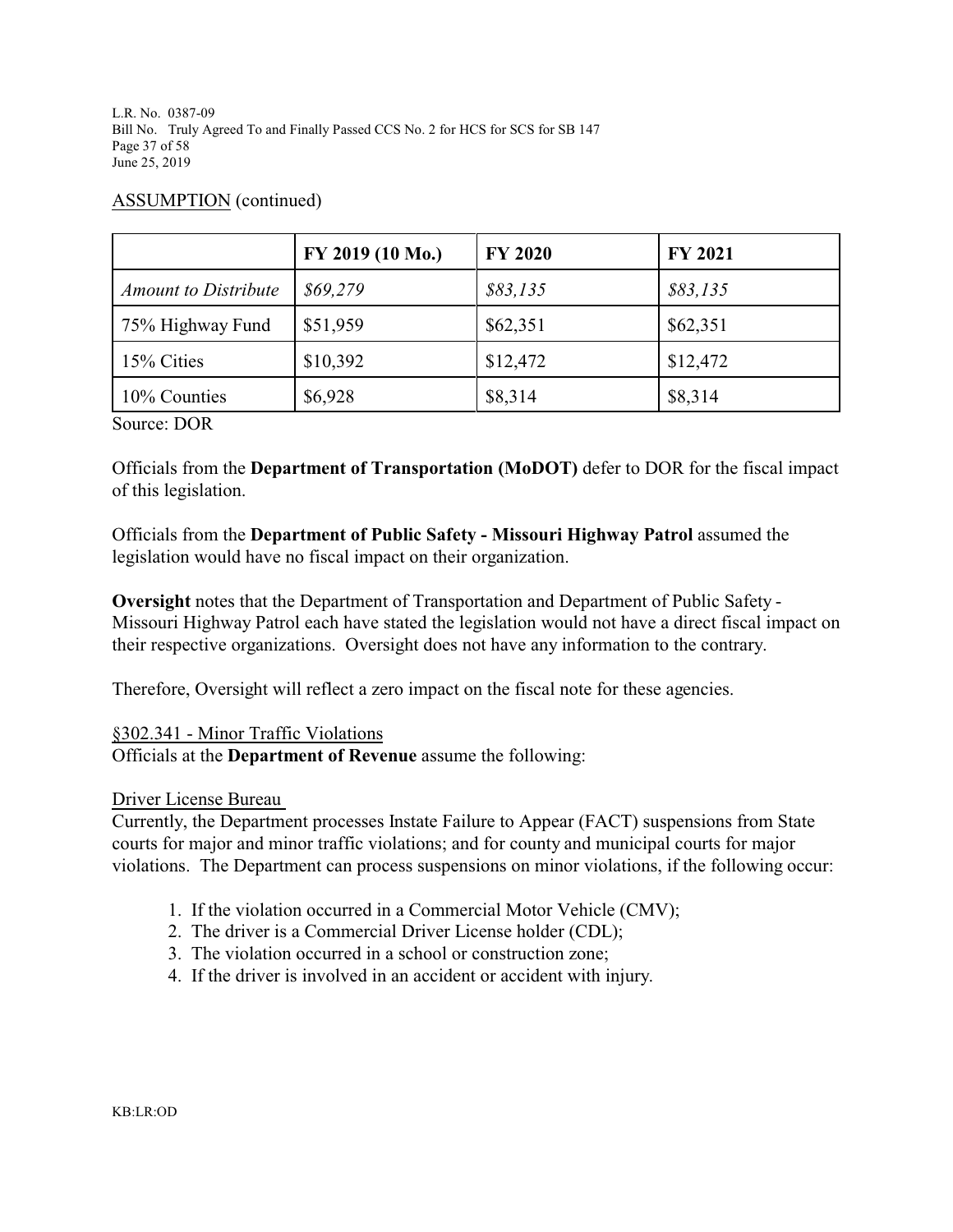L.R. No. 0387-09 Bill No. Truly Agreed To and Finally Passed CCS No. 2 for HCS for SCS for SB 147 Page 38 of 58 June 25, 2019

#### ASSUMPTION (continued)

Prior to the passage of Senate Bill 5 in 2015, the Department was able to process FACT suspensions from all courts for both major and minor traffic violations; therefore, the following statistics are available showing the decreased volume of suspensions processed by the law change and the Municipal Court practices revised by the Missouri Supreme Court ruling.

| FY 2014: | 98,969 FACT suspensions processed by the Department<br>65,718 FACT compliances processed by the Department  |
|----------|-------------------------------------------------------------------------------------------------------------|
| FY 2015: | 119,141 FACT suspensions processed by the Department<br>77,281 FACT compliances processed by the Department |
| FY 2016: | 60,460 FACT suspensions processed by the Department<br>44,651 FACT compliances processed by the Department  |
| FY 2017: | 41,405 FACT suspensions processed by the Department<br>28,544 FACT compliances processed by the Department  |
| FY 2018  | 38,249 FACT suspensions processed by the Department<br>27,975 FACT compliances processed by the Department  |

The suspensions processed decreased from:

FY2015 to FY2016 at 49% (119,141 - 60,460 = 58,681, 58,681/119,141 = 49.25%) FY2016 to FY2017 at 32% (60,460 - 41,405 = 19,055, 19,055/ 60,460 = 31.51%) FY2017 to FY2018 at 8% (41,405 - 38,249 = 3,156, 3,156/41,405 = 7.62%)

The compliances processed decreased from:

FY2015 to FY2016 at 42% (77,281 - 44,651 = 32,630, 32,630/77,281 = 42.22%) FY2016 to FY2017 at 36% (44,651 - 28,544 = 16,107, 16,107/ 44,651 = 36.07%) FY2017 to FY2018 at  $2\%$  (28,544 - 27,975 = 569, 569/28,544 = 1.99%)

The Department presumes that suspensions will increase by  $97\%$  (119,141 - 60,460 = 58,681, 58,681/60,460 = 97.05%) and compliances will be increased by  $73\%$  (77,281 - 44,651 = 32,630,  $32,630/44,651 = 73.07\%$ ).

FY2020: 75,351 FACT suspensions  $(38,249 + 37,102)$   $(97\% \text{ of } 38,249) = 75,351)$ 48,397 FACT compliances (27,975 + 20,422 (73% of 27,975) = 48,397)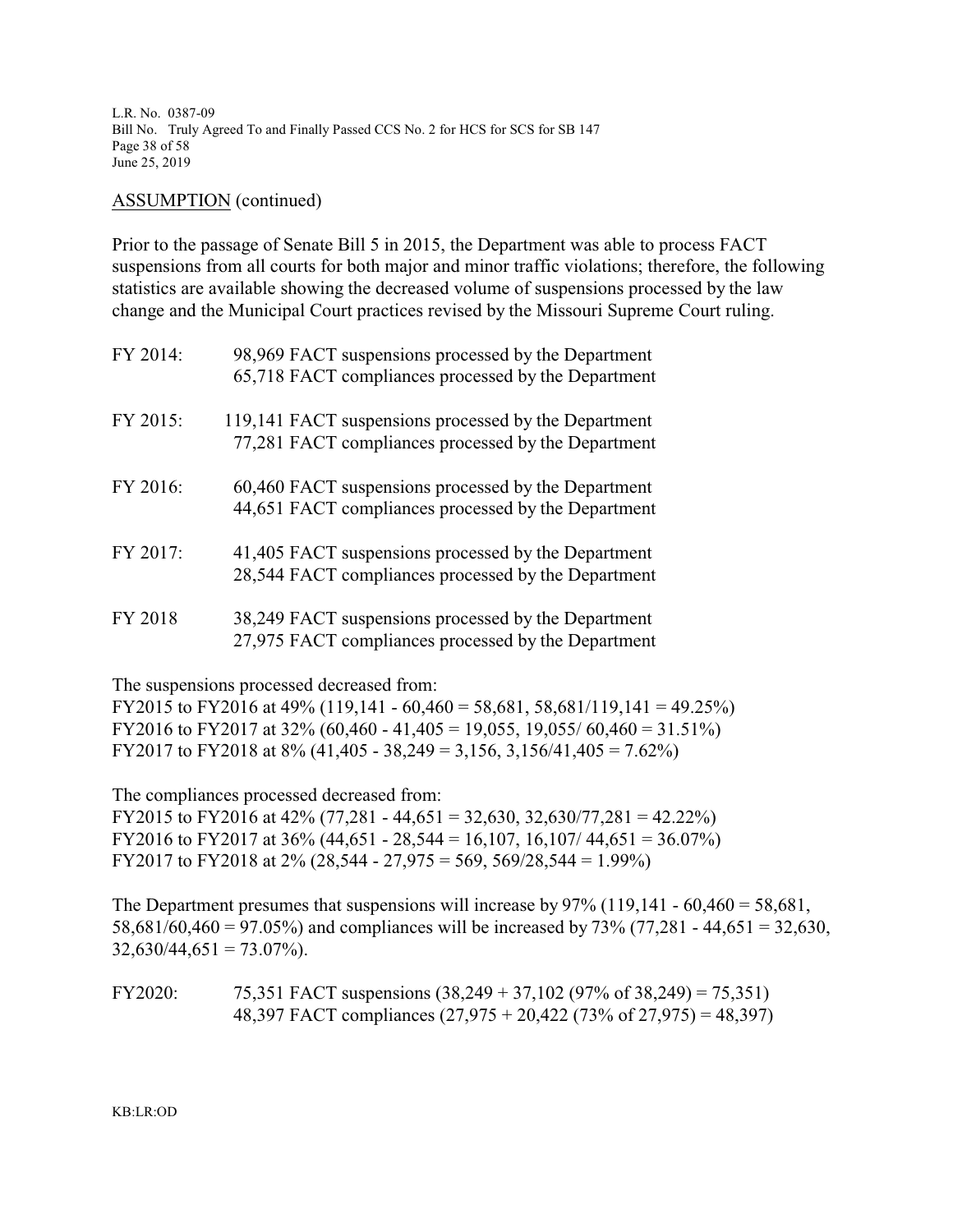L.R. No. 0387-09 Bill No. Truly Agreed To and Finally Passed CCS No. 2 for HCS for SCS for SB 147 Page 39 of 58 June 25, 2019

### ASSUMPTION (continued)

| FY2021:        | 95,351 FACT suspensions $(75,351 + 20,000 = 95,351)$<br>60,397 FACT compliances $(48,397 + 12,000 = 60,397)$   |
|----------------|----------------------------------------------------------------------------------------------------------------|
| <b>FY2022:</b> | 115,351 FACT suspensions $(95,351 + 20,000 = 115,351)$<br>72,397 FACT compliances $(60,397 + 12,000 = 72,397)$ |

### FTE Requirements

The Driver License Bureau will require additional FTE to process suspensions, compliances, and perform other related processes.

| 37,102 | Additional FACT suspensions received annually        |
|--------|------------------------------------------------------|
| 252    | Work days per year                                   |
| 147    | Additional suspension notices received daily         |
| 440    | # of documents a RPT I can process daily             |
| 0.33   | $=$ .33 FTE needed to process additional suspensions |
| 20,422 | Additional FACT compliances received annually        |
| 252    | Work days per year                                   |
| 81     | Additional compliance notices received daily         |
| 440    | # of documents a RPT I can process daily             |
| 0.18   | $=$ .18 FTE needed to process additional compliances |

Telephone Inquiries

A telephone operator is expected to process 100 telephone inquiries daily.

| 37,102             | Additional FACT Suspension received annually                 |
|--------------------|--------------------------------------------------------------|
| $x \frac{90\%}{x}$ | Percent which will generate telephone inquiries              |
| 33,392             | Additional telephone inquiries received per year             |
| 252                | Work days per year                                           |
| 133                | Additional telephone inquiries received per day              |
| 100                | # of telephone inquiries processed per day                   |
| 1.33               | $= 1.33$ FTE needed to answer additional telephone inquiries |

### Returned Mail

Prior statistics show approximately 33% of suspension notices issued will be returned to DLB undeliverable by the postal authorities due to no current address. This will require data entry by a processing technician and preparation of documents for document imaging post data entry.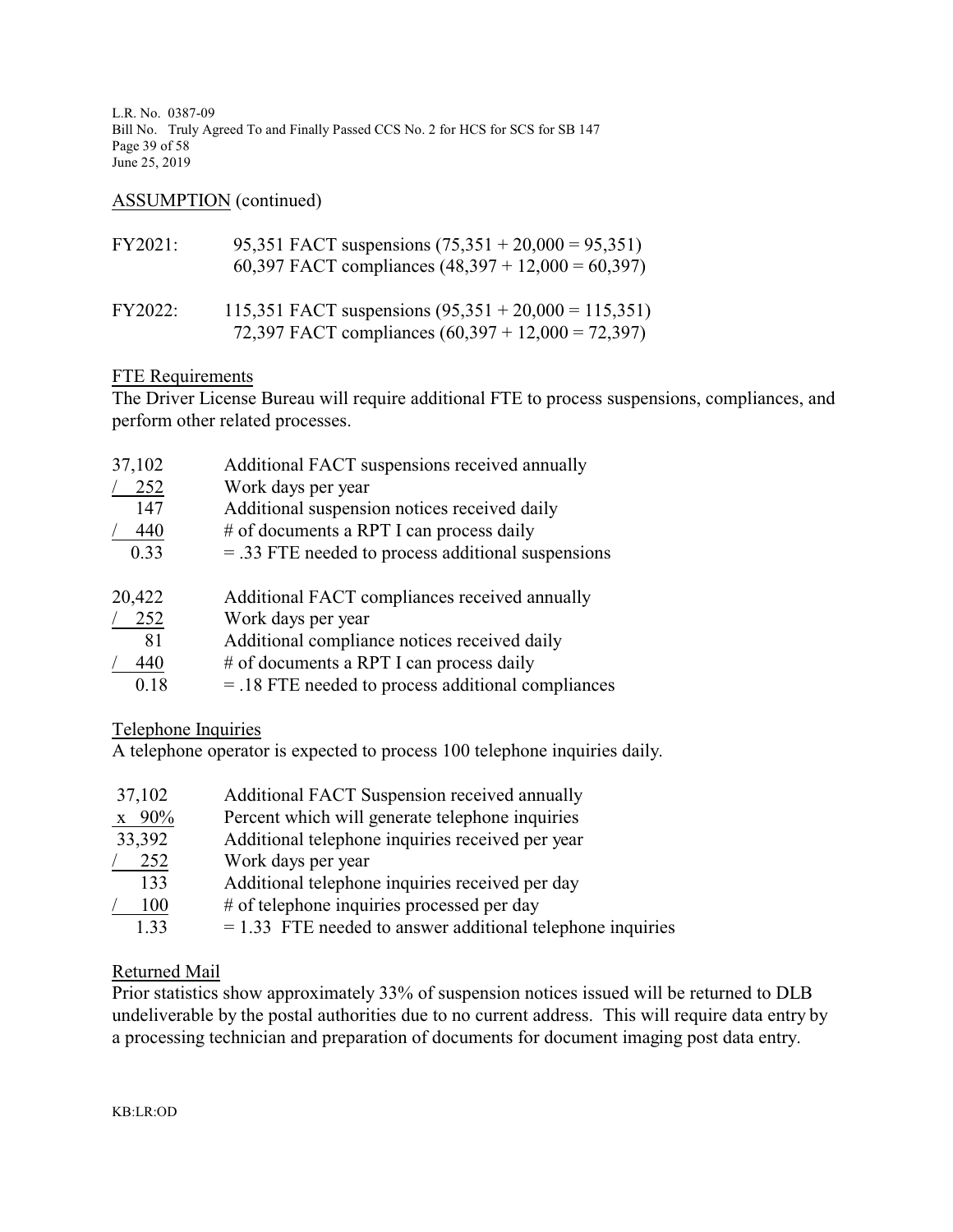L.R. No. 0387-09 Bill No. Truly Agreed To and Finally Passed CCS No. 2 for HCS for SCS for SB 147 Page 40 of 58 June 25, 2019

### ASSUMPTION (continued)

| 37,102              | Additional FACT suspensions received annually          |
|---------------------|--------------------------------------------------------|
| 33%<br>$\mathbf{X}$ | Percent of notices returned by the post office         |
| 12,244              | Additional returned mail received annually             |
| 252                 | Work days per year                                     |
| 49                  | Additional returned mail received daily                |
| 440                 | # of documents a RPT I can process daily               |
| 0.11                | $=$ .11 FTE needed to process additional returned mail |

### Written Correspondence

It is estimated that 5% of the suspensions will result in written correspondence to the Department from the individuals receiving the notice. This will require staff to research the issues presented in the correspondence and prepare a written response. A processing technician is expected to research and prepare 30 written responses received daily. It is assumed they can be handled by the FTE estimated below.

| 37,102                | Additional FACT Suspension received annually                    |
|-----------------------|-----------------------------------------------------------------|
| $5\%$<br>$\mathbf{X}$ | Percent which will generate written correspondence              |
| 1,855                 | Additional written correspondence received annually             |
| 252                   | Work days per year                                              |
| 7                     | Additional written correspondence received daily                |
| 30                    | # of documents a RPT I can process daily                        |
| 0.23                  | $=$ .23 FTE needed to process additional written correspondence |

### Reinstatements

Based on FY17 statistics, the Department estimates that 35% of those individuals who are suspended will submit their reinstatement requirements in order to reinstate their driving privilege. The Department assumes the same rate for this program. A processing technician is expected to process 440 documents daily and another processing technician is expected to process 346 reinstatement fees daily.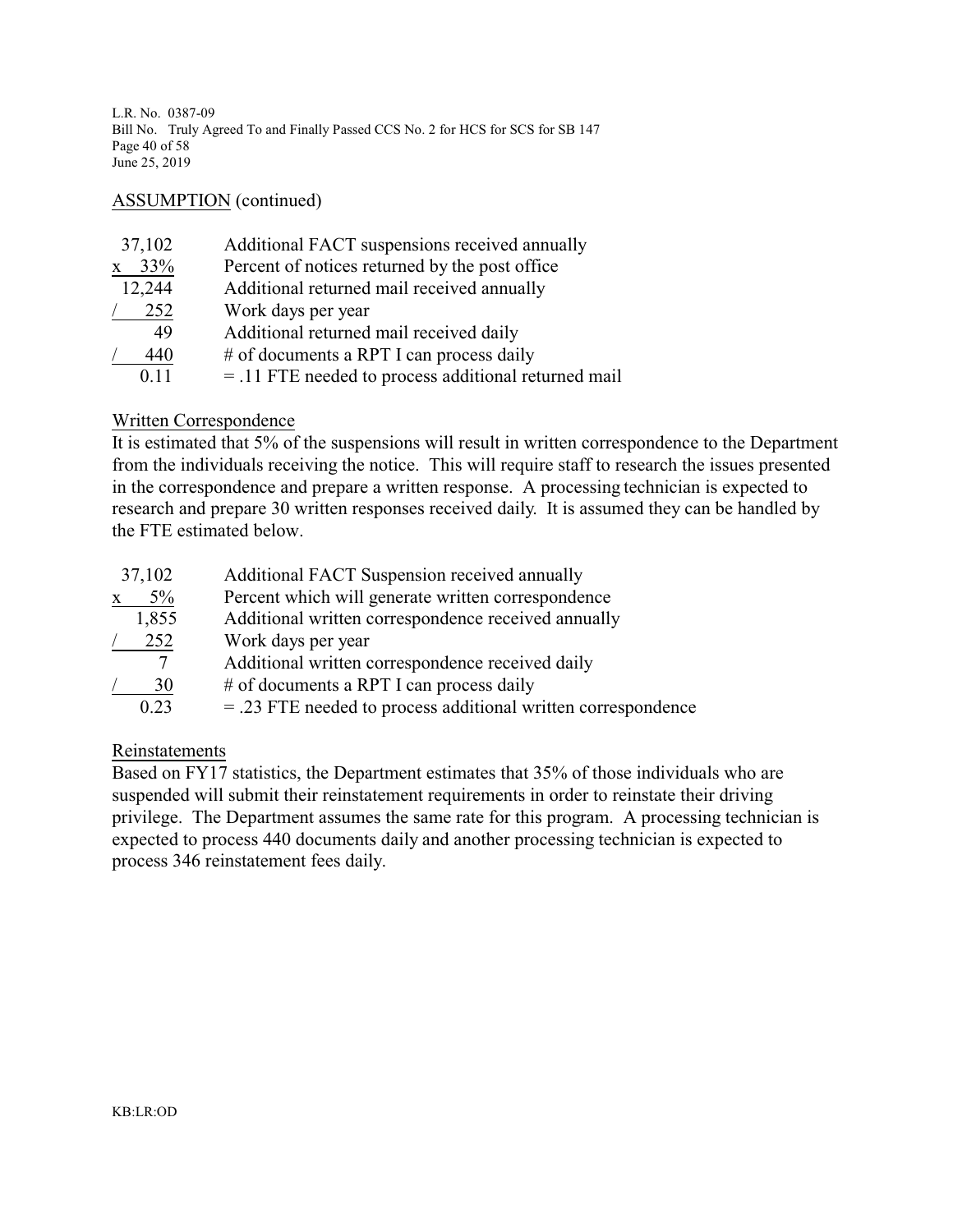L.R. No. 0387-09 Bill No. Truly Agreed To and Finally Passed CCS No. 2 for HCS for SCS for SB 147 Page 41 of 58 June 25, 2019

ASSUMPTION (continued)

Same-day service for Statewide Reinstatements:

| 37,102              | Additional FACT Suspension received annually                       |
|---------------------|--------------------------------------------------------------------|
| 35%<br>$\mathbf{X}$ | Percent submitting reinstatement requirements                      |
| 12,986              | Additional reinstatement filings received annually                 |
| 252                 | Work days per year                                                 |
| 52                  | Additional reinstatement filings received daily                    |
| 440                 | # of documents a RPT I can process daily                           |
| 0.12                | $=$ .12 FTE needed to process additional reinstatements collected. |

Reinstatement Fees:

| 12,986 | Additional reinstatement fees received annually              |
|--------|--------------------------------------------------------------|
| 252    | Work days per year                                           |
| 52     | Additional reinstatement fees received daily                 |
| 346    | # of documents a RPT I can process daily                     |
| 0.15   | $=$ .15 FTE needed to process additional reinstatement fees. |

Note: Processing FACT suspensions (.33 FTE), processing FACT compliances (.18 FTE), answering telephone inquiries (1.33 FTE), processing returned mail (.11 FTE), processing written correspondence (.23 FTE), processing reinstatement in field office (.12 FTE), and processing reinstatement fees (.15 FTE) functions equal 2.45 FTE which would be rounded to two (2) FTE.

Total of 2 Revenue Processing Tech I required at \$24,360 annually. FY2020: \$20,300 (10 months) x 2 FTEs = \$40,600 FY2021: \$24,604 yearly salary x 2 FTEs = \$49,207

FY2022: \$24,850 yearly salary x 2 FTEs = \$49,699

Increased Postage, Envelope, & Printing Costs

First Class Mail Costs: Suspension notices  $= 37,102$  per year Reinstatement notices  $= 12,852$  per year Correspondence letters  $= 1,855$  per year Total pieces of mail =51,809

FY2020: 51,809/12 mos. = 4,317.4 x 10 mos. = 43,174 pcs. of mail in the first year after bill passage x  $$0.50 = $21,587$  first class postage cost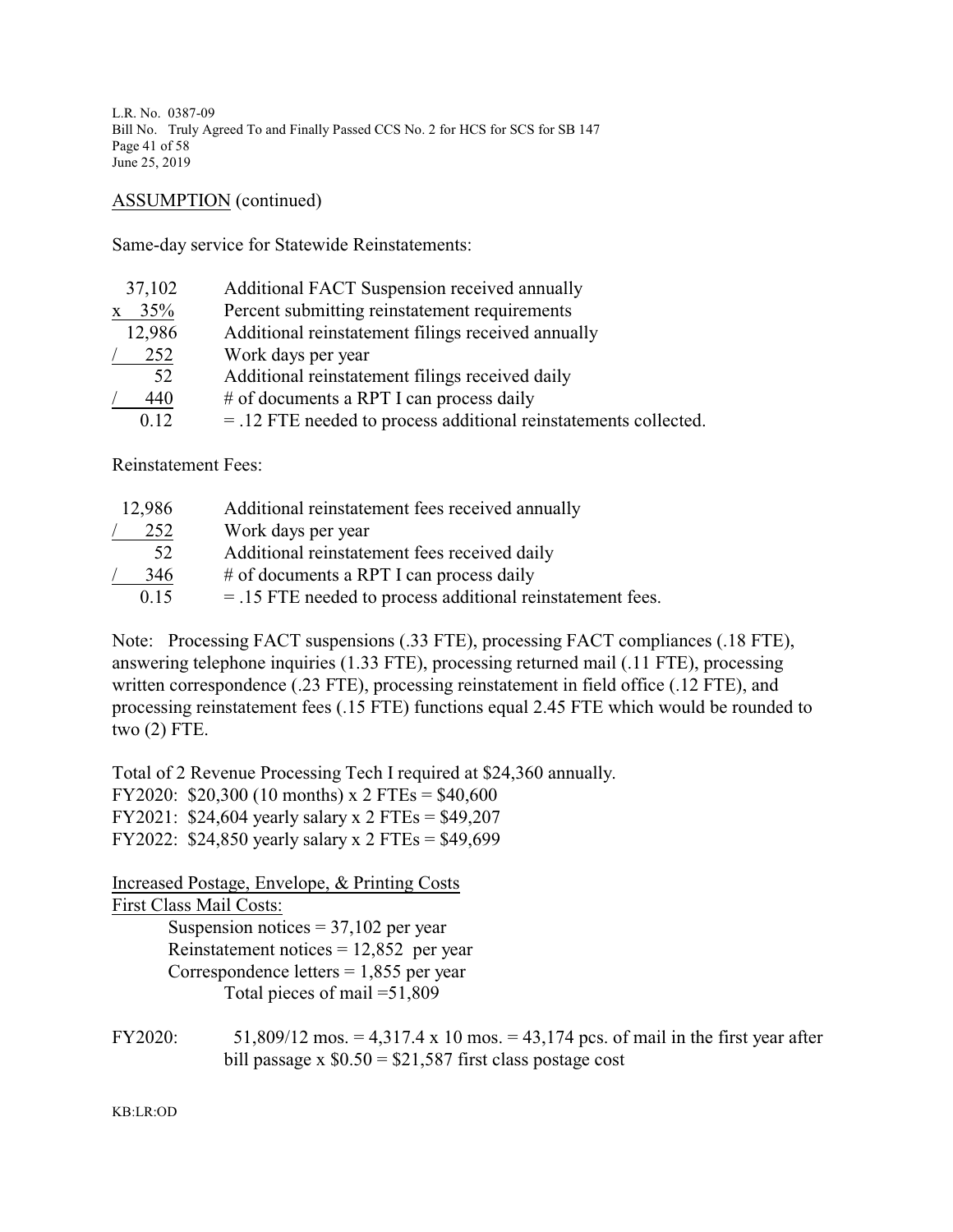L.R. No. 0387-09 Bill No. Truly Agreed To and Finally Passed CCS No. 2 for HCS for SCS for SB 147 Page 42 of 58 June 25, 2019

### ASSUMPTION (continued)

| FY2021:                | $51,809 \times $0.50 = $26,552$ first class postage cost (includes inflation)                                                                                       |
|------------------------|---------------------------------------------------------------------------------------------------------------------------------------------------------------------|
| FY2022:                | 51,809 x $$0.50 = $27,216$ first class postage cost (includes inflation)                                                                                            |
| <b>Envelope Costs:</b> |                                                                                                                                                                     |
|                        | Total envelopes $= 51,809$ per year                                                                                                                                 |
| FY2020                 | 51,809/12 mos. = 4,317.4 x 10 mos. = 43,174 envelopes in the first year after bill<br>passage x $$0.04 = $1,727$ envelope cost                                      |
| FY2021:                | 51,809 x $$0.04 = $2,124$ envelope cost (includes inflation)                                                                                                        |
| FY2022:                | 51,809 x $$0.04 = $2,177$ envelope cost (includes inflation)                                                                                                        |
| Letter printing cost   |                                                                                                                                                                     |
|                        | 51,809 letters per year                                                                                                                                             |
| FY2020:                | 51,809/12 mos. = 4,317.4 x 10 mos. = 43,174 pcs. of mail in the first year after<br>bill passage x \$0.076 per 1,000 = \$3.00 (43,000/1000 = 43 x \$0.076 = \$3.27) |

- FY2021: 51,809  $*$  \$.04 = \$4.00 printing cost (52,000/1000 = 52  $*$  \$.076 = \$3.95) (includes inflation)
- FY2022:  $51,809 * $.04 = $4.00$  printing cost  $(52,000/1000 = 52 * $.076 = $3.95)$  (includes inflation)

### Total Postage, Envelope, Printing Costs:

| FY2020: \$21,587 (1st class) + \$1,727 (envelopes) + \$3.00 (printing) = \$23,317 |
|-----------------------------------------------------------------------------------|
| FY2021: \$26,552 (1st class) + \$2,124 (envelopes) + \$4.00 (printing) = \$28,650 |
| FY2022: \$27,216 (1st class) + \$2,177 (envelopes) + \$4.00 (printing) = \$29,397 |

### *Revenue Impact*

### DLB

Based on FY 2018 statistics, the Department estimates that 35% of those individuals who are suspended will submit the reinstatement fee. The Department assumes the same rate for this program. This will result in 12,986 reinstatement fees collected annually.

The reinstatement fee for an Instate Failure to Appear Suspension is \$20.

Total Increase in reinstatement fees collected annually = \$259,720 (12,986 x \$20 reinstatement fee)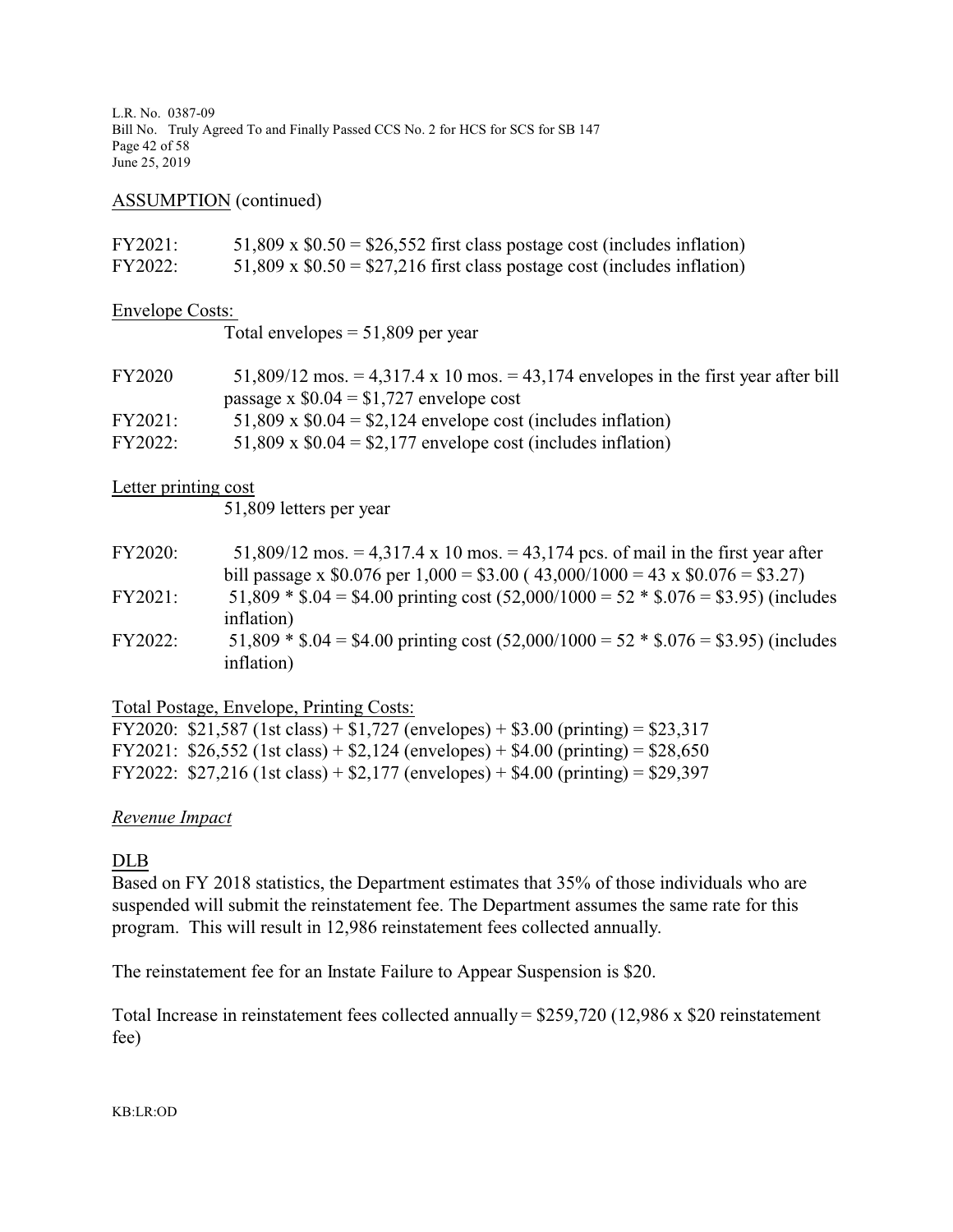L.R. No. 0387-09 Bill No. Truly Agreed To and Finally Passed CCS No. 2 for HCS for SCS for SB 147 Page 43 of 58 June 25, 2019

ASSUMPTION (continued)

Fees collected will be distributed 75% Highway Fund, 15% Cities, and 10% Counties.

| <b>FY2020</b><br>\$259,720<br>$\frac{12}{ }$<br>\$21,643<br>$x \t 10$ | Increase in reinstatement fees collected annually<br>Number of months in a year<br>Increase in reinstatement fees collected monthly<br>Number of months in first year after bill passage |
|-----------------------------------------------------------------------|------------------------------------------------------------------------------------------------------------------------------------------------------------------------------------------|
| \$216,430                                                             | Increase in reinstatement fees collected in first year after bill passage<br>\$216,430 x $75\%$ = \$162,323 - Highway Fund<br>\$216,430 x $15\% =$ \$32,464 - Cities                     |
|                                                                       | $$216,430 \times 10\% = $21,643$ - Counties                                                                                                                                              |

FY2020  $$259,720 \times 75\% = $194,790 - Highway Fund$  $$259,720 \times 15\% = $38,958$  - Cities \$259,720 x  $10\% =$  \$25,972 - Counties

FY2021  $$259,720 \times 75\% = $194,790 - Highway Fund$  $$259,720 \times 15\% = $38,958$  - Cities  $$259,720 \times 10\% = $25,972$  - Counties

**DOR** notes the legislation excludes St. Louis and Kansas City, meaning the Department of Revenue will continue to be unable to suspend an individual's drivers license if the moving traffic violation occurred in St. Louis or Kansas City. While we can confidently say this will reduce the impact that this provision has compared to the version without any municipality exclusions, we have no way to determine how much of a reduction.

**Oversight** does not have information to the contrary; therefore, Oversight will reflect the revenue estimates as "less than" the amounts provided by the Department of Revenue.

In response to a similar legislation from 2019 (HCS for HB 427), officials at the **City of Kansas City** assumed this legislation would have a positive fiscal impact on the City of Kansas City, Missouri, for the following reasons: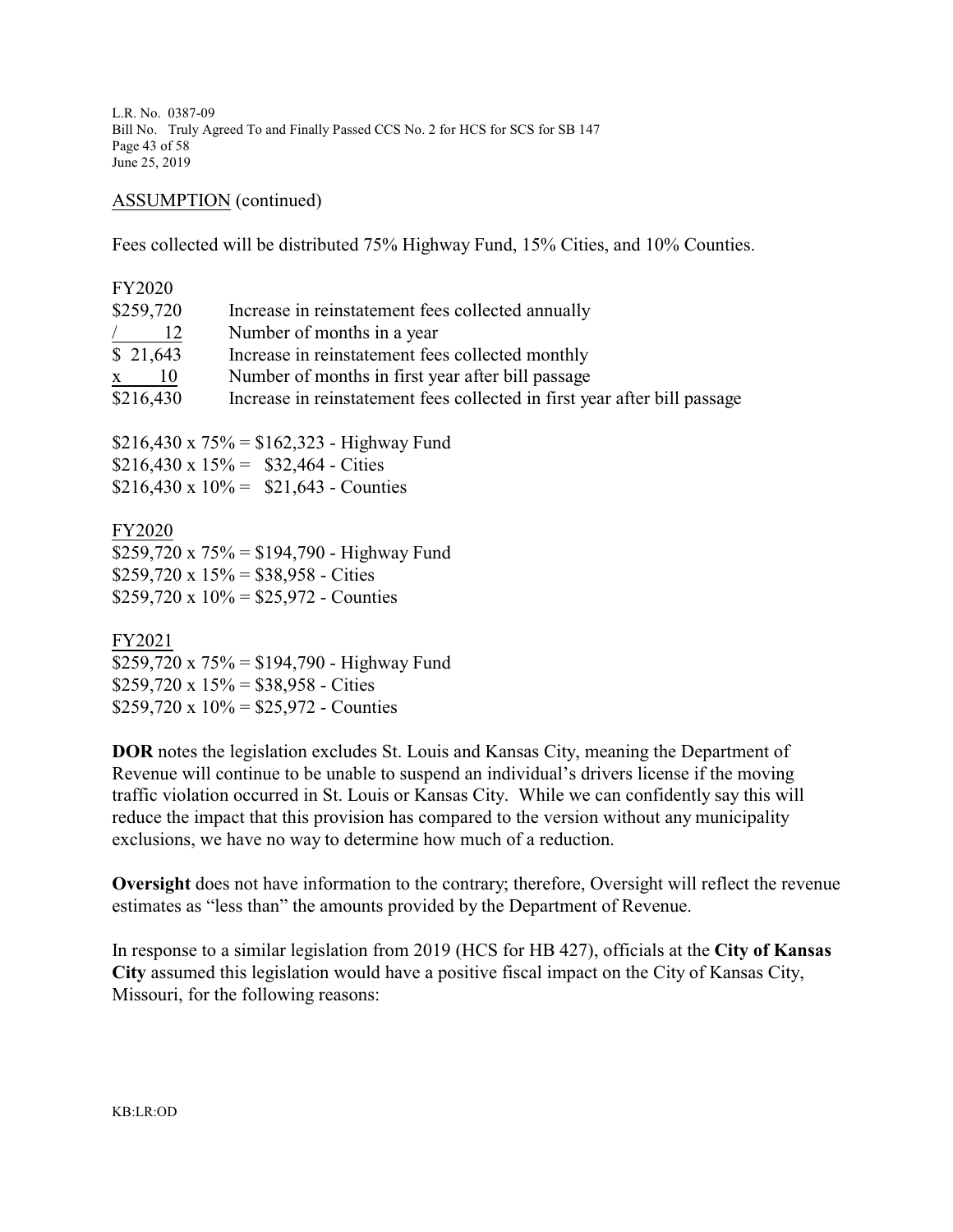L.R. No. 0387-09 Bill No. Truly Agreed To and Finally Passed CCS No. 2 for HCS for SCS for SB 147 Page 44 of 58 June 25, 2019

### ASSUMPTION (continued)

- It sets forth a procedure for suspension of driving privileges by the Department of Revenue if non-minor traffic violations are not disposed of. For some people, the only reason to actually appear and/or pay a ticket is to keep a driver's license from being suspended. Incentive to keep a driver's license equals more fine payments.
- It changes the definition of minor traffic violations. Excluded from the fine limitations are no insurance tickets, speeding more than 15 miles over the speed limit (as opposed to the 19 miles over currently) and most importantly, original charges that are non-minor traffic violations that are amended to non-moving violations. An example would be a Driving While Suspended charge. If reinstated, our typical amendment is to an improper registration charge. Prior to the restrictions, our recommended fines were \$300 plus costs. After restriction, the City could only charge \$175 plus costs. Every day, our Municipal Court gets requests from attorneys wanting to amend a higher speed charge to defective equipment for larger fines rather than a probation and we cannot oblige due to the restrictions.

In response to a similar legislation from 2019 (HCS for HB 427), officials at the **City of Springfield** assumed a positive fiscal impact to the City of more than \$500,000 from this legislation.

In response to a similar legislation from 2019 (HCS for HB 427), officials at the **City of Excelsior Springs** assumed an unknown negative fiscal impact from this legislation.

### §304.153 - Towing Task Force

Officials from the each **Department of Transportation**, **Department of Public Safety - Missouri Highway Patrol** and **Missouri Senate** each assume the legislation will have no fiscal impact on their respective organizations.

Officials from the **Missouri House of Representatives** assume any expenses for members serving on the task force could be absorbed; therefore, there is no fiscal impact.

Officials from the **Department of Revenue (DOR)** assume there would be an unknown cost associated with the member or member's designee appointed by the director of the department for the Towing Task Force. This impact is expected to be minimal. DOR anticipates these costs can be absorbed; therefore, there is no fiscal impact.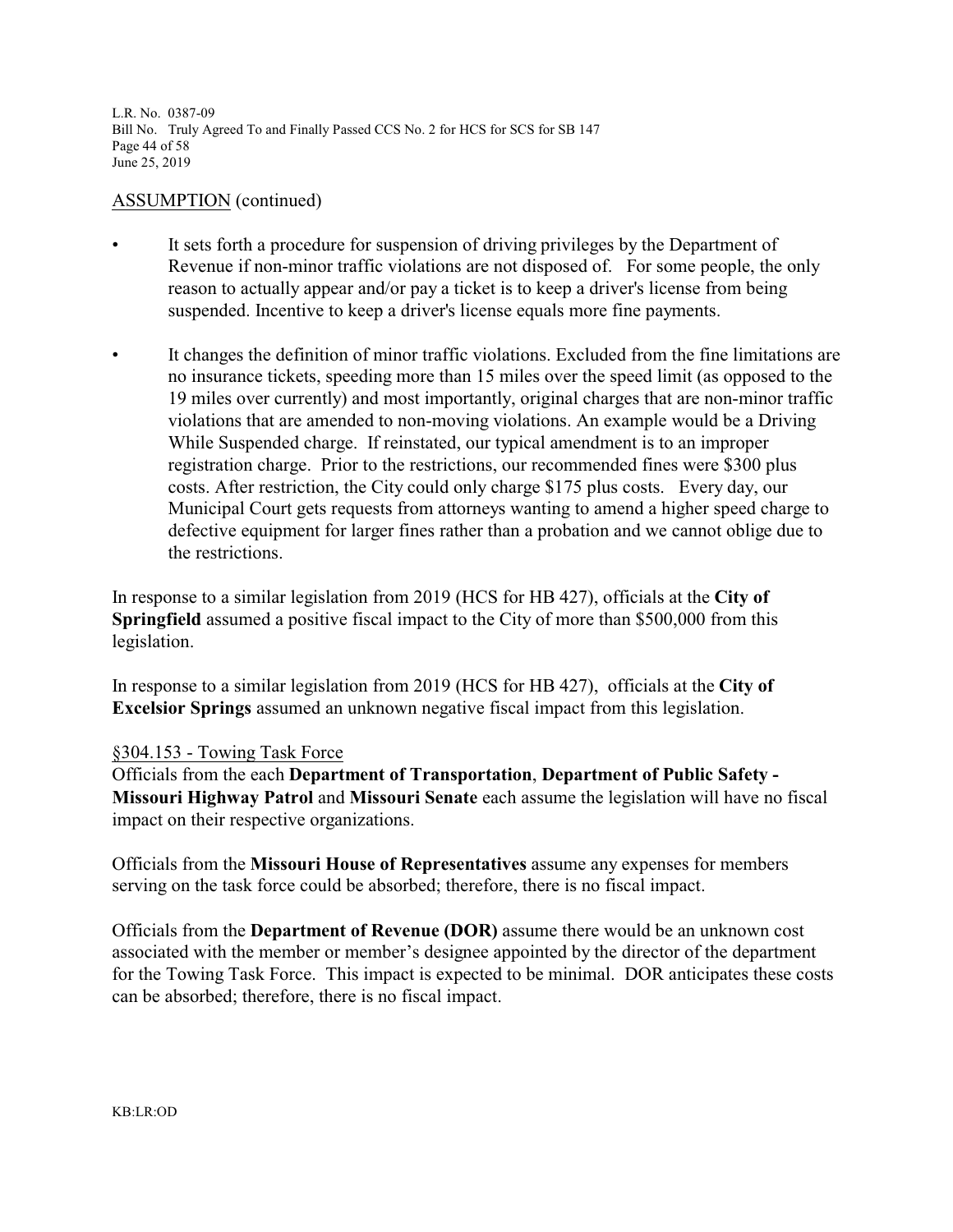L.R. No. 0387-09 Bill No. Truly Agreed To and Finally Passed CCS No. 2 for HCS for SCS for SB 147 Page 45 of 58 June 25, 2019

### ASSUMPTION (continued)

**Oversight** notes that the agencies mentioned above have each stated the legislation would not have a direct fiscal impact on their respective organizations. Oversight does not have any information to the contrary. Therefore, Oversight will reflect a zero impact on the fiscal note for these agencies for this section.

### Bill as a Whole

FY 2020:

**Oversight** notes there are several sections within this legislation that will result in an administrative impact to DOR. Oversight has summarized this information below.

| <b>Position</b>                         | <b>Number of Hours</b> | Cost      |
|-----------------------------------------|------------------------|-----------|
| Management Analyst I                    | 1,815                  | \$33,431  |
| Management Analyst II                   | 3,087                  | \$63,500  |
| Administrative Analyst II               | 1,992                  | \$34,124  |
| Administrative Analyst III              | 210                    | \$4,147   |
| Administrative Office Support Assistant | 30                     | \$414     |
| Revenue Manager                         | 1,096                  | \$22,567  |
| <b>Total</b>                            | 8,230                  | \$158,183 |

**Oversight** assumes DOR may hire additional staff due to the amount of hours required to implement this legislation. However, DOR also may handle this internal work without seeking additional appropriation authority. Oversight assumes DOR may hire additional FTE to staff for the positions listed above that are anticipated to need over 2,080 hours of work (full-time employee) or 1,040 hours of work (half-time employee). There are six positions that will require more than 1,040 hours; therefore, Oversight will range the fiscal impact to DOR from \$0 (work hours specified above will be handled by existing staff with no actual additional state expenditures) to an additional 6 FTE for FY 2020 (\$238,970) only.

**Oversight** notes there are several sections within this legislation that will require OA-ITSD services. Oversight has summarized the OA-ITSD costs in the table below. For simplicity purposes, Oversight will reflect the OA-ITSD costs to the General Revenue Fund as one line item.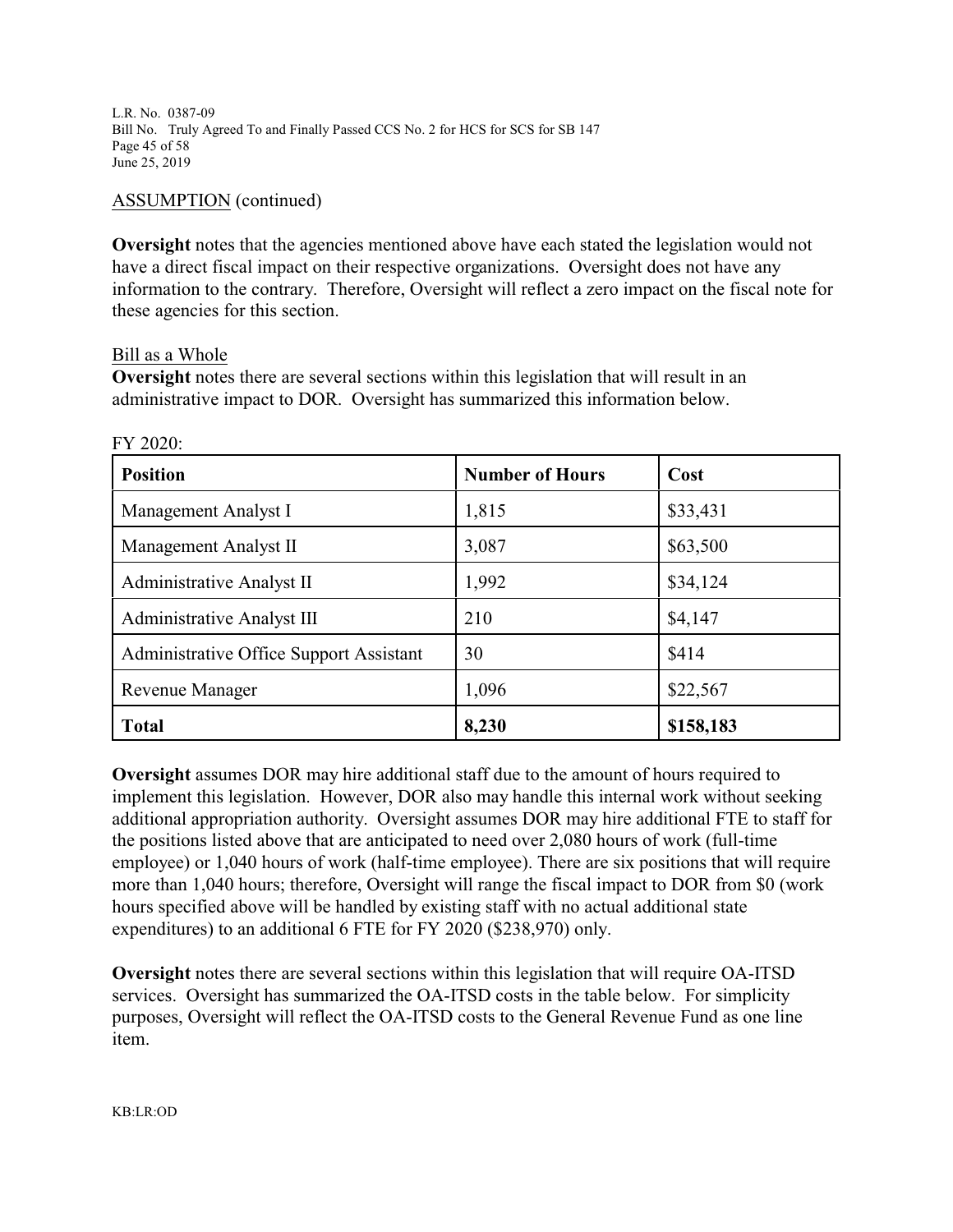L.R. No. 0387-09 Bill No. Truly Agreed To and Finally Passed CCS No. 2 for HCS for SCS for SB 147 Page 46 of 58 June 25, 2019

### ASSUMPTION (continued)

| <b>Section Number(s)</b>     | <b>Estimated OA-ITSD</b><br><b>Hours</b> | <b>Estimated OA-ITSD</b><br>Cost | <b>Page Numbers</b> |
|------------------------------|------------------------------------------|----------------------------------|---------------------|
| §136.055                     | 724                                      | \$54,270                         | p. 11               |
| §§144.070 & 301.032          | 1,134                                    | \$85,050                         | p. 18               |
| §301.067                     | 206                                      | \$15,471                         | p. 23               |
| §§301.020, 301.191 & 307.350 | 1,240                                    | \$92,988                         | p. 28               |
| §§302.170, 302.720 & 302.768 | 1,647                                    | \$123,525                        | p. 41               |
|                              | 4,951                                    | \$371,304                        |                     |

**Oversight** notes ITSD assumes that every new IT project/system will be bid out because all their resources are at full capacity. For this bill, ITSD assumes they will contract out the programming changes needed to various systems. Independently, ITSD estimated the projects would take 4,951 hours at a contract rate of \$75 per hour for a total cost to the state of \$371,304. Oversight notes that an average salary for a current IT Specialist within ITSD is \$51,618, which totals roughly \$80,000 per year when fringe benefits are added. Assuming that all ITSD resources are at full capacity, Oversight assumes ITSD may (instead of contracting out the programming) hire three additional IT Specialist to perform the work required from this bill. Therefore, Oversight will range the fiscal impact from the cost of contracting out the work (\$371,304) to hiring three additional FTE IT Specialists (roughly \$80,000 per year).

**Oversight** notes approximately 4,951 hours will be required for OA-ITSD services in FY 2020 for this legislation. Oversight assumes this will equate to approximately 2.4 staff (rounded up to 3 staff for simplicity purposes); therefore, Oversight will range the fiscal impact from the cost of contracting out the work (\$371,304) to hiring three additional FTE IT Specialists (approximately \$240,000).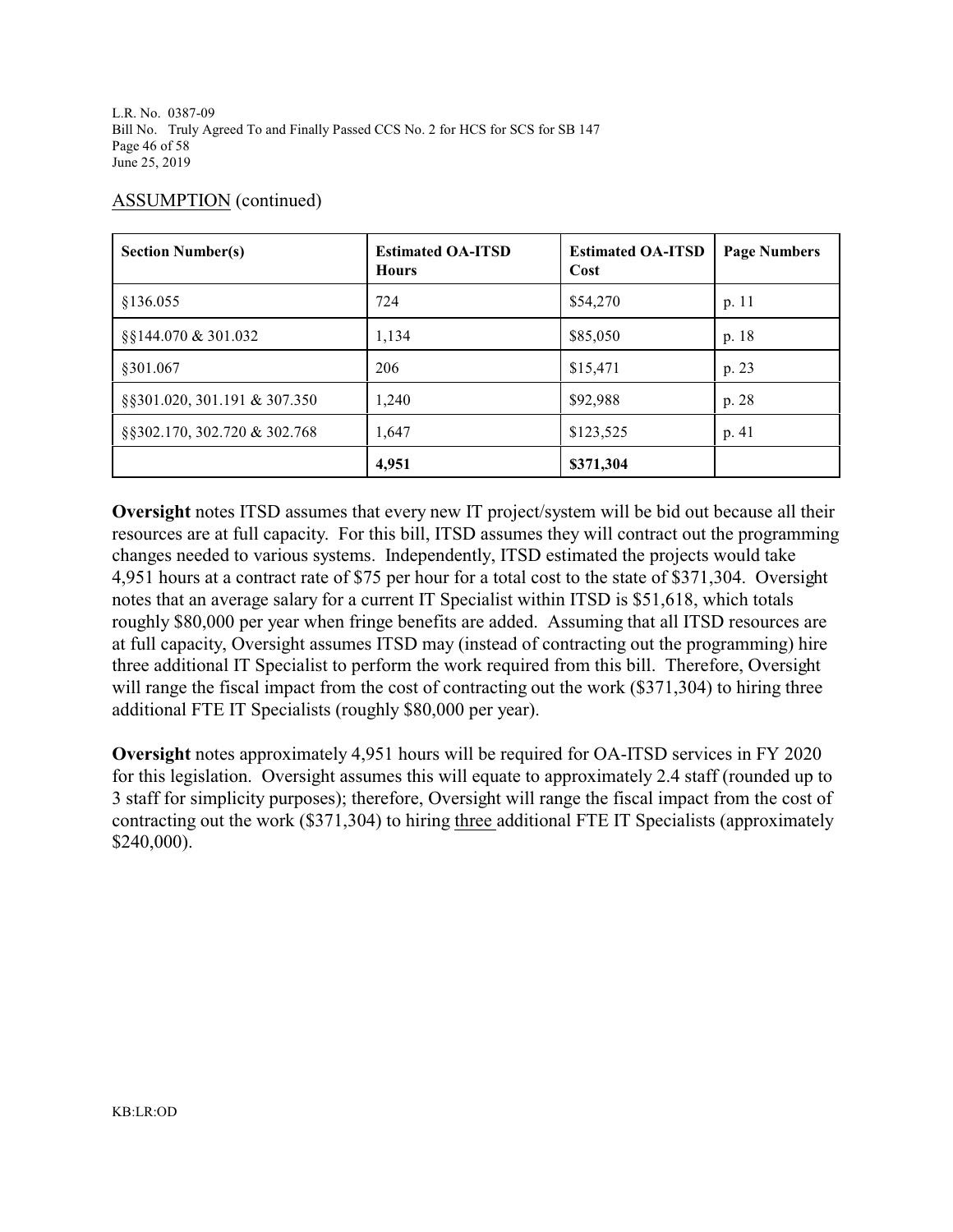L.R. No. 0387-09 Bill No. Truly Agreed To and Finally Passed CCS No. 2 for HCS for SCS for SB 147 Page 47 of 58 June 25, 2019

| FISCAL IMPACT -<br><b>State Government</b>                                                                                                          | FY 2020<br>$(6 \text{ Mo.})$ | FY 2021                  | FY 2022                        | Fully<br>Implemented<br>(FY 2023) |
|-----------------------------------------------------------------------------------------------------------------------------------------------------|------------------------------|--------------------------|--------------------------------|-----------------------------------|
| <b>GENERAL</b><br><b>REVENUE FUND</b>                                                                                                               |                              |                          |                                |                                   |
| Cost - §32.303 -<br>DOR - IT costs for<br>potential statewide<br>implementation p. 5                                                                | \$0                          | \$0                      | \$0 or \$0 to<br>$(\$400,000)$ | \$0                               |
| Cost - §32.303 -<br>DOR - one-time<br>vendor hardware<br>cost for mobile<br>driver license<br>program p. 5                                          | $(\$350,000)$                | \$0                      | \$0                            | \$0                               |
| Cost - DOR - ITSD<br>costs (ranged from<br>contracting out<br>programming<br>(\$371,304) to hiring<br>three $(3)$ additional<br>FTE IT Specialists) |                              |                          |                                |                                   |
| p. 45                                                                                                                                               | $($199,895)$ to              | \$0 or                   | \$0 or                         | \$0 or                            |
| FTE Change                                                                                                                                          | $(\$371,304)$<br>0 or 3 FTE  | (241, 895)<br>0 or 3 FTE | $(\$243,936)$<br>0 or 3 FTE    | $(\$243,936)$<br>0 or 3 FTE       |
| Cost - Bill as Whole<br>Administrative costs<br>(ranged from \$0 or<br>up to costs of one $(6)$<br>FTE for FY 2020)                                 | \$0 or \$0 to                |                          |                                |                                   |
| p. 44                                                                                                                                               | $(\$238,970)$                | \$0                      | \$0                            | \$0                               |
| FTE Change                                                                                                                                          | 0 or 6 FTE                   | 0 FTE                    | 0 FTE                          | 0 FTE                             |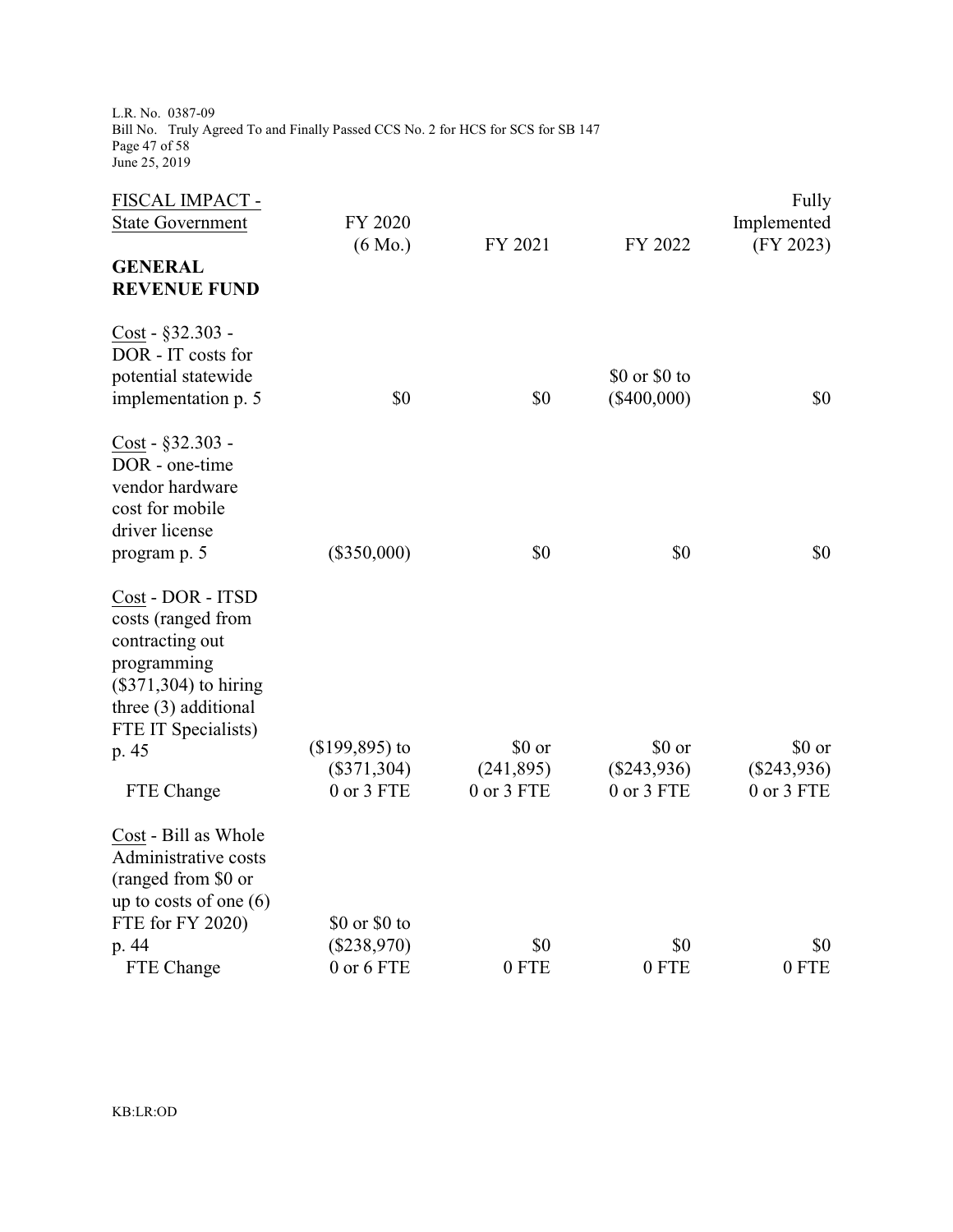L.R. No. 0387-09 Bill No. Truly Agreed To and Finally Passed CCS No. 2 for HCS for SCS for SB 147 Page 48 of 58 June 25, 2019

| FISCAL IMPACT -                                |                     |                     |                     | Fully               |
|------------------------------------------------|---------------------|---------------------|---------------------|---------------------|
| <b>State Government</b>                        | FY 2020             |                     |                     | Implemented         |
|                                                | $(6 \text{ Mo.})$   | FY 2021             | FY 2022             | (FY 2023)           |
| $Cost - $302.341 -$                            |                     |                     |                     |                     |
| DOR p. 41                                      |                     |                     |                     |                     |
| Personal Service                               | $(\$40,600)$        | $(\$49,207)$        | $(\$49,699)$        | $(\$50,196)$        |
| Fringe Benefits<br>Equipment and               | $(\$33,391)$        | $(\$40,217)$        | $(\$40,367)$        | $(\$40,519)$        |
| Expenses                                       | $(\$44,483)$        | $(\$29,662)$        | $(\$30,404)$        | $(\$31,164)$        |
| <b>Total Cost - DOR</b><br>FTE Change -        | (\$118,747)         | (\$119,086)         | (\$120,470)         | (\$121,879)         |
| <b>DOR</b>                                     | 2 FTE               | 2 FTE               | 2 FTE               | 2 FTE               |
| <b>ESTIMATED NET</b>                           |                     |                     |                     |                     |
| <b>EFFECT ON THE</b>                           | <b>Could exceed</b> | <b>Could exceed</b> | <b>Could exceed</b> | <b>Could exceed</b> |
| <b>GENERAL</b>                                 | $($668, 642)$ to    | $( $119,086)$ to    | $($120,470)$ to     | $( $121, 879)$ to   |
| <b>REVENUE FUND</b>                            | $($ \$1,079,021)    | $($ \$360,981)      | ( \$764,406)        | $($ \$365,815)      |
| <b>Estimated net FTE</b><br>change to the      |                     |                     |                     |                     |
| <b>General Revenue</b>                         | 2 to 9 FTE          | 2 to 5 FTE          | 2 to 5 FTE          |                     |
| Fund $(DOR + ITSD)$                            |                     |                     |                     | 2 to 5 FTE          |
|                                                |                     |                     |                     |                     |
| <b>BRAIN INJURY</b><br><b>FUND</b>             |                     |                     |                     |                     |
| Loss - $\S$ \$302.020 &<br>302.026 DHSS - loss |                     |                     |                     |                     |
| of fine revenue due<br>to helmets no longer    |                     |                     |                     |                     |
| being required<br>p.                           |                     |                     |                     |                     |
| 31                                             | $($ \$833)          | (\$1,000)           | (\$1,000)           | ( \$1,000)          |
| <b>ESTIMATED NET</b><br><b>EFFECT ON THE</b>   |                     |                     |                     |                     |
| <b>BRAIN INJURY</b>                            |                     |                     |                     |                     |
| <b>BUND</b>                                    | $($ \$833 $)$       | ( \$1,000)          | ( \$1,000)          | ( \$1,000)          |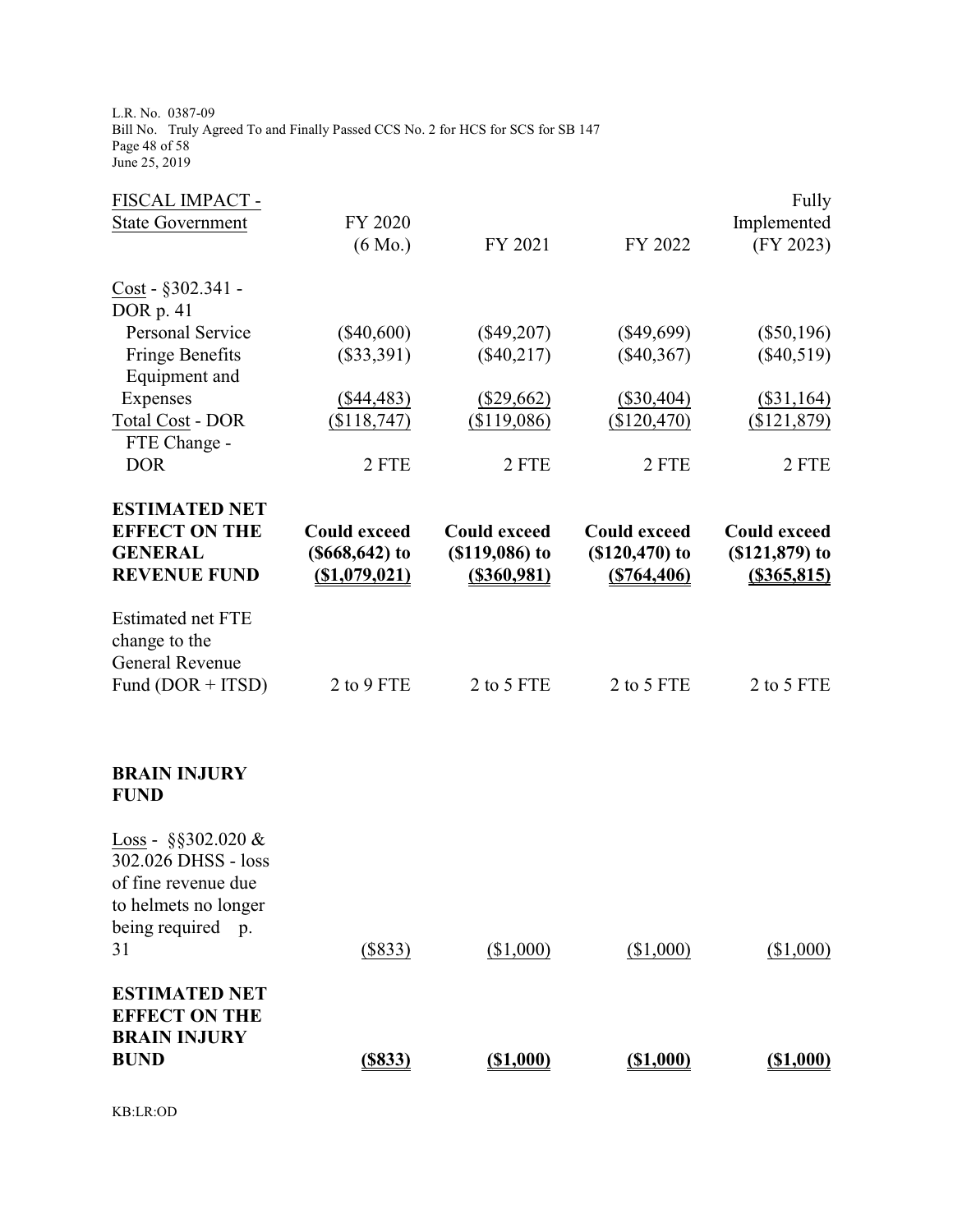L.R. No. 0387-09 Bill No. Truly Agreed To and Finally Passed CCS No. 2 for HCS for SCS for SB 147 Page 49 of 58 June 25, 2019

| FISCAL IMPACT -<br><b>State Government</b><br>(continued)                                                                                                    | FY 2020<br>$(6 \text{ Mo.})$   | FY 2021                        | FY 2022                        | Fully<br>Implemented<br>(FY 2023) |
|--------------------------------------------------------------------------------------------------------------------------------------------------------------|--------------------------------|--------------------------------|--------------------------------|-----------------------------------|
| <b>HIGHWAY FUND</b>                                                                                                                                          |                                |                                |                                |                                   |
| Revenue - §136.055<br>- increased<br>processing fees for<br>licenses,<br>registrations, notice<br>of liens and notary<br>services p. 8-13                    | \$2,277,171 or<br>\$22,459,083 | \$2,732,606 or<br>\$26,950,900 | \$2,732,606 or<br>\$26,950,900 | \$2,732,606 or<br>\$26,950,900    |
| Revenue - $§144.070$<br>- potential of up to<br>673 lease rental<br>companies paying<br>\$250 annual fee p.<br>$14 - 16$                                     | Up to \$105,156                | Up to \$126,187                | Up to \$126,187                | Up to \$126,187                   |
| Revenue - §301.191<br>- MHP - increased<br>fee for homemade<br>trailer inspections p.<br>21                                                                  | Up to \$59,753                 | Up to \$119,505                | Up to \$119,505                | Up to \$119,505                   |
| Revenue- §301.032 -<br>increased per plate<br>fees for lease rental<br>companies (ranged<br>from \$24 passenger<br>vehicle registration<br>fee to \$46 truck |                                |                                |                                |                                   |
| registration fee) p.<br>$14 - 16$                                                                                                                            | $($105,000)$ to<br>\$87,500    | $($126,000)$ to<br>\$105,000   | $($126,000)$ to<br>\$105,000   | $($126,000)$ to<br>\$105,000      |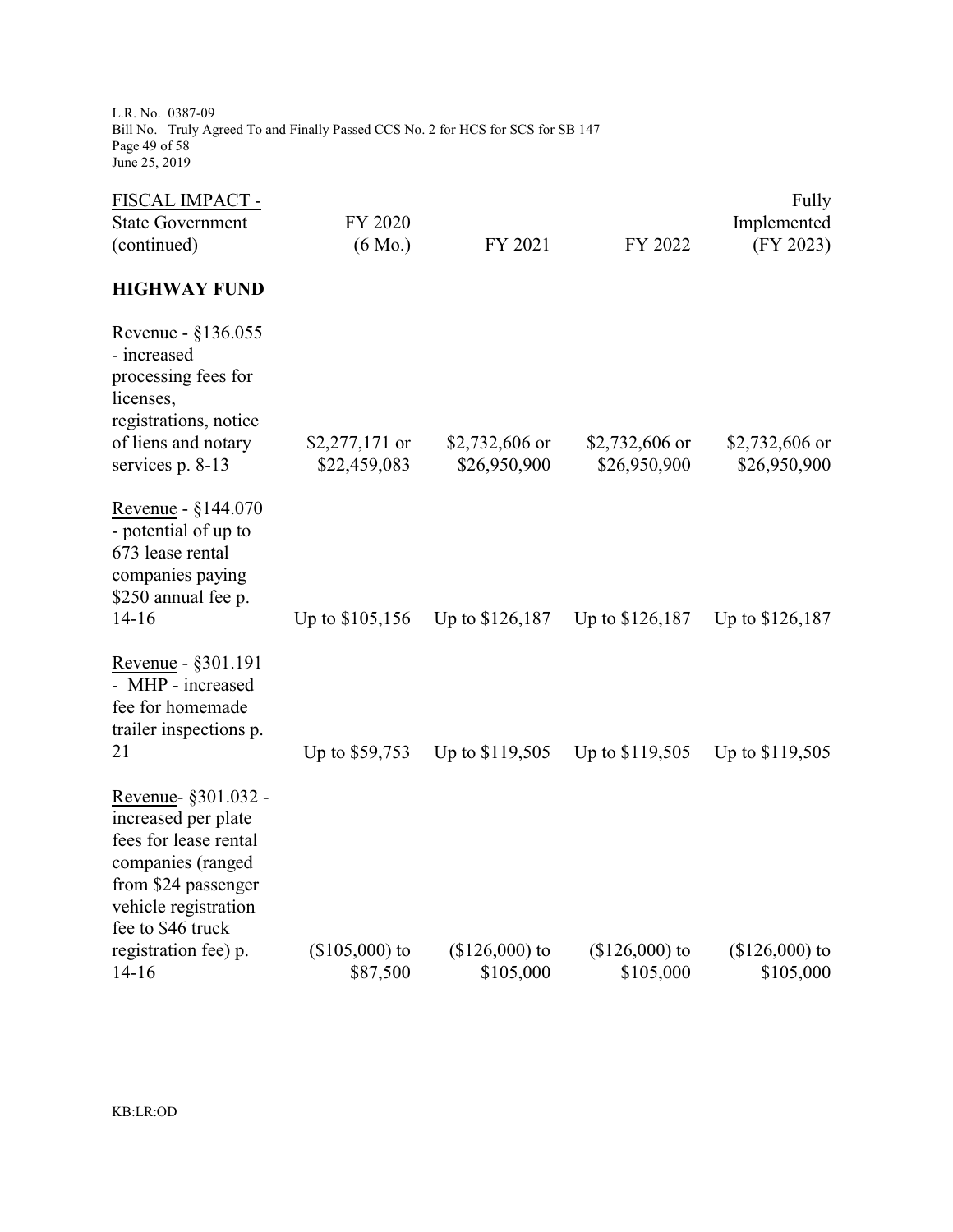L.R. No. 0387-09 Bill No. Truly Agreed To and Finally Passed CCS No. 2 for HCS for SCS for SB 147 Page 50 of 58 June 25, 2019

| FISCAL IMPACT -<br><b>State Government</b><br>(continued)                                                                         | FY 2020<br>$(6 \text{ Mo.})$               | FY 2021                                      | FY 2022                                         | Fully<br>Implemented<br>(FY 2023)               |
|-----------------------------------------------------------------------------------------------------------------------------------|--------------------------------------------|----------------------------------------------|-------------------------------------------------|-------------------------------------------------|
| Revenue - §302.341<br>$-$ DOR $-$<br>Reinstatement fees<br>p. 42-43                                                               | \$162,323                                  | \$194,790                                    | \$194,790                                       | \$194,790                                       |
| Revenue - §302.720<br>- Increase in<br>commercial permit<br>fees p. 36-37                                                         | \$51,959                                   | \$62,351                                     | \$62,351                                        | \$62,351                                        |
| Savings - §§301.020<br>& 307.350 - MHP -<br>reduction of Motor<br>Vehicle Inspection<br>program (personal<br>$s$ ervices + fringe |                                            |                                              |                                                 |                                                 |
| benefits) p. 22<br>FTE Change -                                                                                                   | \$0 to \$213,727                           | \$0 to \$427,454                             | \$0 to \$427,454                                | \$0 to \$427,454                                |
| <b>MHP</b>                                                                                                                        | (0 to 7 FTE)                               | (0 to 7 FTE)                                 | (0 to 7 FTE)                                    | (0 to 7 FTE)                                    |
| $Cost - \S\$ 300.155 &<br>304.281 - MoDOT -<br>additional signs p.<br>17                                                          | $(\$20,700)$                               | \$0                                          | \$0                                             | \$0                                             |
| $\frac{\text{Loss}}{\text{loss}}$ - §§301.020 &<br>307.350 - MHP -<br>inspection fees p. 20                                       | (More than<br>\$287,514) to<br>(\$610,052) | (More than<br>\$575,028) to<br>(\$1,220,103) | (More than<br>\$575,028) to<br>$($ \$1,220,103) | (More than<br>\$575,028) to<br>$($ \$1,220,103) |
| <b>ESTIMATED NET</b><br><b>EFFECT ON THE</b><br><b>HIGHWAY FUND</b>                                                               | \$1,920,560 to<br>\$22,831,287             | \$1,889,336 to<br>\$27,411,159               | \$1,889,336 to<br>\$27,411,159                  | \$1,889,336 to<br>\$27,411,159                  |
| <b>Estimated Net FTE</b><br>Change to the<br><b>Highway Fund</b>                                                                  | (0 to 7 FTE)                               | (0 to 7 FTE)                                 | (0 to 7 FTE)                                    | (0 to 7 FTE)                                    |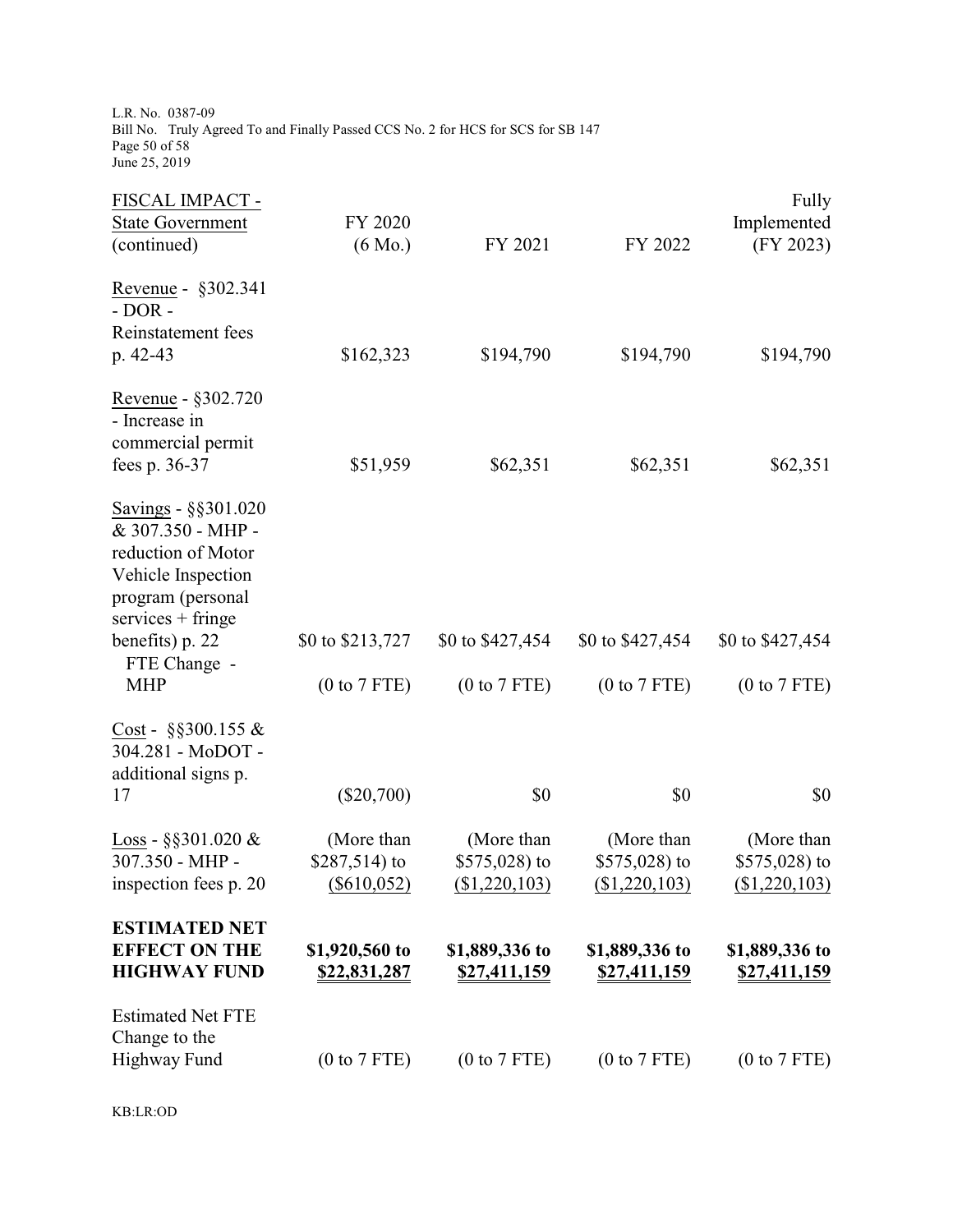L.R. No. 0387-09 Bill No. Truly Agreed To and Finally Passed CCS No. 2 for HCS for SCS for SB 147 Page 51 of 58 June 25, 2019

| <b>INSPECTION</b><br><b>FUND</b> | \$143,757) to<br>(\$294,289) | \$287,514) to<br>$($ \$588,578) | \$287,514) to<br>$(\$588,578)$ | \$287,514) to<br>$(\$588,578)$ |
|----------------------------------|------------------------------|---------------------------------|--------------------------------|--------------------------------|
| <b>PATROL</b>                    | (More than                   | (More than                      | (More than                     | (More than                     |
| <b>HIGHWAY</b>                   |                              |                                 |                                |                                |
| <b>EFFECT ON THE</b>             |                              |                                 |                                |                                |
| <b>ESTIMATED NET</b>             |                              |                                 |                                |                                |
| inspection fees p. 20            | $(\$294,289)$                | (\$588,578)                     | $(\$588,578)$                  | $(\$588,578)$                  |
| 307.350 - MHP -                  | \$143,757) to                | \$287,514) to                   | \$287,514) to                  | \$287,514) to                  |
| Loss - $\S$ \$301.020 &          | (More than                   | (More than                      | (More than                     | (More than)                    |
| <b>FUND</b>                      |                              |                                 |                                |                                |
| <b>INSPECTION</b>                |                              |                                 |                                |                                |
| <b>PATROL</b>                    |                              |                                 |                                |                                |
| <b>HIGHWAY</b>                   |                              |                                 |                                |                                |
|                                  |                              |                                 |                                |                                |
| (continued)                      | $(6 \text{ Mo.})$            | FY 2021                         | FY 2022                        | (FY 2023)                      |
| <b>State Government</b>          | FY 2020                      |                                 |                                | Implemented                    |
| FISCAL IMPACT -                  |                              |                                 |                                | Fully                          |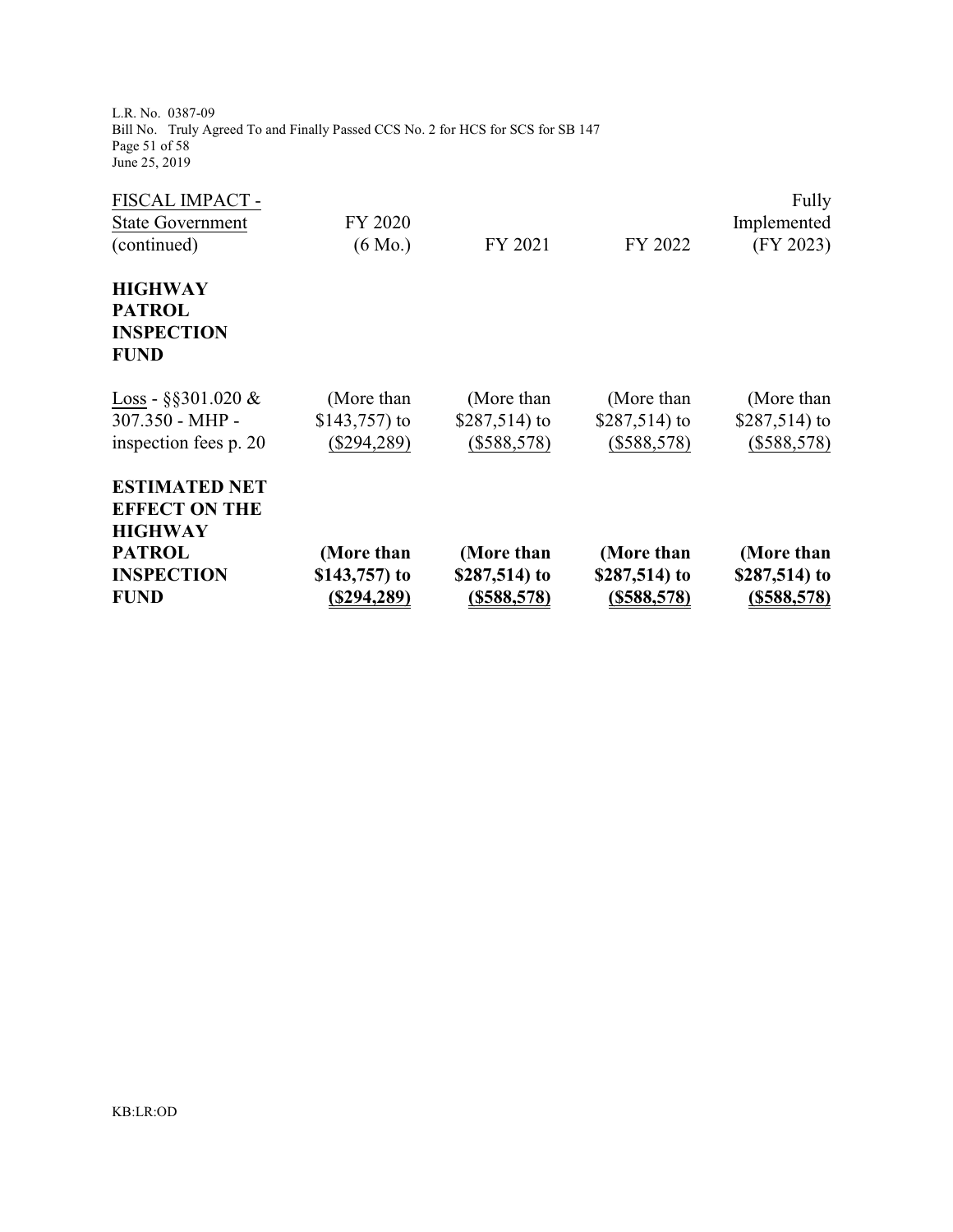L.R. No. 0387-09 Bill No. Truly Agreed To and Finally Passed CCS No. 2 for HCS for SCS for SB 147 Page 52 of 58 June 25, 2019

| FISCAL IMPACT -<br><b>Local Government</b><br><b>LOCAL</b><br><b>POLITICAL</b><br><b>SUBDIVISIONS</b>                                                         | FY 2020<br>$(6 \text{ Mo.})$ | FY 2021                      | FY 2022                      | Fully<br>Implemented<br>(FY 2023) |
|---------------------------------------------------------------------------------------------------------------------------------------------------------------|------------------------------|------------------------------|------------------------------|-----------------------------------|
| Revenue - §136.055<br>- Cities $(15%)$ -<br>increased processing<br>fees for licenses,<br>registrations, notice<br>of liens and notary<br>services p. 8-13    | \$455,434 or<br>\$4,491,817  | $$546,521$ or<br>\$5,390,180 | $$546,521$ or<br>\$5,390,180 | \$546,521 or<br>\$5,390,180       |
| Revenue - §136.055<br>- Counties $(10\%)$ -<br>increased processing<br>fees for licenses,<br>registrations, notice<br>of liens and notary<br>services p. 8-13 | \$303,623 or<br>\$2,994,544  | \$364,347 or<br>\$3,593,453  | \$364,347 or<br>\$3,593,453  | \$364,347 or<br>\$3,593,453       |
| Revenue - §144.070<br>- Cities $(15%)$ -<br>potential of up to<br>673 lease rental<br>companies paying<br>\$250 annual fee p.<br>$14 - 16$                    | Up to \$21,031               | Up to \$25,238               | Up to \$25,238               | Up to \$25,238                    |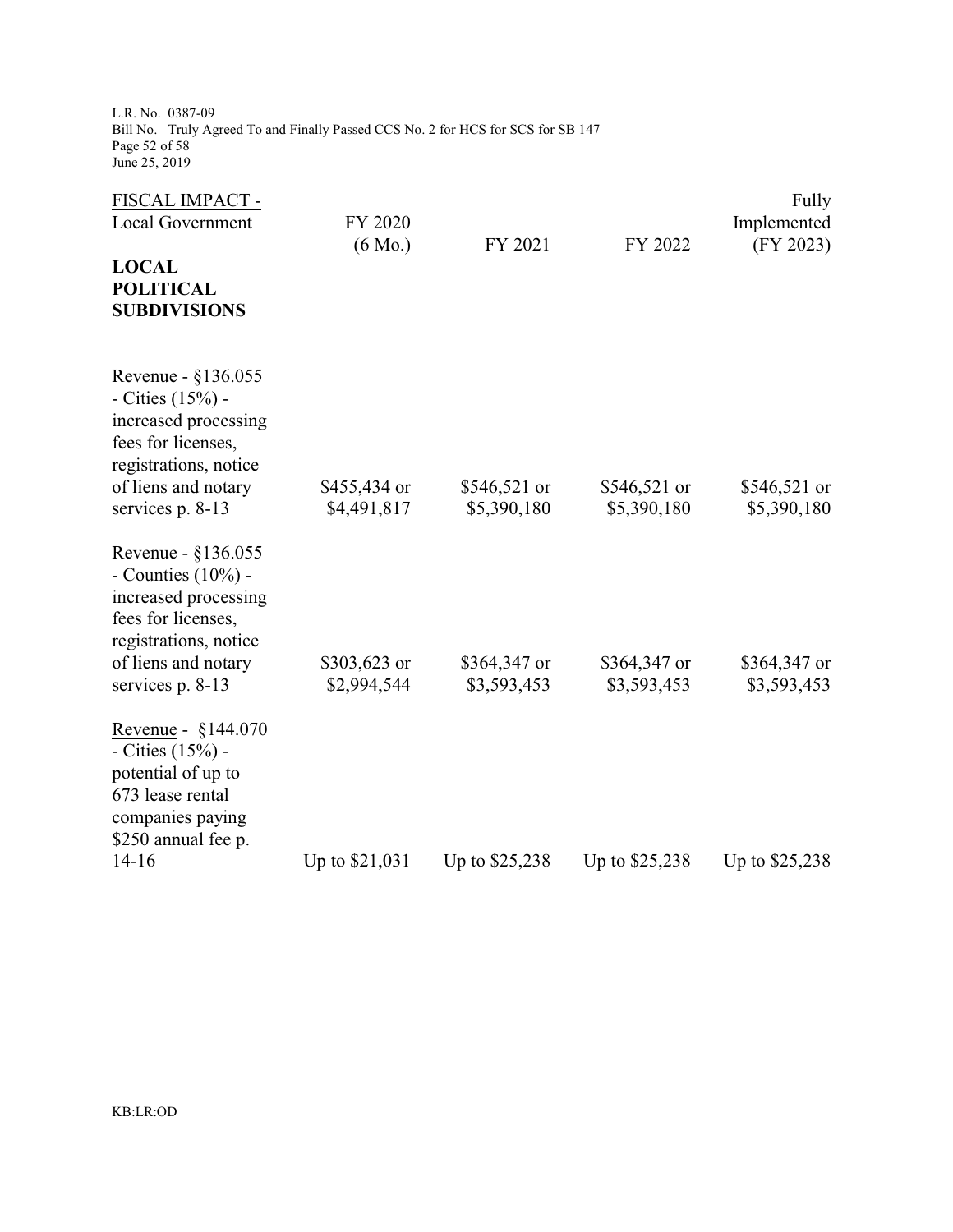L.R. No. 0387-09 Bill No. Truly Agreed To and Finally Passed CCS No. 2 for HCS for SCS for SB 147 Page 53 of 58 June 25, 2019

| FISCAL IMPACT -<br>Local Government<br>(continued)                                                                                                                                                                   | FY 2020<br>$(6 \text{ Mo.})$ | FY 2021                     | FY 2022                     | Fully<br>Implemented<br>(FY 2023) |
|----------------------------------------------------------------------------------------------------------------------------------------------------------------------------------------------------------------------|------------------------------|-----------------------------|-----------------------------|-----------------------------------|
| Revenue - §144.070<br>- Counties $(10\%)$ -<br>potential of up to<br>673 lease rental<br>companies paying<br>\$250 annual fee p.<br>$14 - 16$                                                                        | Up to \$14,022               | Up to \$16,825              | Up to \$16,825              | Up to \$16,825                    |
| Revenue- §301.191 -<br>Sheriffs - increased<br>fee for homemade<br>trailer inspections p.<br>21                                                                                                                      | Up to \$59,753               | Up to \$119,505             | Up to \$119,505             | Up to \$119,505                   |
| Revenue - §301.032<br>- Cities $(15%)$ -<br>increased per plate<br>fees for lease rental<br>companies (ranged<br>from \$24 passenger<br>vehicle registration<br>fee to \$46 truck<br>registration fee) p.<br>$14-16$ | $(\$21,000)$ to<br>\$17,500  | $(\$25,200)$ to<br>\$21,000 | $(\$25,200)$ to<br>\$21,000 | $(\$25,200)$ to<br>\$21,000       |
| Revenue - §301.032<br>- Counties $(10\%)$ -<br>increased per plate<br>fees for lease rental<br>companies (ranged<br>from \$24 passenger<br>vehicle registration<br>fee to \$46 truck                                 |                              |                             |                             |                                   |
| registration fee)<br>$p.14-16$                                                                                                                                                                                       | $($14,000)$ to<br>\$11,667   | $($16,800)$ to<br>\$14,000  | $($16,800)$ to<br>\$14,000  | $($16,800)$ to<br>\$14,000        |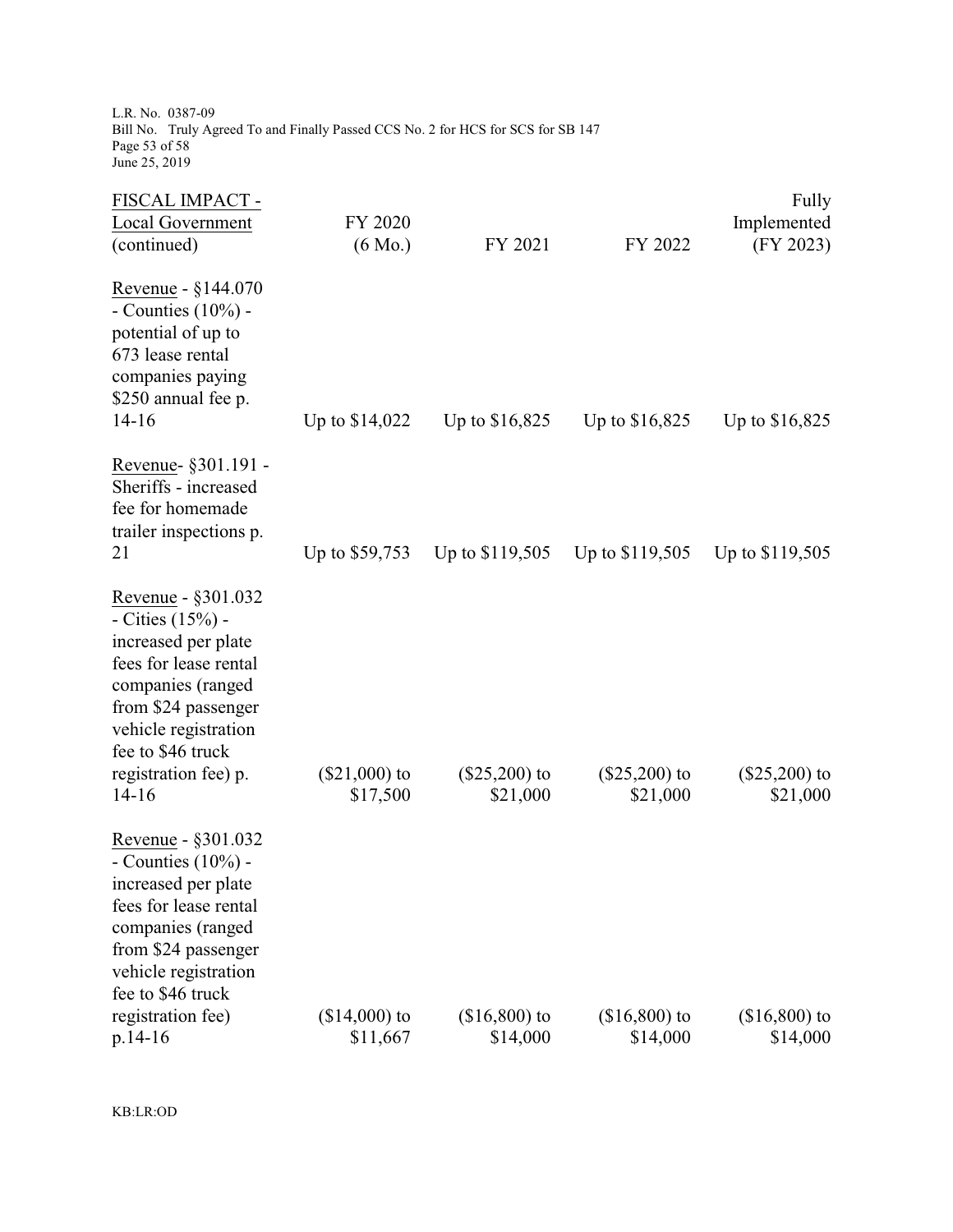L.R. No. 0387-09 Bill No. Truly Agreed To and Finally Passed CCS No. 2 for HCS for SCS for SB 147 Page 54 of 58 June 25, 2019

| FISCAL IMPACT -<br>Local Government<br>(continued)                                                           | FY 2020<br>$(6 \text{ Mo.})$ | FY 2021                   | FY 2022                   | Fully<br>Implemented<br>(FY 2023) |
|--------------------------------------------------------------------------------------------------------------|------------------------------|---------------------------|---------------------------|-----------------------------------|
| Revenues - §302.341<br>- Cities $(15%)$ -<br>reinstatement fees p.<br>$42 - 43$                              | Less than<br>\$32,464        | Less than<br>\$38,958     | Less than<br>\$38,958     | Less than<br>\$38,958             |
| Revenues -<br>§302.341 - Counties<br>$(10\%)$ -<br>reinstatement fees p.<br>42-43                            | Less than<br>\$21,643        | Less than<br>\$25,972     | Less than<br>\$25,972     | Less than<br>\$25,972             |
| Revenues -<br>§302.341 - City of<br>Kansas City -<br>changes procedures<br>for fine payments p.<br>43-44     | Unknown                      | Unknown                   | Unknown                   | Unknown                           |
| Revenues -<br>§302.341 - City of<br>Springfield -<br>reversing limitation<br>placed on fine<br>amounts p. 44 | Greater than<br>\$500,000    | Greater than<br>\$500,000 | Greater than<br>\$500,000 | Greater than<br>\$500,000         |
| Revenue - §302.720<br>- Cities $(15%)$ -<br>Increase in<br>commercial permit<br>fees p. 36-37                | \$10,392                     | \$12,472                  | \$12,472                  | \$12,472                          |
| Revenue - §302.720<br>- Counties $(10\%)$ -<br>Increase in<br>commercial permit<br>fees p. 36-37             | \$6,928                      | \$8,314                   | \$8,314                   | \$8,314                           |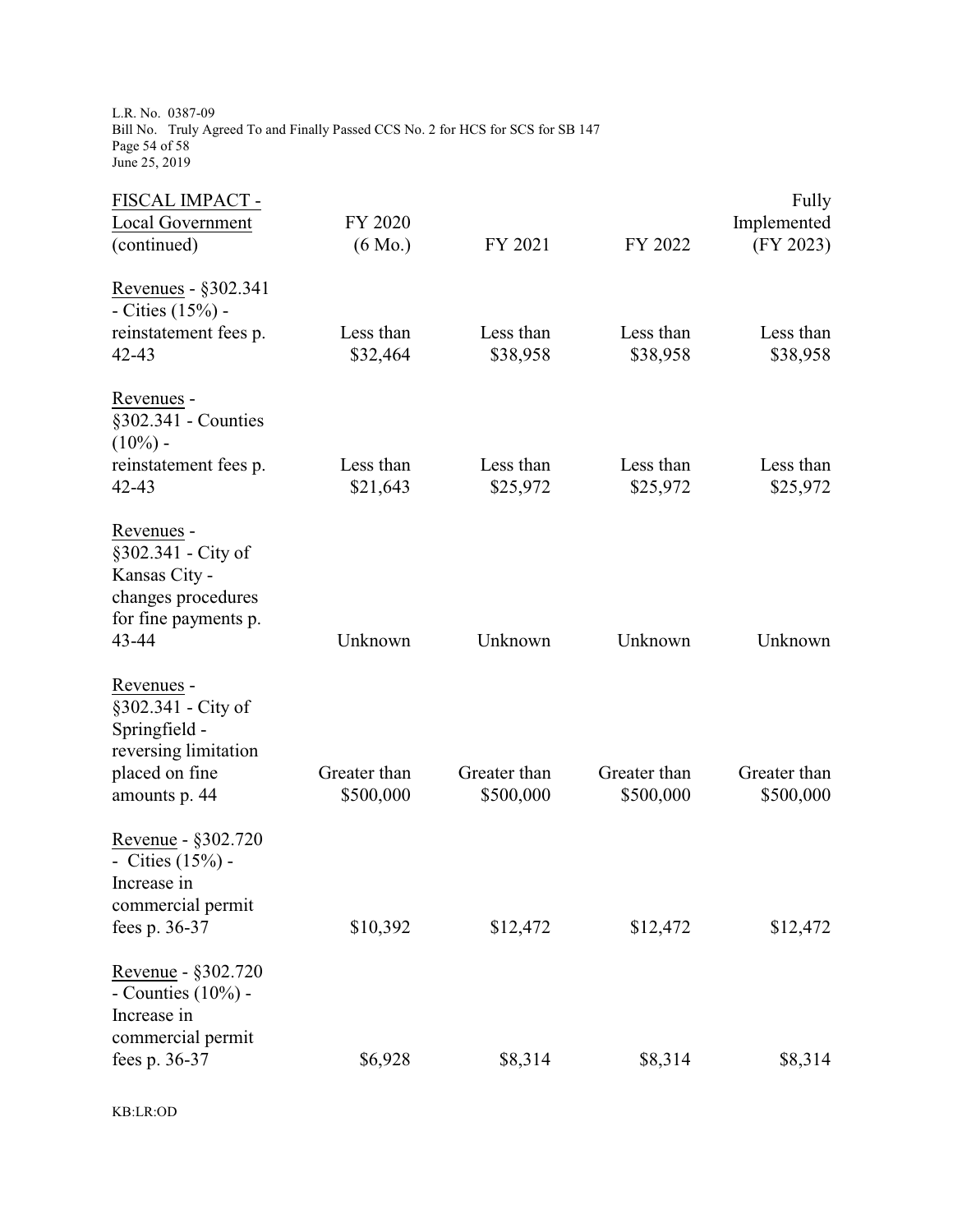| <b>ESTIMATED NET</b><br><b>EFFECT ON</b><br><b>LOCAL</b><br><b>POLITICAL</b><br><b>SUBDIVISIONS</b>                                    | \$1,390,290 to<br><u>\$8,180,592</u> | \$1,616,152 to<br><u>\$9,765,917</u> | \$1,616,152 to<br><u>\$9,765,917</u>                                | \$1,616,152 to<br><u>\$9,765,917</u> |
|----------------------------------------------------------------------------------------------------------------------------------------|--------------------------------------|--------------------------------------|---------------------------------------------------------------------|--------------------------------------|
| $Loss - $302.341 -$<br>City of Excelsior<br>Springs - fees<br>associated with<br>minor traffic<br>violations p. 44                     | (Unknown)                            | (Unknown)                            | (Unknown)                                                           | (Unknown)                            |
| Costs - $\S$ \$300.155 &<br>304.281 - additional<br>signs $p.17$                                                                       |                                      |                                      | \$0 or (Unknown) \$0 or (Unknown) \$0 or (Unknown) \$0 or (Unknown) |                                      |
| FISCAL IMPACT -<br><b>Local Government</b><br>(continued)                                                                              | FY 2020<br>$(6 \text{ Mo.})$         | FY 2021                              | FY 2022                                                             | Fully<br>Implemented<br>(FY 2023)    |
| L.R. No. 0387-09<br>Bill No. Truly Agreed To and Finally Passed CCS No. 2 for HCS for SCS for SB 147<br>Page 55 of 58<br>June 25, 2019 |                                      |                                      |                                                                     |                                      |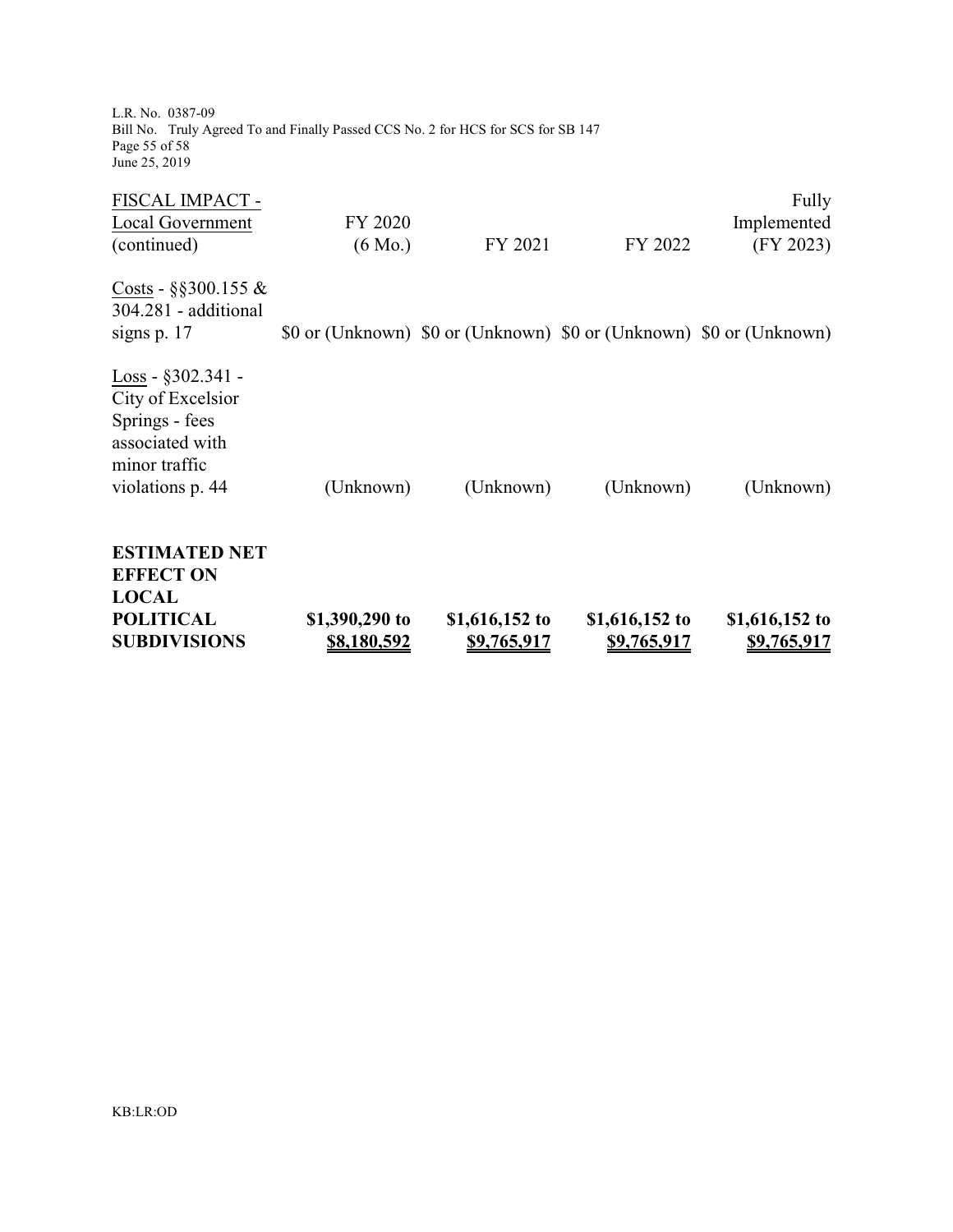L.R. No. 0387-09 Bill No. Truly Agreed To and Finally Passed CCS No. 2 for HCS for SCS for SB 147 Page 56 of 58 June 25, 2019

#### FISCAL IMPACT - Small Business

### §136.055

Contract offices could see an increase in processing fees collected for motor vehicle/marine titles, registrations, notice of liens, driver license, instruction permits, nondriver license, and notary transactions.

Small businesses that register vehicle or conduct other business at fee offices could pay more for these services.

Small businesses that sell motor vehicles would be impacted by additional requirements within this legislation.

### §§144.070 & 301.032

Leasing or rental companies will be required to pay an annual fee of \$250 to operate as a leasing or rental company.

License Offices may lose out on license transfer fees due to this legislation.

#### §§301.020 & 302.750

MHP noted each inspection station is allowed to retain \$10.50 of the \$12.00 inspection charge. With this committee substitute causing there to be approximately 1,177,156 less inspections per year (2,530,356 minus 1,353,200), there would be a loss of revenue to those stations of approximately \$12,360,138 per year (1,177,156 x \$10.50).

Oversight assumes there will be an unknown fiscal impact to small businesses as a result of this legislation; however, Oversight was unable to verify the data provided by MHP.

### §§302.170, 302.720 & 302.768

The overall impact to small business is unknown. The mandate to complete FMCSA-approved CDL entry-level driver training will increase costs for businesses requirements for CDL operators. The newly required training may also result in increased revenue for new or current CDL training programs since all new and upgrading CDL applicants would now be required to attend a formal training program to become eligible for CDL skills testing and licensing.

The proposed changes in §302.720.1 may result in a loss of license office agent fees of a combined total of \$4,675 (total statewide) due to the change in commercial permit issuance terms, thus prohibiting permit renewal.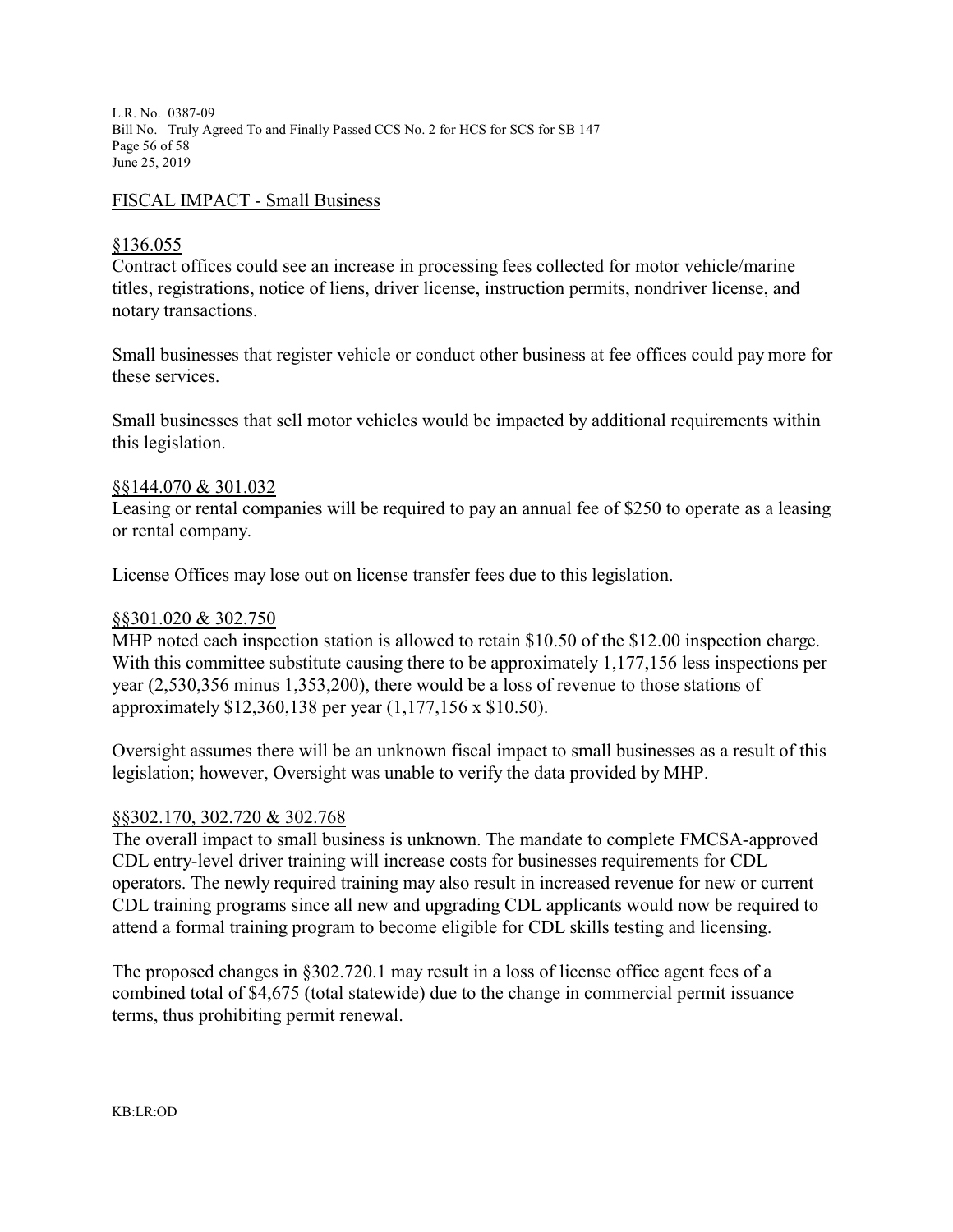L.R. No. 0387-09 Bill No. Truly Agreed To and Finally Passed CCS No. 2 for HCS for SCS for SB 147 Page 57 of 58 June 25, 2019

### FISCAL IMPACT - Small Business (continued)

The proposed changes in §302.768 may result in a loss of license agent fees statewide. Based on the FY 2018 statistics for medical certificate update transactions completed, and the \$2 agent processing fee currently collected, contract license offices may lose a combined total of approximately \$167,868 since drivers' information would be received electronically, thus eliminating the requirement for an applicant to return to the license office to update the medical certificate information.

### FISCAL DESCRIPTION

This bill enacts provisions relating to motor vehicles.

This legislation is federally mandated, would not duplicate any other program and would not require additional capital improvements or rental space.

### SOURCES OF INFORMATION

Department of Revenue Department of Transportation Office of the Secretary of State Joint Committee on Administrative Rules Department of Public Safety - Missouri Highway Patrol Department of Health and Senior Services Department of Social Services Department of Mental Health Department of Corrections Office of the State Courts Administrator Office of Prosecution Services Office of the State Public Defender Department of Natural Resources Department of Elementary and Secondary Education Department of Insurance, Financial Institutions and Professional Registration State Tax Commission Missouri Senate Missouri House of Representatives